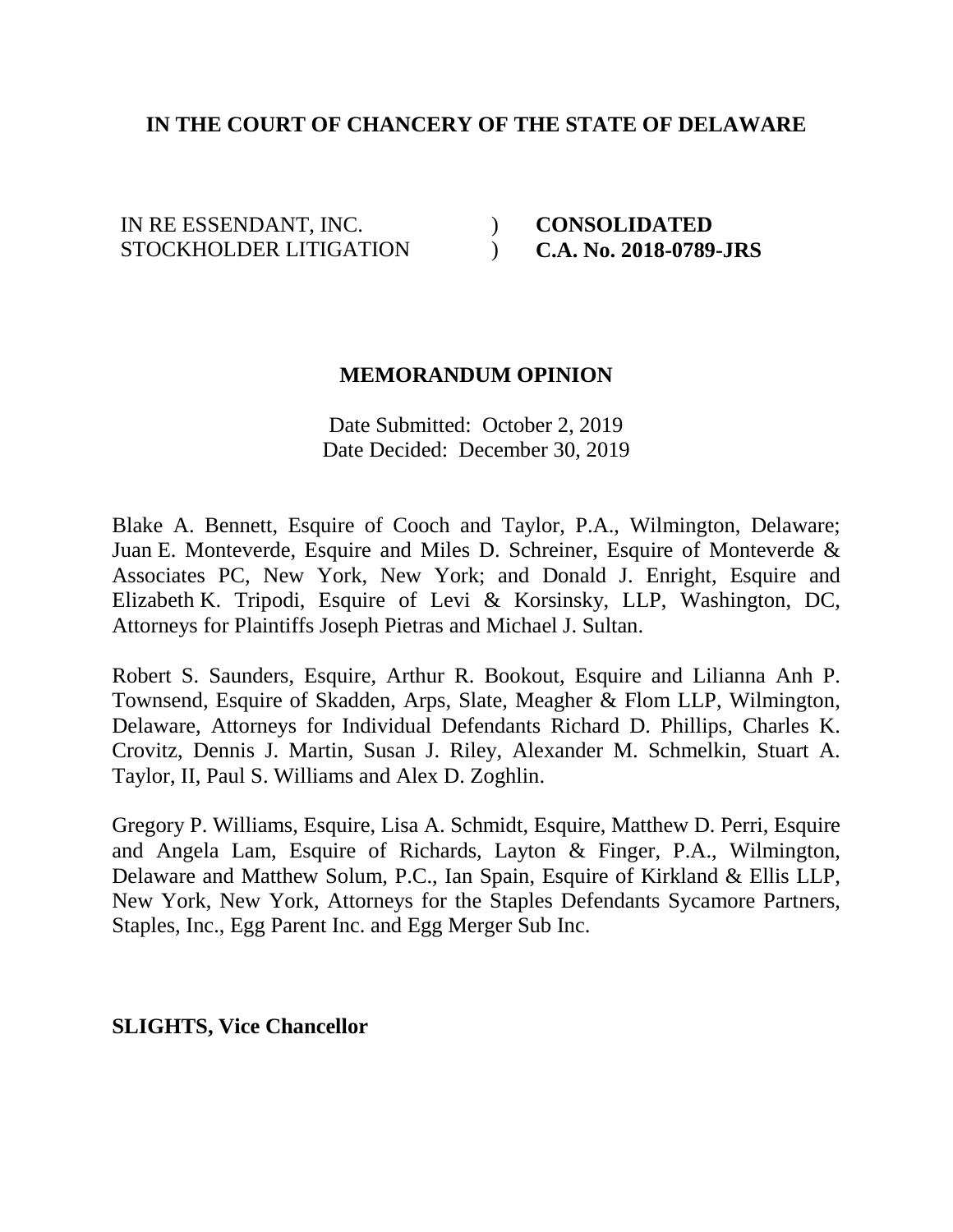In the spring of 2018, Essendant Inc. (or the "Company") signed a merger agreement with Genuine Parts Company ("GPC") whereby Essendant would combine with a GPC affiliate. The agreement contemplated a stock-for-stock transaction that would result in Essendant stockholders owning 49% of the combined company. According to Essendant's financial advisors, the transaction would represent a value range of \$13.30–\$23.90 per share for Essendant stockholders, including \$8.35–\$11.25 per share from anticipated synergies.

Shortly after signing the GPC merger agreement, the Essendant board of directors (the "Essendant Board") received an all cash offer to acquire Essendant from Sycamore Partners ("Sycamore"). As Sycamore was communicating with the Essendant Board, it was also making a push in the open market to acquire a substantial (ultimately 11.16%) stake in the Company. The Essendant Board responded by adopting a poison pill. After calming the waters, the Essendant Board entertained further discussions with Sycamore and eventually decided to terminate the GPC merger agreement and accept Sycamore's \$12.80 per share all cash offer, which represented a 51% premium to Essendant's unaffected stock price (the "Sycamore merger"). The transaction closed on January 31, 2019.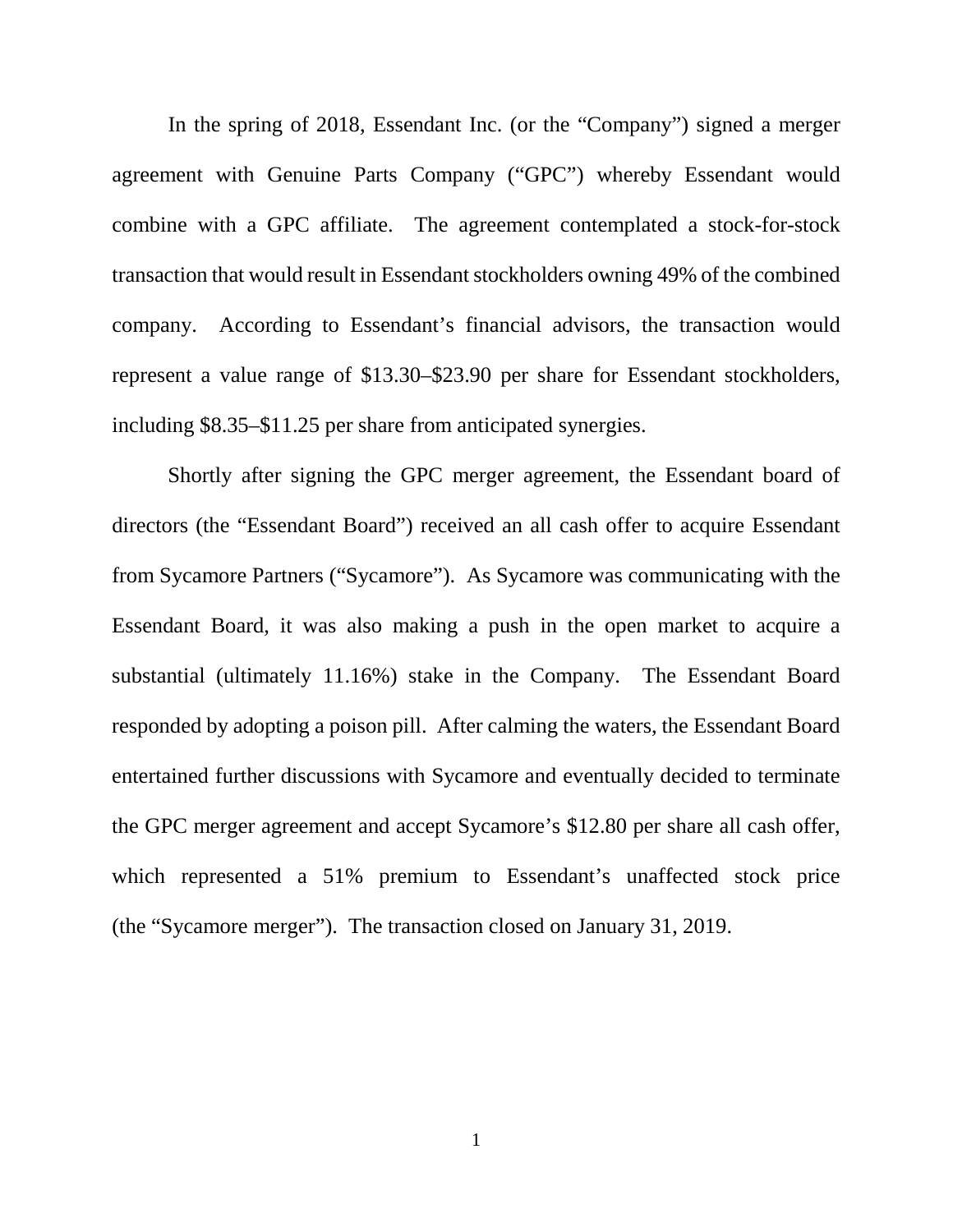Essendant now faces litigation on two fronts. *First*, GPC has sued Essendant for breaches of the GPC merger agreement. That case is pending in this court.<sup>1</sup> *Second*, in this case, a putative class of Essendant stockholders has sued the Essendant Board and Sycamore for breaches of fiduciary duty, waste and aiding and abetting breaches of fiduciary duty. The gravamen of the Complaint is that the Essendant Board succumbed to pressure from Sycamore and improperly turned GPC away in favor of an inferior proposal from Sycamore. Defendants have moved to dismiss under Rule 12(b)(6) for failure to state viable claims.

Essendant's charter contains an exculpatory provision, as authorized under 8 *Del. C.* § 102(b)(7), that protects the Essendant Board from monetary liability for breaches of the duty of care.<sup>[2](#page-2-1)</sup> Accordingly, to state litigable claims against the Essendant Board, Plaintiffs must well plead that a majority of the members of the Essendant Board breached the duty of loyalty. As explained below, Plaintiffs have failed to strike that mark. Specifically, they have failed to well plead either that the Essendant Board was dominated and controlled by Sycamore or that a majority of the Essendant Board acted out of self-interest or in bad faith when approving the

<span id="page-2-0"></span> <sup>1</sup> *See Genuine Parts Co. v. Essendant Inc.*, 2019 WL 4257160 (Del. Ch. Sept. 9, 2019).

<span id="page-2-1"></span><sup>2</sup> *See* Essendant Inc., Solicitation/Recommendation Statement (Schedule 14D-9) 12 (Sept. 24, 2018) ("Essendant 14D-9"); *In re Gen. Motors (Hughes) S'holder Litig.*, 897 A.2d 162, 179 (Del. 2006) (noting the trial court may take judicial notice of facts in SEC filings that are "*not subject to reasonable dispute*") (emphasis in original).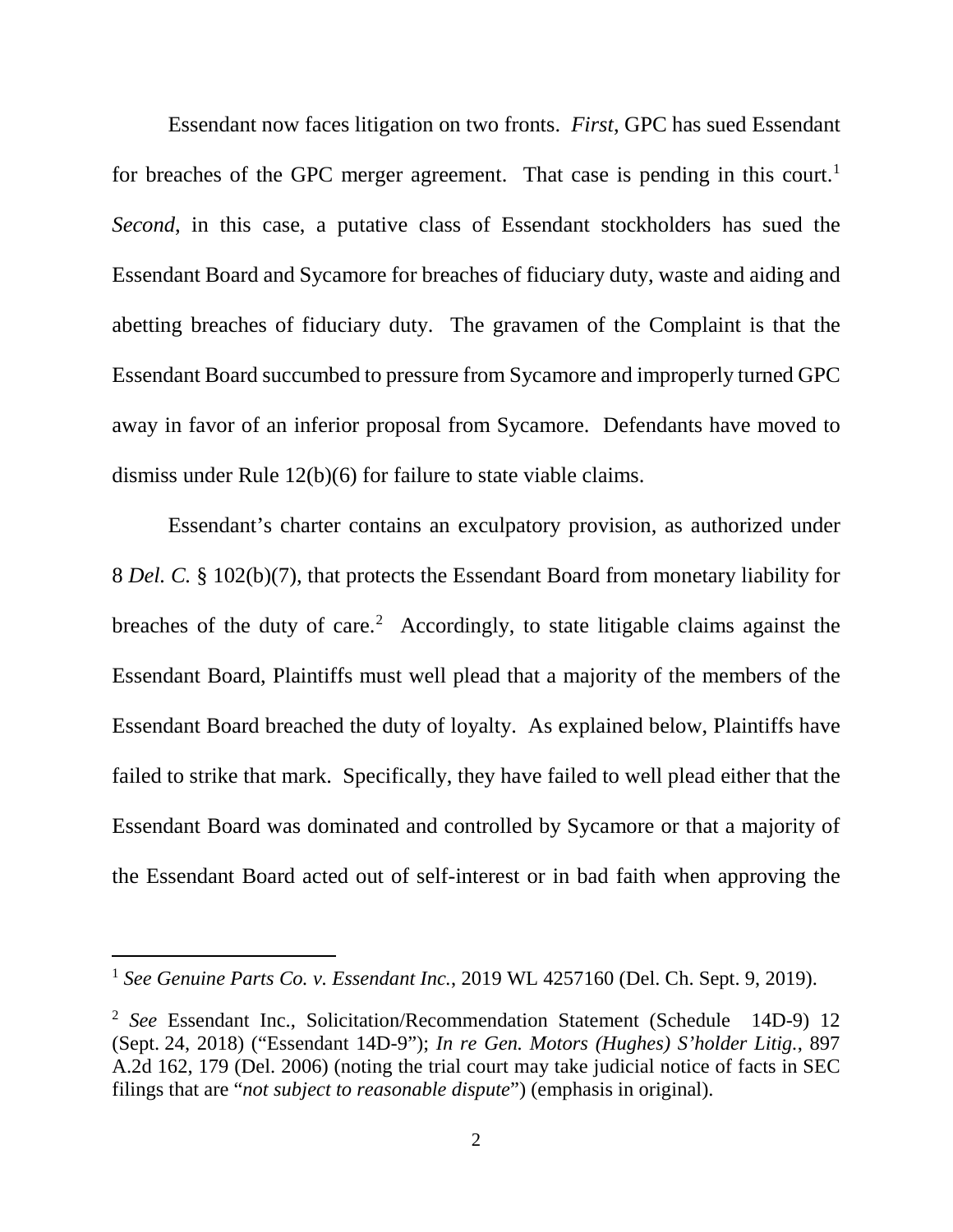Sycamore merger. Plaintiffs likewise have failed to plead viable breach claims against Essendant's CEO notwithstanding that the CEO cannot avail himself of exculpation. This leaves Plaintiffs with only a claim of waste against the Essendant fiduciaries, and their Complaint does not come close to stating that claim.

As for Sycamore, Plaintiffs do not well plead that Sycamore's less than 12% stake in Essendant at the time of the events in question was coupled with the kind of influence that could justify a finding that Sycamore was Essendant's controlling stockholder. Nor have Plaintiffs well pled that Sycamore knowingly participated in a breach of duty by any Essendant fiduciary in order to sustain an aiding and abetting claim.

Defendants' Motions to Dismiss must be granted.

### **I. FACTUAL BACKGROUND**

I draw the facts from the allegations in the Verified Amended Class Action Complaint (the "Complaint"),<sup>[3](#page-3-0)</sup> documents incorporated by reference or integral to that pleading and judicially noticeable facts. $4$  For purposes of these Motions to

<span id="page-3-0"></span> <sup>3</sup> Verified Am. Class Action Compl. ("Compl.") (D.I. 9).

<span id="page-3-1"></span><sup>4</sup> *See Wal-Mart Stores, Inc. v. AIG Life Ins. Co.*, 860 A.2d 312, 320 (Del. 2004) (quoting *In re Santa Fe Pac. Corp. S'holder Litig.*, 669 A.2d 59, 69 (Del. 1995)) (noting that on a motion to dismiss, the court may consider documents that are "incorporated by reference" or "integral" to the complaint); D.R.E. 201–02 (codifying Delaware's judicial notice doctrine).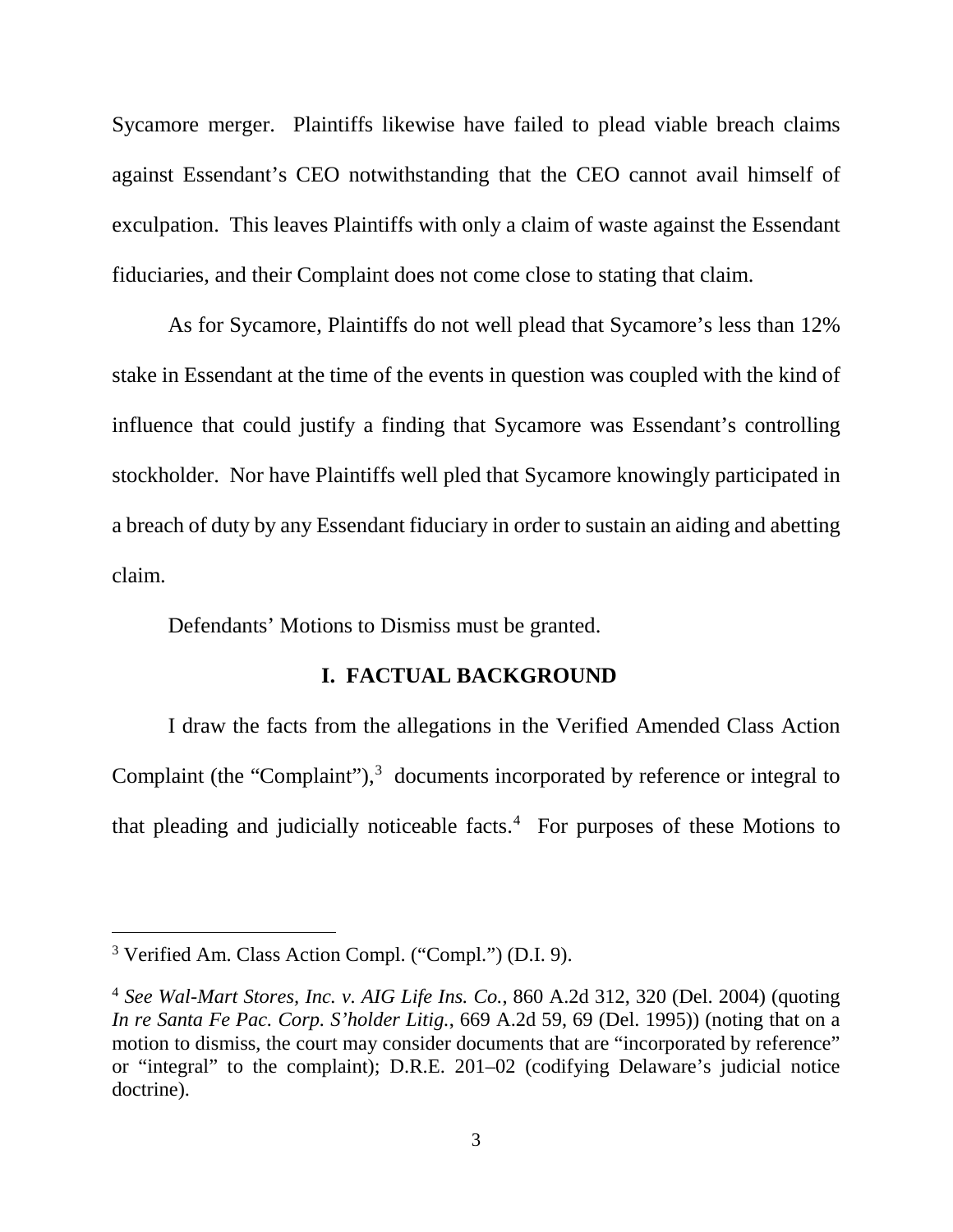Dismiss, I accept as true the Complaint's well-pled factual allegations and draw all reasonable inferences in Plaintiffs' favor.[5](#page-4-0)

# **A. Parties and Relevant Non-Parties**

Plaintiffs, Joseph Pietras and Michael J. Sultan, were Essendant stockholders during the relevant period.<sup>[6](#page-4-1)</sup> They bring this action on behalf of themselves and all similarly situated former Essendant stockholders.<sup>[7](#page-4-2)</sup>

Non-party, Essendant, is a Delaware corporation with its principal offices in Deerfield, Illinois.<sup>[8](#page-4-3)</sup> Prior to the Sycamore merger, Essendant was a national wholesale distributor of office supplies and equipment.<sup>[9](#page-4-4)</sup>

Defendant, Richard D. Phillips, was Essendant's President, CEO and member of the Essendant Board during the relevant period. [10](#page-4-5) Defendant, Charles K. Crovitz, was the Chairman of the Essendant Board.<sup>[11](#page-4-6)</sup> Defendants, Dennis J. Martin, Susan J.

<span id="page-4-4"></span> $9$  *Id.* 

<span id="page-4-0"></span> <sup>5</sup> *Savor, Inc. v. FMR Corp.*, 812 A.2d 894, 896–97 (Del. 2002).

<span id="page-4-1"></span> $6$  Compl.  $\P$  17.

<span id="page-4-2"></span><sup>7</sup> Compl. ¶¶ 1, 41.

<span id="page-4-3"></span><sup>8</sup> Compl. ¶ 31.

<span id="page-4-5"></span><sup>10</sup> Compl. ¶ 18.

<span id="page-4-6"></span> $11$  Compl.  $\P$  19.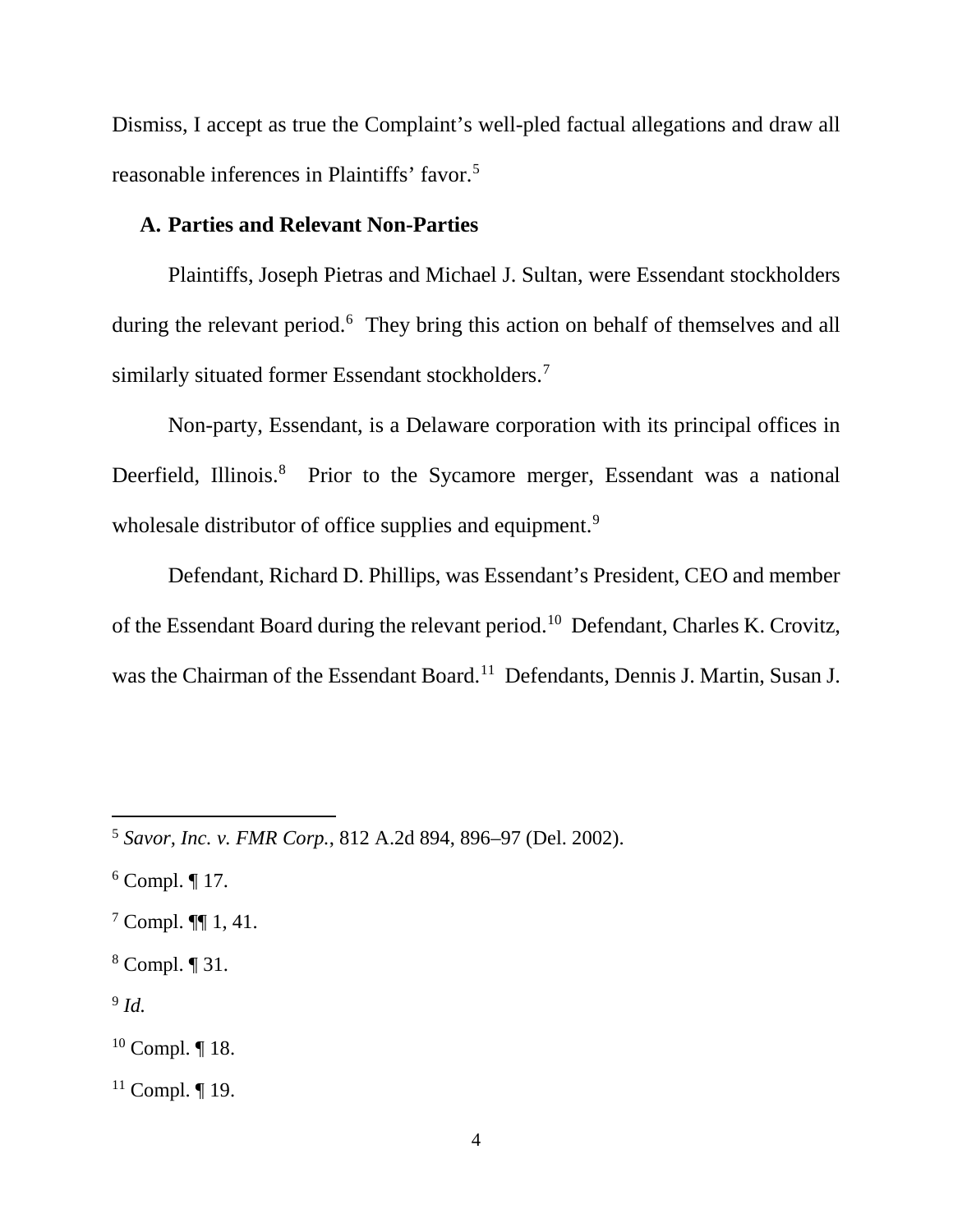Riley, Alexander M. Schmelkin, Stuart A. Taylor, II, Paul S. Williams and Alex D. Zoghlin were each members of the Essendant Board.<sup>[12](#page-5-0)</sup>

Defendant, Sycamore, is a private equity firm specializing in retail and consumer investments with its principal offices in New York, New York.[13](#page-5-1) Sycamore owns Defendant, Staples, Inc. ("Staples"), a Delaware corporation that provides office supplies and technology products and services for business customers and consumers.[14](#page-5-2) Staples is an affiliate of Defendants, Egg Parent Inc. and Egg Merger Sub Inc.[15](#page-5-3)

Non-party, GPC, is a Georgia corporation engaged in the distribution of automotive replacement parts, industrial parts and business products.[16](#page-5-4) GPC wholly-owns S.P. Richards Co. ("SPR"), a company engaged in the wholesale distribution of office supply products in the United States and Canada.<sup>[17](#page-5-5)</sup>

<span id="page-5-3"></span> $^{15}$  *Id.* 

<span id="page-5-0"></span> $12$  Compl. **[1]**  $18-26$ .

<span id="page-5-1"></span><sup>13</sup> Compl. ¶ 27.

<span id="page-5-2"></span><sup>14</sup> Compl. ¶ 28.

<span id="page-5-4"></span><sup>16</sup> Compl. ¶ 32.

<span id="page-5-5"></span><sup>17</sup> Compl. ¶ 33.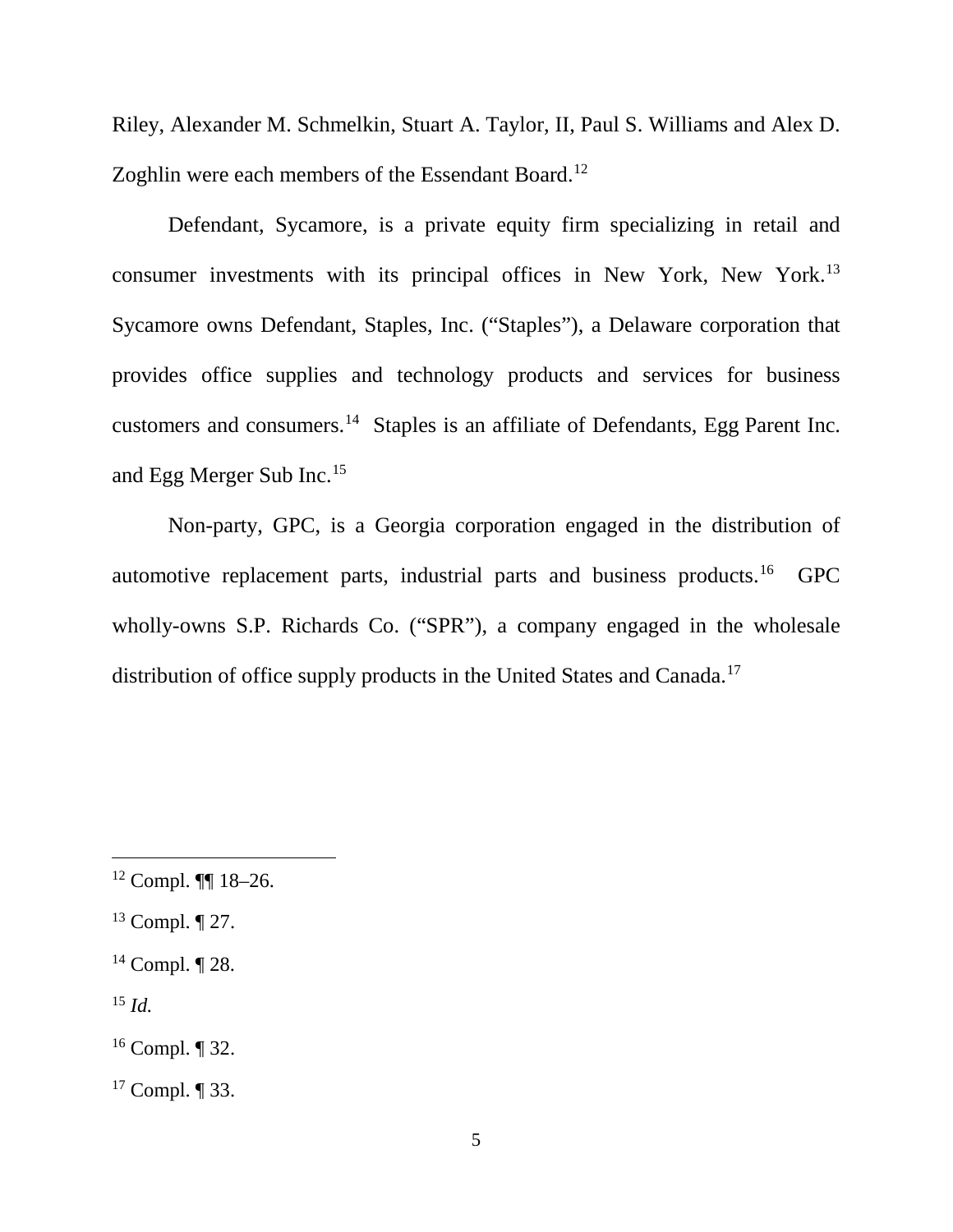### **B. The Essendant–GPC Merger**

Beginning in the fall of 2017, the Essendant Board began discussing a potential business combination with GPC's subsidiary, SPR (the "GPC merger").<sup>[18](#page-6-0)</sup> Essendant's preliminary estimates suggested that the GPC merger would unlock more than \$75 million in net cost synergies, 90% of which Essendant expected to realize within two years post-closing.[19](#page-6-1) Additionally, the Essendant Board expected the GPC merger to generate more than \$100 million in working capital improvements.[20](#page-6-2) Essendant's financial advisor, Citigroup Global Markets Inc. ("Citi"), conducted a pro forma discounted cash flow analysis ("DCF") that calculated "an implied equity value reference range for the pro forma combined company of \$13.30 to \$23.90 per share (including a synergies range of approximately \$8.35 to \$11.25 per share[)]."<sup>[21](#page-6-3)</sup>

While the economics of the GPC merger looked promising on paper, both parties anticipated that the proposed transaction would confront serious antitrust compliance issues.<sup>[22](#page-6-4)</sup> Given the considerable resources both parties expected to

<span id="page-6-0"></span> <sup>18</sup> Compl. ¶ 52.

<span id="page-6-1"></span><sup>19</sup> Compl. ¶ 53.

<span id="page-6-2"></span> $^{20}$  *Id.* 

<span id="page-6-3"></span><sup>&</sup>lt;sup>21</sup> Compl.  $\P$  54.

<span id="page-6-4"></span> $22$  Compl.  $\P$  56.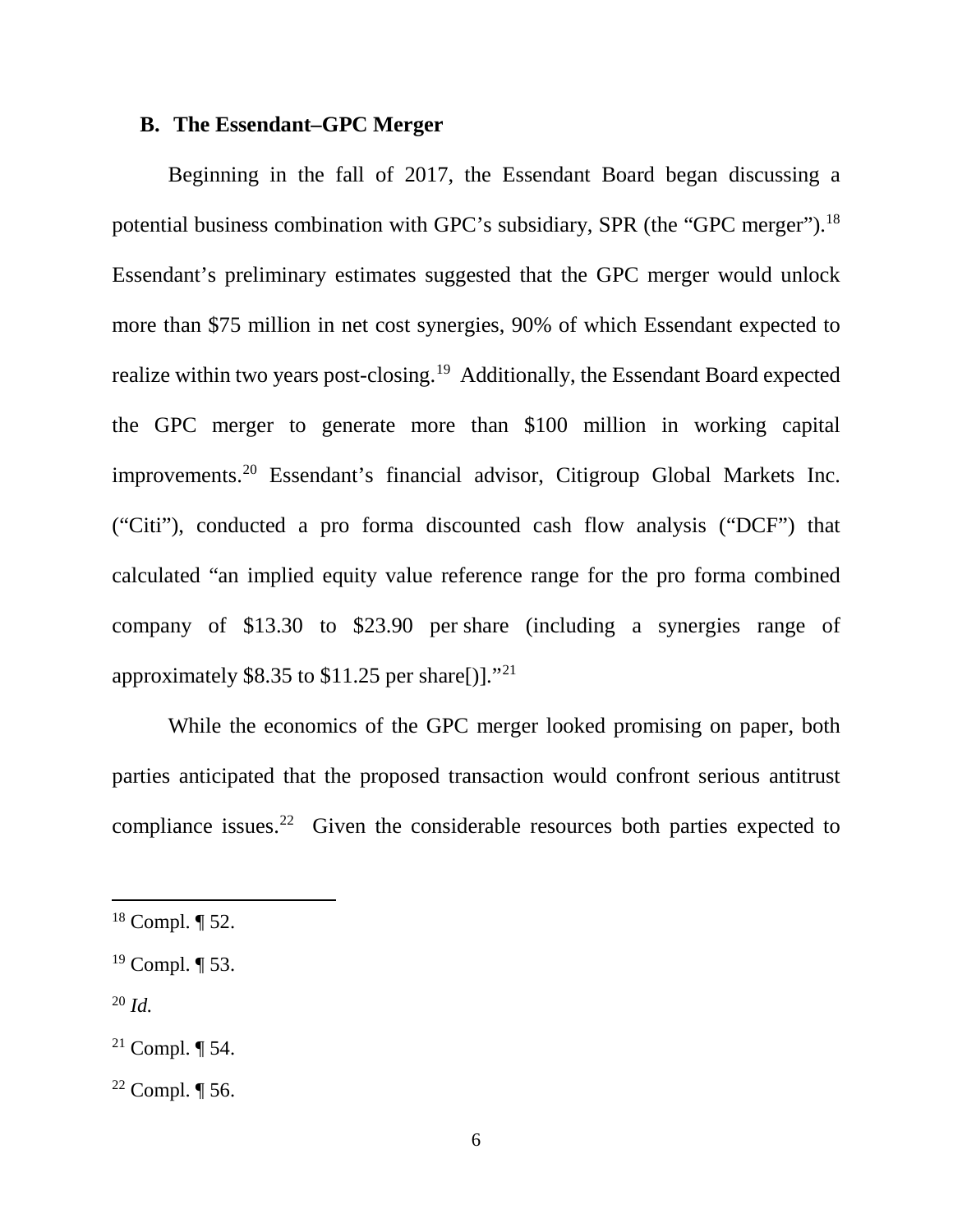expend in pursuing and closing a business combination, including the pursuit of regulatory approvals, GPC requested assurances from the Essendant Board that it was committed to consummating the GPC merger before the parties began negotiating in earnest.[23](#page-7-0) In response, the Essendant Board assured GPC that it had no interest in pursuing a transaction with any other party and that no other party had expressed interest in pursuing a transaction with Essendant.<sup>[24](#page-7-1)</sup>

To shore up this understanding, GPC included a "non-solicitation" provision in the GPC merger agreement whereby Essendant promised (i) not to knowingly encourage a competing acquisition proposal, (ii) to terminate all existing negotiations related to a competing transaction and (iii) to notify GPC within 24 hours after receipt of any competing proposal.<sup>25</sup> As is customary, the nonsolicitation provision did not prohibit Essendant from considering alternative proposals. Indeed, in accordance with Delaware law, the Essendant Board was free to consider unsolicited proposals provided that any new suitor entered into a confidentiality agreement with terms no more favorable to the suitor than those extended to GPC in the GPC merger agreement.<sup>[26](#page-7-3)</sup> Additionally, because antitrust

<span id="page-7-1"></span> $^{24}$  *Id.* 

<span id="page-7-2"></span><sup>25</sup> Compl.  $\P$  57.

<span id="page-7-3"></span><sup>26</sup> *Id.* 

<span id="page-7-0"></span> $^{23}$  *Id.*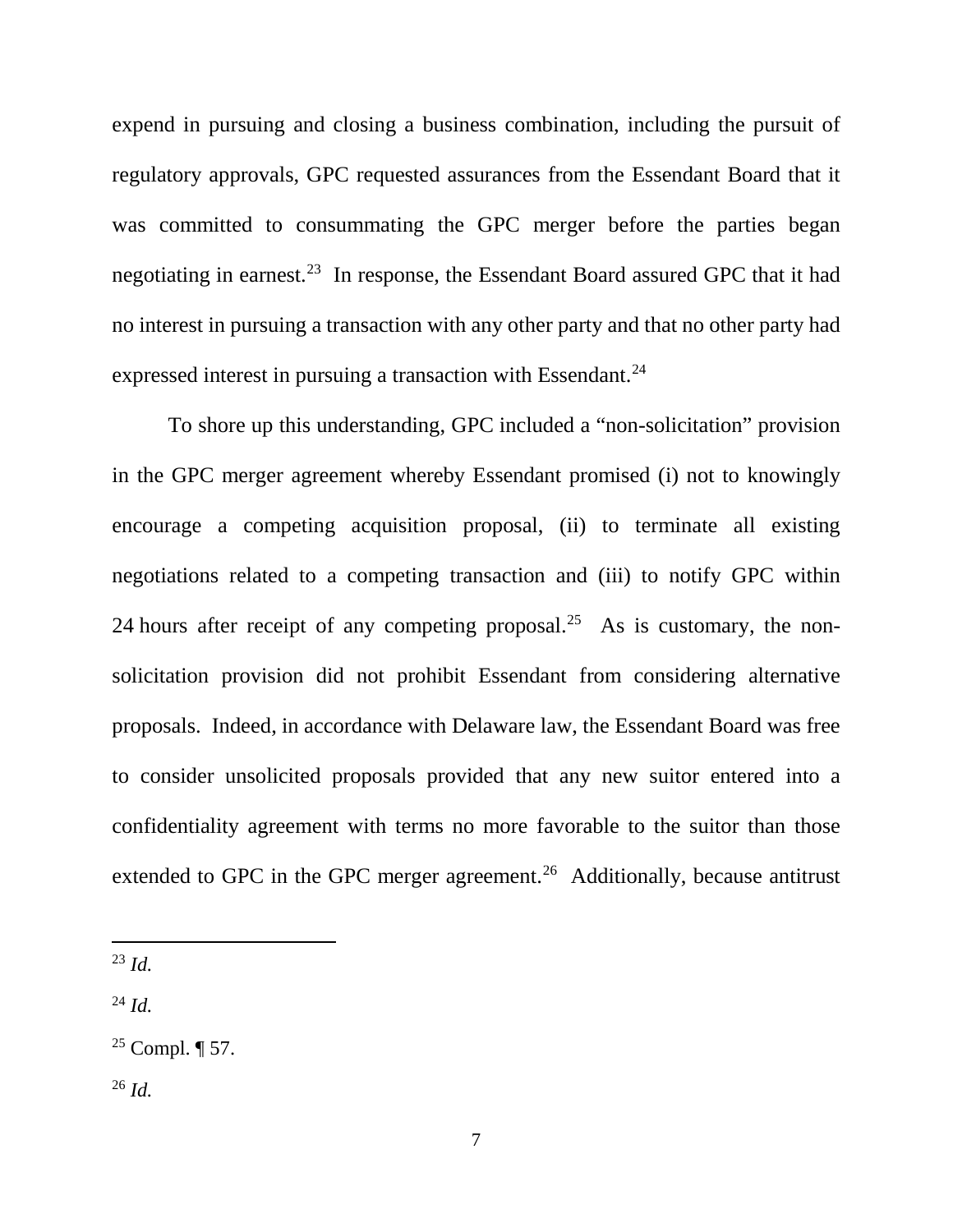clearance was a concern shared by both parties, GPC required that Essendant promise to use its reasonable best efforts to seek antitrust approval of the GPC merger.<sup>[27](#page-8-0)</sup>

On April 12, 2018, Essendant and GPC announced they had entered into the GPC merger agreement.<sup>[28](#page-8-1)</sup> The agreement contemplated that SPR would spin off from GPC and then merge with Essendant.<sup>[29](#page-8-2)</sup> If the GPC merger had closed, GPC stockholders would have owned approximately 51% of the combined company and Essendant stockholders would have owned the remaining 49%.<sup>30</sup>

# **C. Sycamore Makes an Offer and the Essendant Board Terminates the GPC Merger Agreement**

On April 9, 2018, three days before Essendant and GPC signed the GPC merger agreement, representatives of Sycamore called Phillips to express Sycamore's interest in acquiring the Company.<sup>[31](#page-8-4)</sup> Sycamore saw in Essendant a

<span id="page-8-2"></span> $^{29}$  *Id.* 

<span id="page-8-3"></span><sup>30</sup> Compl. ¶ 49.

<span id="page-8-0"></span> $^{27}$  *Id.* 

<span id="page-8-1"></span><sup>28</sup> Compl. ¶ 48.

<span id="page-8-4"></span><sup>31</sup> Compl. ¶¶ 2, 12, 57–58, 82. The extent to which Essendant and Sycamore were talking before the GPC merger agreement was signed is in dispute in the GPC/Essendant litigation. By extension, that fact is also in dispute in this litigation as many of the allegations in the Complaint here parrot allegations in GPC's complaint. *Compare* Compl. ¶ 33, *Genuine Parts Co.*, (C.A. No. 2018-0730-JRS), 2019 WL 4257160 (the "GPC Compl.") (alleging Essendant "conveyed to Sycamore that it would be open to receiving a revised offer from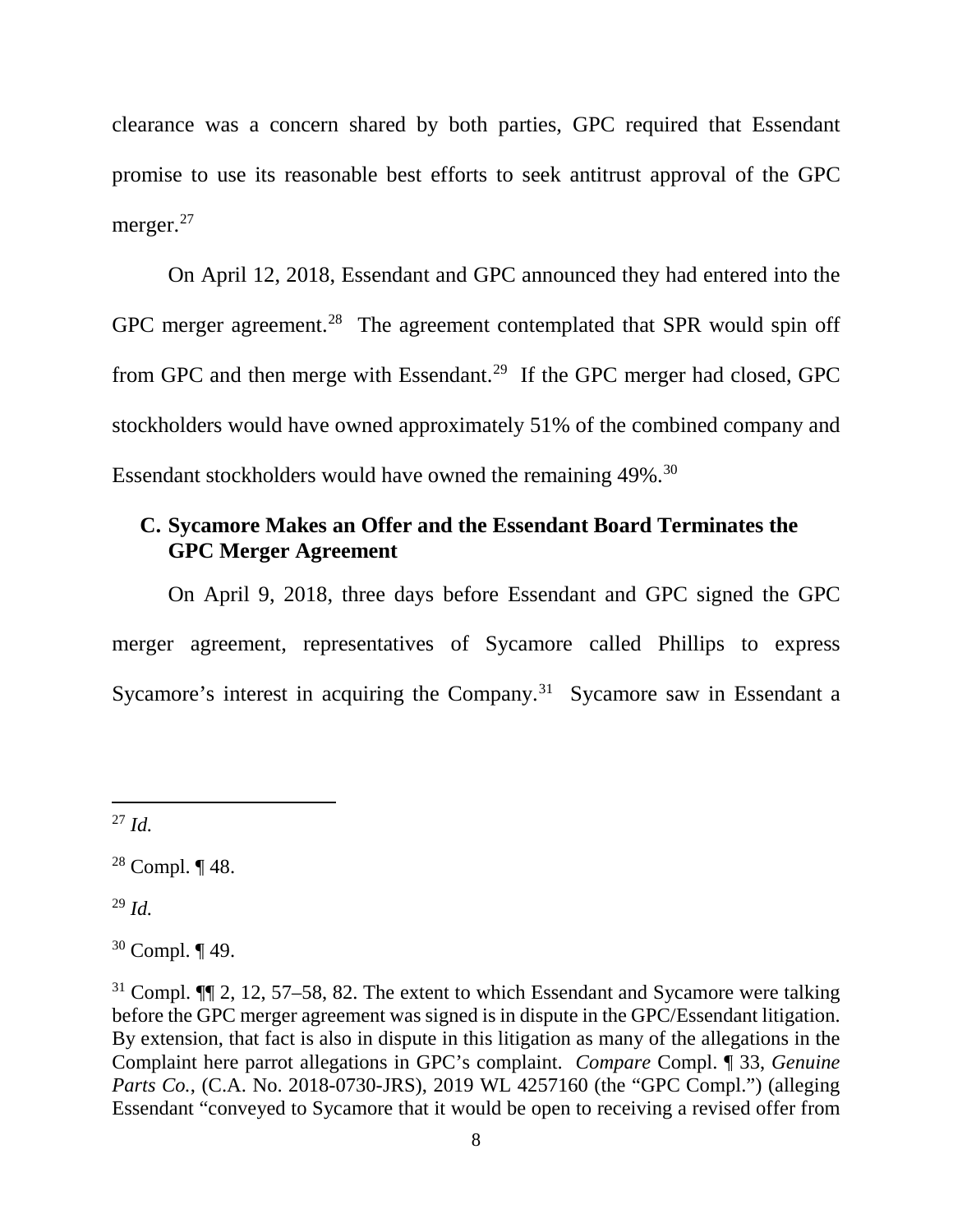chance to protect its \$6.9 billion investment in Staples and "create a combined entity that [would] be a powerhouse in the office supply industry."[32](#page-9-0)

Essendant did not immediately inform GPC of Sycamore's overture.<sup>[33](#page-9-1)</sup> Indeed, the first time GPC learned of Sycamore's expression of interest was on May 31, 2018, seven weeks after Essendant and GPC executed the GPC merger agreement.[34](#page-9-2)

As GPC remained in the dark, on April 17, 2018, Sycamore communicated its formal acquisition proposal to acquire Essendant for \$11.50 per share in an all cash transaction ("Proposal 1").<sup>35</sup> On April 24, the Essendant Board rejected Proposal 1 after determining it was unlikely to lead to a superior proposal when compared with the GPC merger agreement.<sup>[36](#page-9-4)</sup> In communicating its rejection to Sycamore, the Essendant Board made clear it would "be open to receiving a revised offer."[37](#page-9-5)

 $\overline{a}$ 

- <span id="page-9-2"></span> $34$  Compl.  $\P$  62.
- <span id="page-9-3"></span> $35$  Compl.  $\P$  9.
- <span id="page-9-4"></span><sup>36</sup> Compl. ¶¶ 9, 64.
- <span id="page-9-5"></span><sup>37</sup> Compl. ¶ 66.

Sycamore"), *with* Compl. ¶ 66 ("Essendant informed 'Sycamore that it would be open to receiving a revised offer from Sycamore.'") (quoting GPC Compl. ¶ 33).

<span id="page-9-0"></span> $32$  Compl. ¶ 82.

<span id="page-9-1"></span><sup>33</sup> Compl. ¶¶ 12, 59.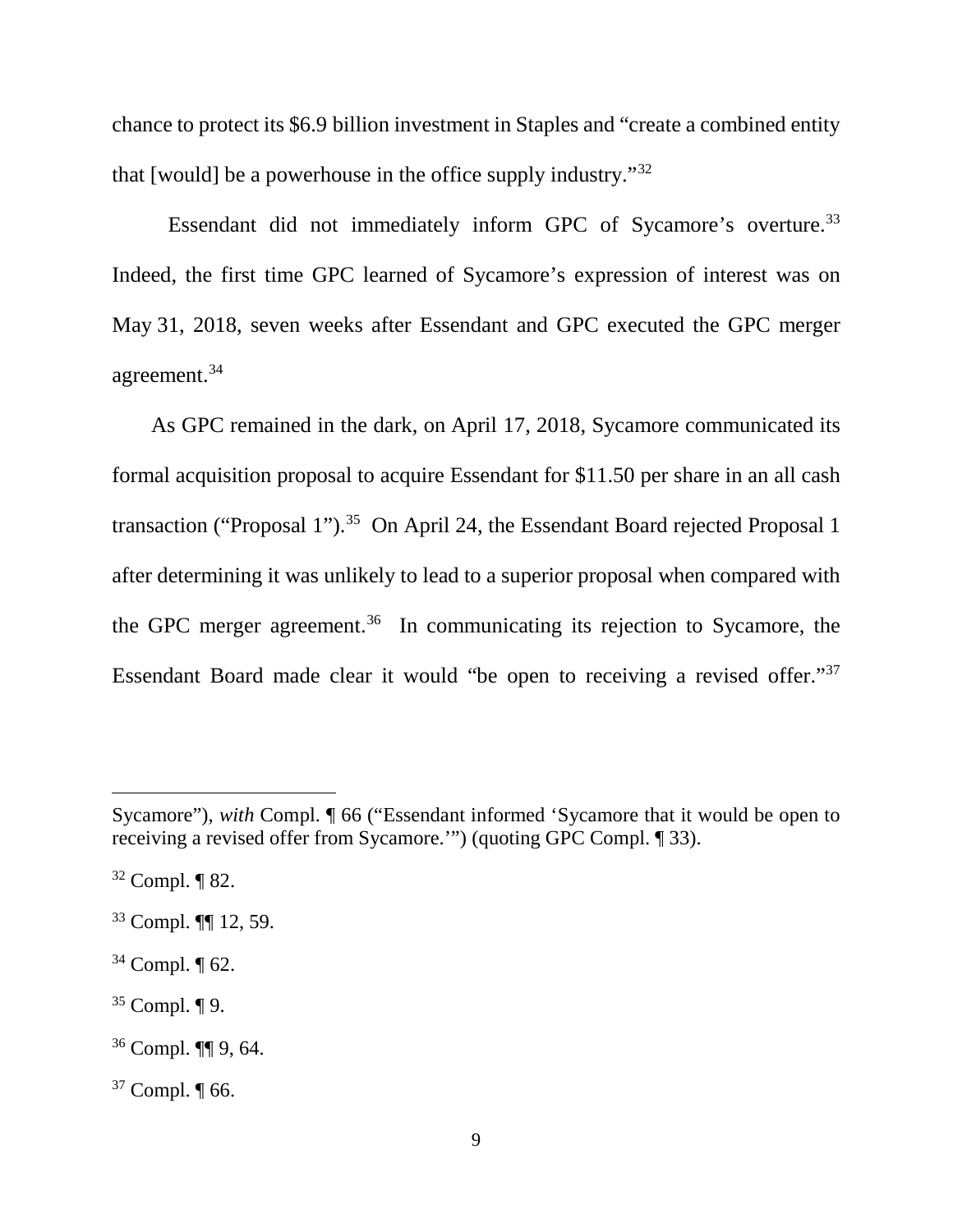Essendant's 10-Q, dated April 25, did not mention Sycamore's Proposal 1; instead, the Essendant Board disclosed that it was committed to closing the GPC merger.[38](#page-10-0)

On April 29, 2018, Sycamore communicated its "renewed" proposal ("Proposal 2") to the Essendant Board at the same \$11.50 price per share that comprised Proposal 1. [39](#page-10-1) This time, however, the Essendant Board determined that Proposal 2 *was* "reasonably likely to lead to a superior acquisition proposal."[40](#page-10-2) As a result, on May 31, Essendant notified GPC of its determination that Sycamore's Proposal 2 was a superior proposal and invited GPC to exercise its matching rights.<sup>[41](#page-10-3)</sup> In response, on May 7, GPC offered additional consideration in the form of a contingent value right (a cash payment at the end of 2019 of up to \$4 per share).<sup>42</sup>

In the midst of its negotiations with Essendant, Sycamore began acquiring Essendant's stock on the open market.<sup>43</sup> On May 16, Sycamore filed a Schedule 13D

<span id="page-10-3"></span> $41$  Compl.  $\P$  62.

<span id="page-10-4"></span><sup>42</sup> Compl. ¶ 71.

<span id="page-10-5"></span><sup>43</sup> Compl. ¶ 74.

<span id="page-10-0"></span> <sup>38</sup> Compl. ¶ 65.

<span id="page-10-1"></span> $39$  Compl.  $\P$  67.

<span id="page-10-2"></span><sup>40</sup> Compl. ¶¶ 67–68. As support for its apparent change of heart, the Essendant Board explained that it had determined, based on recently discovered information, that the GPC merger was unlikely to be approved by antitrust regulators. Compl. ¶ 79. According to Plaintiffs, the explanation was pretextual. *Id.*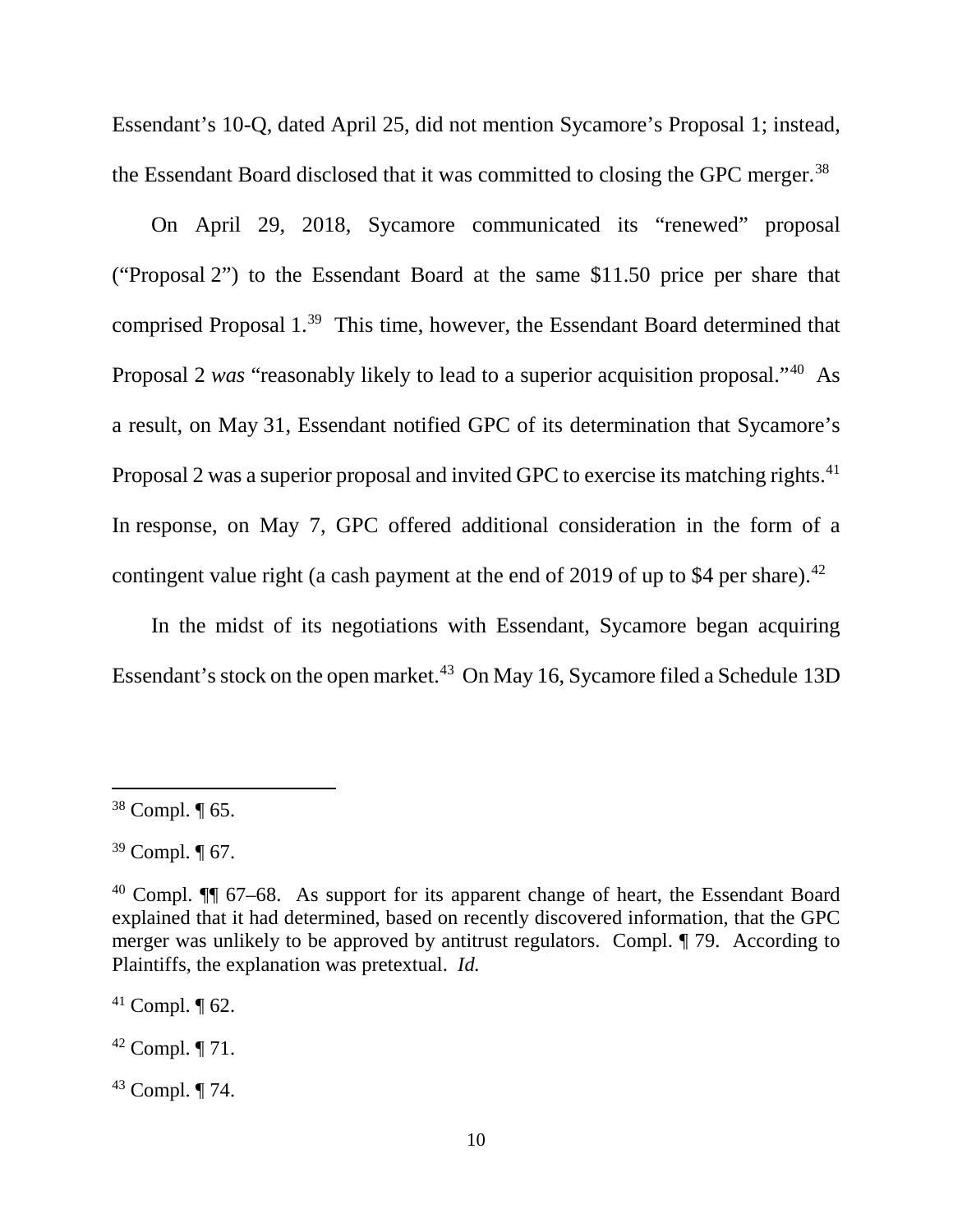revealing it had acquired 9.9% of Essendant's stock.<sup>44</sup> For reasons unclear, Essendant did not negotiate a standstill agreement with Sycamore.<sup>45</sup> Instead, in response to Sycamore's Schedule 13D filing, on May 17, the Essendant Board adopted a rights plan.<sup>[46](#page-11-2)</sup> Sycamore's open market purchases stopped on May 21, 2018, after Sycamore had acquired 11.16% of Essendant's outstanding shares. [47](#page-11-3) Meanwhile, in order to allow more time to negotiate with Sycamore, it is alleged that the Essendant Board slow-walked its efforts to obtain regulatory approvals of, and customer support for, the GPC merger notwithstanding its commitment to GPC to move "promptly" on both fronts.<sup>[48](#page-11-4)</sup>

# **D. The Sycamore Merger**

After more negotiations and due diligence, on September 10, 2018, Essendant announced that it had agreed to accept Sycamore's acquisition proposal of \$12.80 per share in cash (the "Final Proposal"). [49](#page-11-5) Earlier that morning, Essendant's stock

<span id="page-11-0"></span> <sup>44</sup> *Id.* 

<span id="page-11-1"></span> $45$  Compl.  $\P$  12.

<span id="page-11-2"></span><sup>46</sup> *See* Essendant 14D-9 at 20; Compl. ¶ 76.

<span id="page-11-3"></span><sup>47</sup> Compl. ¶¶ 74–75.

<span id="page-11-4"></span><sup>48</sup> Compl. ¶¶ 77–78.

<span id="page-11-5"></span><sup>49</sup> Compl. ¶ 80.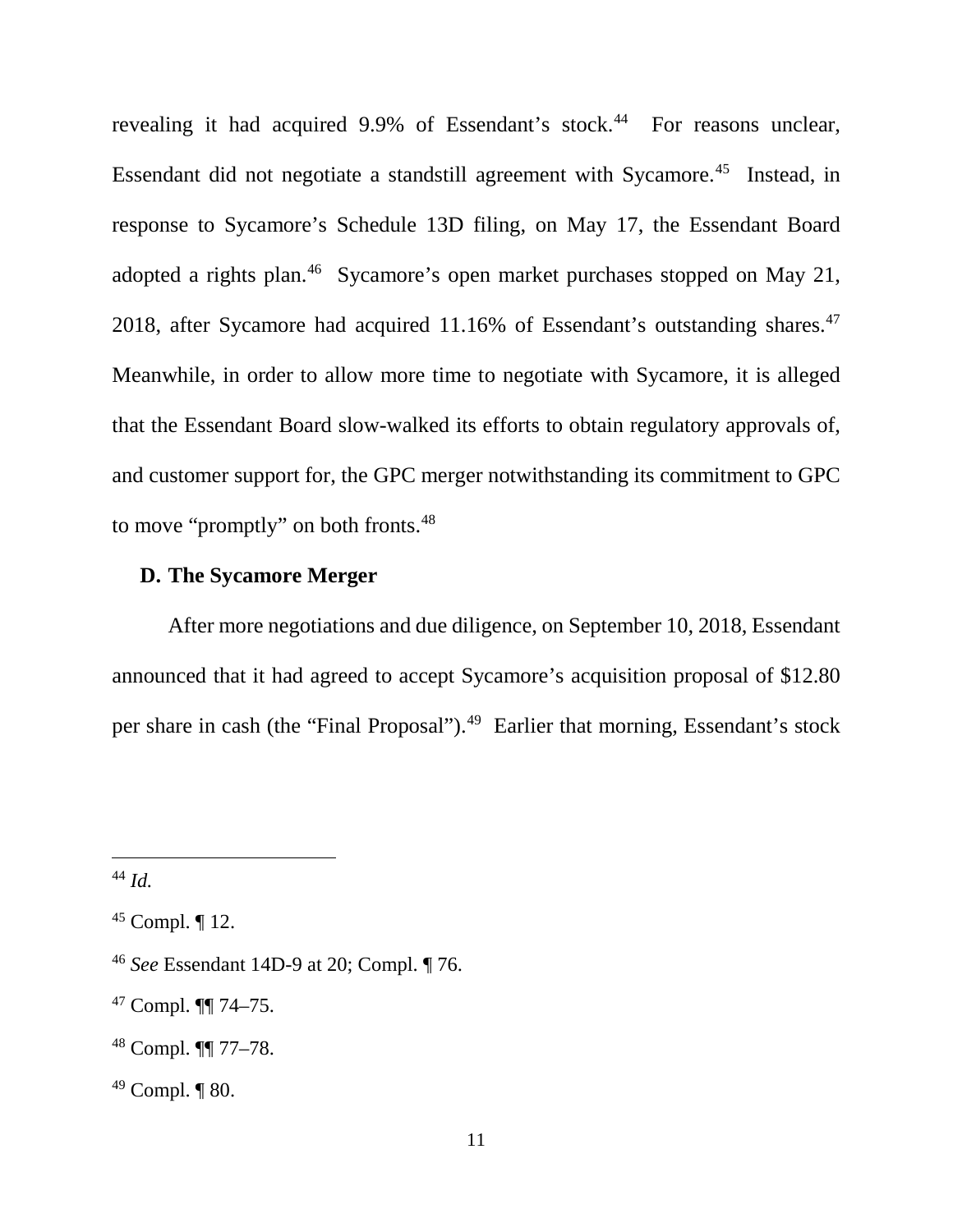had been trading at \$14.24 per share.<sup>50</sup> Thus, Sycamore's Final Proposal represented an 11% discount to Essendant's then-trading stock price.<sup>51</sup> But that price was hardly "unaffected"; the market had reacted favorably to the announcement of the GPC merger weeks earlier (with a trading high of \$16.63 per share), and it was still high on that transaction when the Sycamore merger was announced.<sup>[52](#page-12-2)</sup>

Essendant again extended a matching right to GPC. This time, however, GPC chose not to match, so the GPC merger agreement terminated after the three-day match period.<sup>[53](#page-12-3)</sup> This triggered Essendant's obligation to pay a \$12 million termination fee to GPC.<sup>[54](#page-12-4)</sup>

Citi served as Essendant's financial advisor throughout its negotiations with both GPC and Sycamore. [55](#page-12-5) With respect to the GPC merger, Citi calculated a pro forma combined company equity value range of \$13.30 to \$23.90 per share, [56](#page-12-6)

<span id="page-12-0"></span>50 *Id.*

<span id="page-12-1"></span> $51$  *Id.* 

<span id="page-12-4"></span><sup>54</sup> Compl. ¶ 130.

<span id="page-12-5"></span><sup>55</sup> Compl. ¶ 86.

<span id="page-12-6"></span><sup>56</sup> *Id.* 

<span id="page-12-2"></span> $52$  Compl. ¶ 85.

<span id="page-12-3"></span><sup>53</sup> Genuine Parts Company, Current Report (Form 8-K) (Sept. 11, 2018) ("GPC anticipates that the Merger Agreement will terminate at the end of the three-day match period.").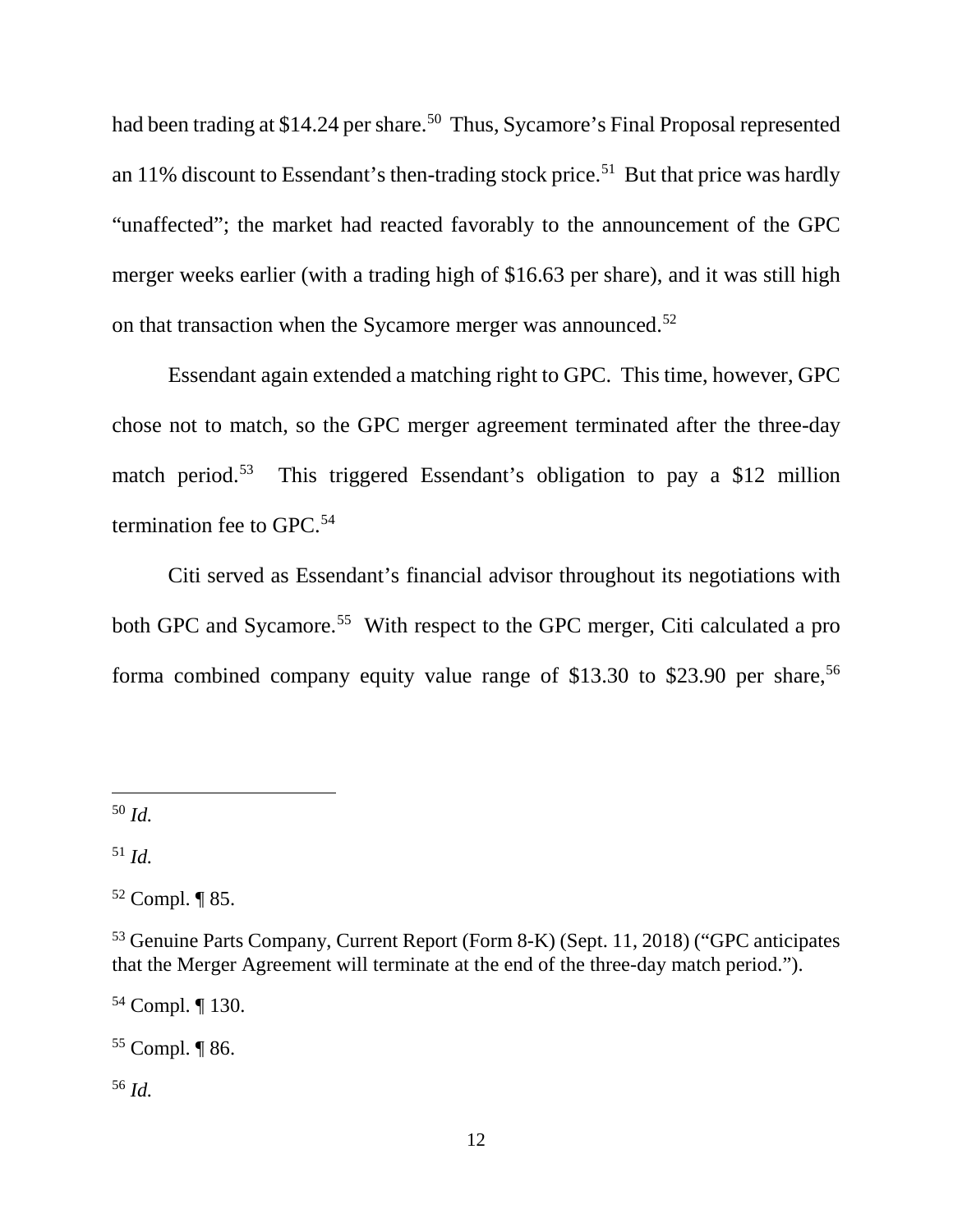including synergy values of \$8.35 to \$11.25 per share. [57](#page-13-0) Even though it opined that the GPC merger presented a value range greater than the all-cash Sycamore merger, Citi opined that the Sycamore merger was fair from a financial perspective to Essendant's stockholders.[58](#page-13-1) According to its disclosures to stockholders, the Essendant Board chose the Sycamore cash offer over the GPC stock-for-stock offer, in part, due to "risk related to continued secular decline in the Company's industry" that threatened the long-term success of the combined company.[59](#page-13-2)

The Sycamore merger proceeded in two steps. $60$  On January 31, 2019, Sycamore and Essendant announced the successful completion of a tender offer in which 79.7% of Essendant's stockholders tendered their shares to Sycamore in exchange for \$12.80 per share in cash. $^{61}$  The tender offer was followed by a cash-out merger at the same price.<sup>[62](#page-13-5)</sup>

According to Plaintiffs, Essendant's disclosures regarding the Sycamore merger omitted the following material information:

<span id="page-13-0"></span> <sup>57</sup> *Id.* 

<span id="page-13-1"></span><sup>58</sup> Essendant 14D-9 at 26.

<span id="page-13-2"></span><sup>59</sup> *Id.* at 27.

<span id="page-13-3"></span><sup>60</sup> 8 *Del. C.* § 251(h).

<span id="page-13-4"></span> $61$  Compl.  $\P$  90.

<span id="page-13-5"></span> $62$  Essendant 14D-9 at 2.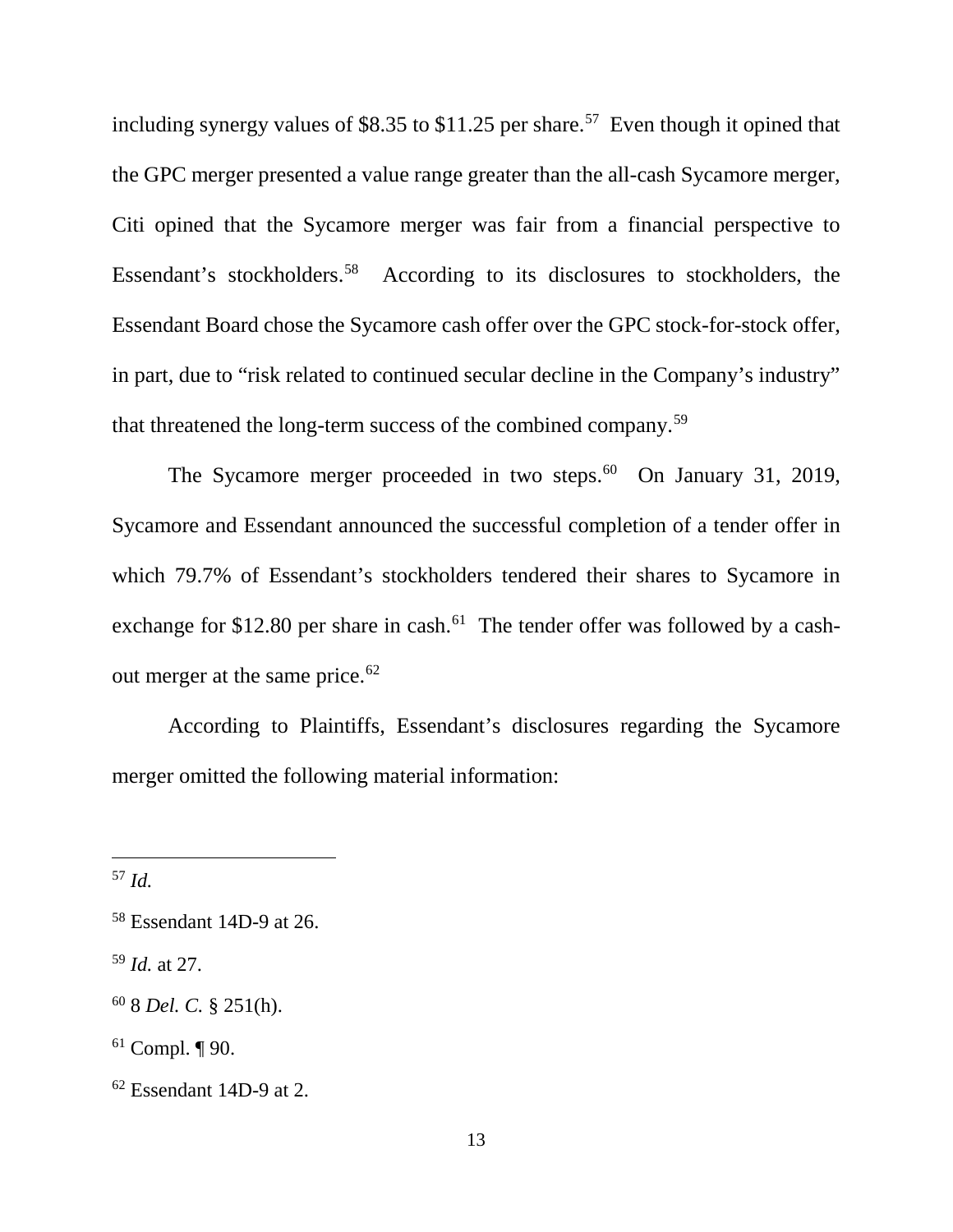- That the Essendant Board had represented to GPC that it had no interest in any merger partner other than GPC;<sup>[63](#page-14-0)</sup>
- That the Essendant Board had indicated to Sycamore—after rejecting Proposal 1—that Essendant "would be open to receiving a revised offer" notwithstanding its commitment to GPC not to solicit other offers:<sup>[64](#page-14-1)</sup>
- Whether Essendant "did or did not" contact its customers to build support for the GPC merger;<sup>[65](#page-14-2)</sup>
- That Essendant's financial advisor, Citi, advised the Essendant Board while laboring under a conflict of interest arising from its anticipated post-closing work for Staples after the Sycamore merger;<sup>[66](#page-14-3)</sup>
- The precise nature of Essendant's executive officers' and directors' negotiations with Sycamore over "possible ongoing roles with Staples";<sup>[67](#page-14-4)</sup> and
- The precise date that Essendant's financial projections—used in Citi's fairness opinion—were prepared.<sup>[68](#page-14-5)</sup>

<span id="page-14-2"></span> $65$  Compl.  $\P$  96.

<span id="page-14-3"></span><sup>66</sup> Compl. ¶¶ 101–103. While Plaintiffs acknowledge the Essendant 14D-9 disclosed (i) Citi's current work for Essendant for which Citi received \$2.5 million, (ii) Citi's previous work for Staples for which Citi received \$5 million and (iii) the fact that Citi anticipated doing additional work for Sycamore after the Sycamore merger, Plaintiffs allege the specific "amount of fees Citi expects to receive *in the near future*" was omitted and material to Essendant stockholders. *See* Compl. ¶ 103 ("[W]ithout full and complete quantification of all *expected* fees—not just those that have been paid out as of the fairness opinion stockholders cannot properly assess the breadth of the conflict.").

<span id="page-14-4"></span> $67$  Compl.  $\P$  104 (internal quotations omitted). While Plaintiffs acknowledge Essendant disclosed that some of Essendant's officers and directors expected to have ongoing roles in the new company, Plaintiffs fault the disclosure for omitting "precisely which" executives had these negotiations and "when such discussions occurred." *Id.*

<span id="page-14-5"></span><sup>68</sup> Compl. ¶ 105.

<span id="page-14-0"></span> <sup>63</sup> Compl. ¶ 94.

<span id="page-14-1"></span><sup>64</sup> Compl. ¶ 95.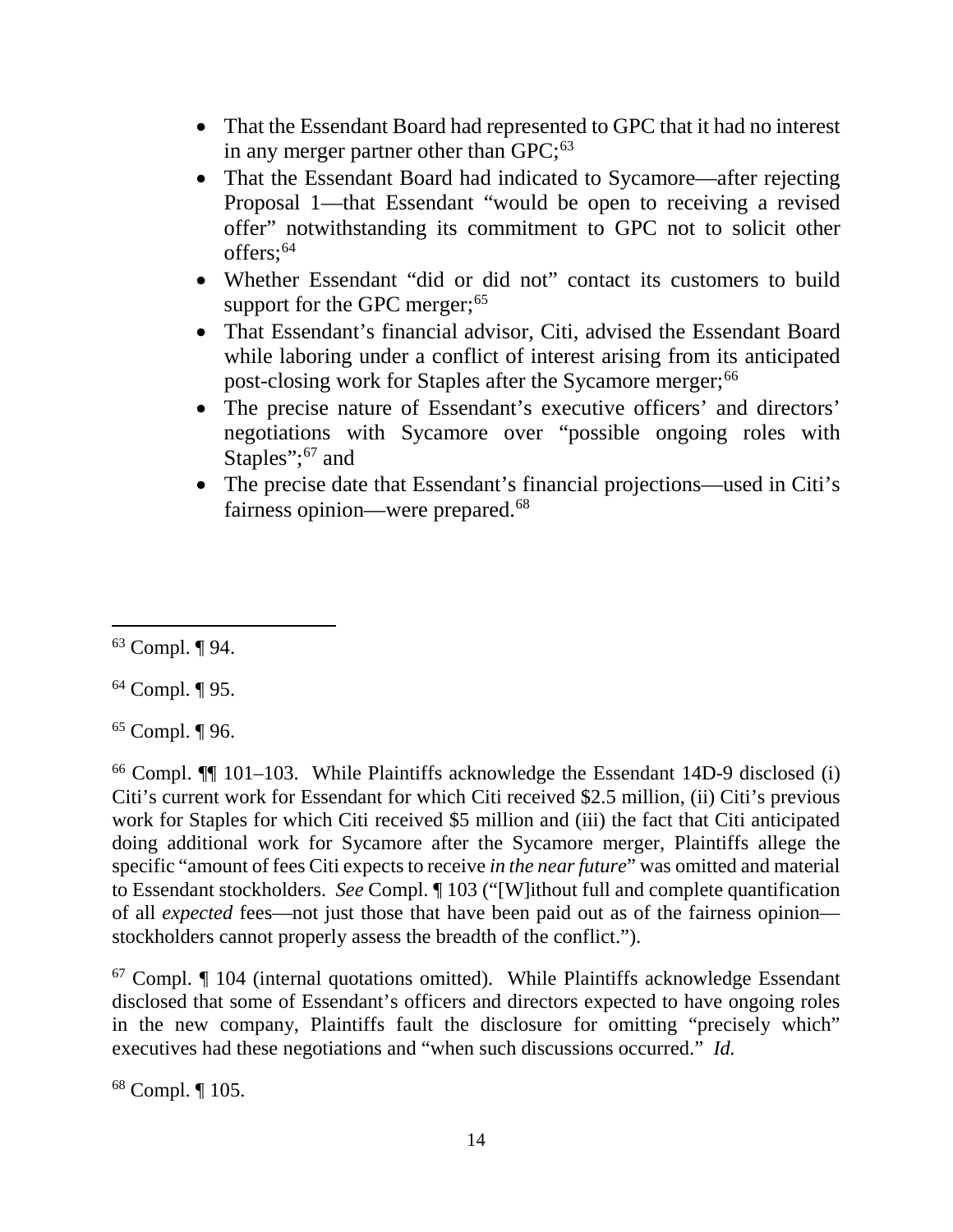Compounding the impact of these omissions, Plaintiffs allege the following affirmative misstatements were included in Essendant's 14D-9:

- The disclosure "create<sup>[d]</sup> the impression that there was some newlydiscovered, significant risk of gaining FTC approval for the GPC [merger]";<sup>[69](#page-15-0)</sup> and
- Essendant's statement that a federal securities action related to the transaction "was voluntarily dismissed" led stockholders to "incorrectly believe that all stockholder actions challenging the [Sycamore merger] had been dismissed."[70](#page-15-1)

# **E. Procedural Posture**

On October 31, 2018, Plaintiffs filed a class action complaint against the Essendant Board alleging breaches of fiduciary duties flowing from its failure to obtain the highest value reasonably available for Essendant by approving and recommending the Sycamore merger in a decision that amounted to corporate

<span id="page-15-0"></span> $69$  Compl.  $\P$  97–100. The Complaint alleges the Essendant Recommendation Statement "painted an inaccurate picture regarding the regulatory approval risk surrounding the GPC [merger]." Compl. ¶ 100. Specifically, Plaintiffs allege the following statements in the Essendant 14D-9, taken together, were misleading: (i) that the Essendant Board reviewed an analysis provided by its legal counsel outlining regulatory approval developments in the GPC merger; (ii) that Essendant's counsel updated the Essendant Board on the FTC's review of documents related to the GPC merger and counsel's estimation of how those documents would affect the FTC's review; (iii) that Essendant's advisors compared the "risks and benefits of a transaction with Staples compared to the [GPC merger], including, among other things, the financial and regulatory aspects of each"; and (iv) that the Essendant Board considered the relative "risks of execution" of each business combination. Compl. ¶¶ 97–98. The net effect of these disclosures, allegedly, is to create "the impression that there was some newly-discovered, significant risk of gaining FTC approval." Compl. ¶ 99.

<span id="page-15-1"></span><sup>70</sup> Compl. ¶ 106.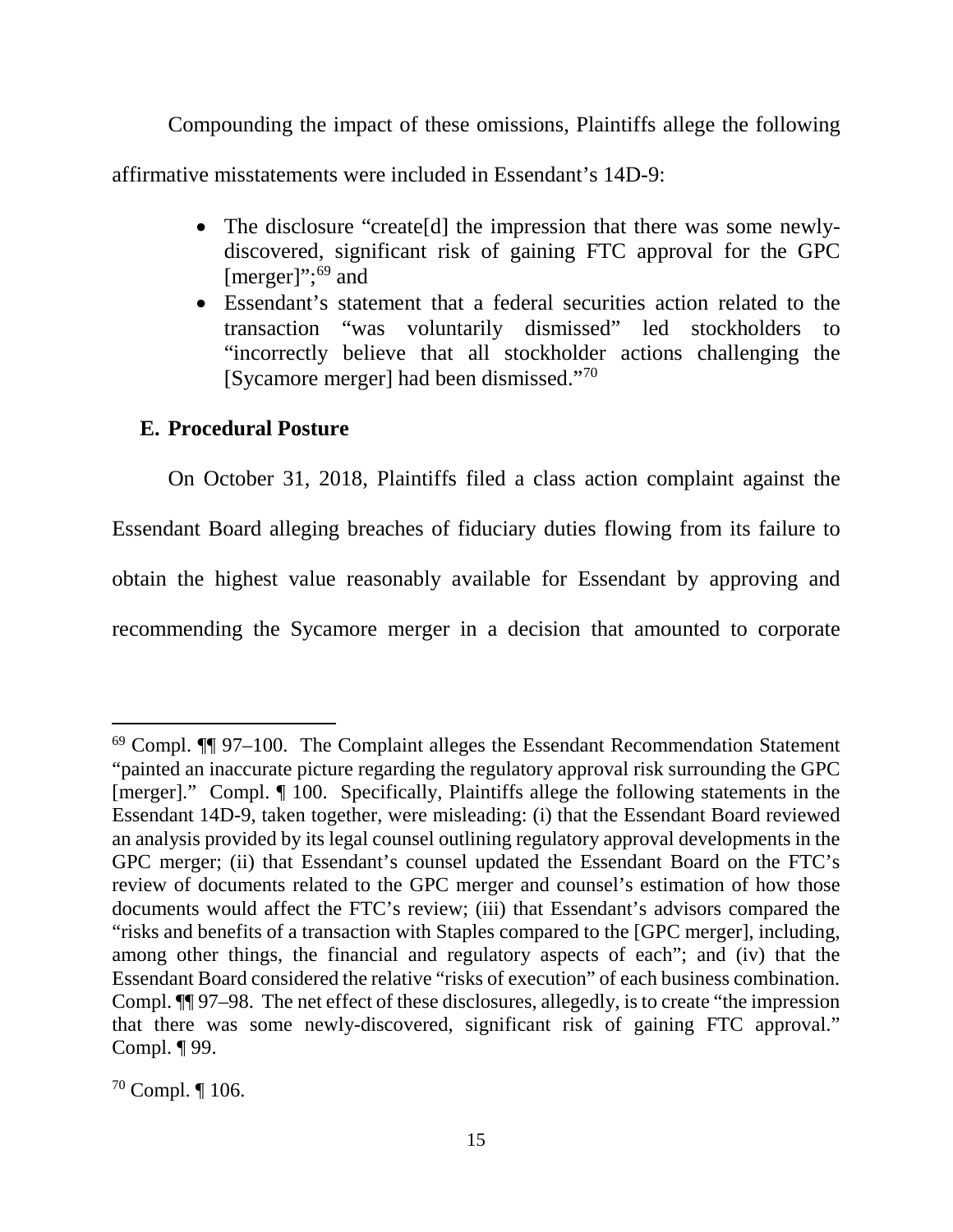waste.<sup>[71](#page-16-0)</sup> The initial complaint also alleged Sycamore and Staples aided and abetted the Essendant Board's breaches.[72](#page-16-1) After Defendants moved to dismiss, Plaintiffs amended the complaint to add a claim against Sycamore for breaching its fiduciary duties as a controlling stockholder and against the Essendant Board for aiding and abetting Sycamore's alleged breach[.73](#page-16-2)

On March 13, 2019, the court entered a consolidation order as among separate putative class complaints. [74](#page-16-3) On April 2, 2019, Defendants moved to dismiss the lead Complaint under Court of Chancery Rule 12(b)(6). [75](#page-16-4) Following briefing and oral argument, Defendants' Motions to Dismiss were submitted for decision.[76](#page-16-5)

# **II. ANALYSIS**

"The standards governing a motion to dismiss for failure to state a claim are well settled: (i) all well-pleaded factual allegations are accepted as true; (ii) even

<span id="page-16-0"></span> <sup>71</sup> Class Action Compl. (D.I. 1) ¶¶ 90–95, 101–06.

<span id="page-16-1"></span><sup>&</sup>lt;sup>72</sup> Class Action Compl. (D.I. 1)  $\P$  96–100.

<span id="page-16-2"></span><sup>73</sup> Compl. ¶¶ 114–17, 123–27.

<span id="page-16-3"></span><sup>74</sup> D.I. 12.

<span id="page-16-4"></span><sup>75</sup> D.I. 15 (the Essendant Board's Motion to Dismiss); D.I. 16 (Sycamore's Motion to Dismiss).

<span id="page-16-5"></span><sup>76</sup> D.I. 38. This Court addressed the separate dispute between GPC and Essendant earlier this year in a decision on Essendant's Motion to Dismiss. *See Genuine Parts Co.*, 2019 WL 4257160 (denying the Motion to Dismiss upon concluding that GPC had stated a claim for breach of the GPC merger agreement).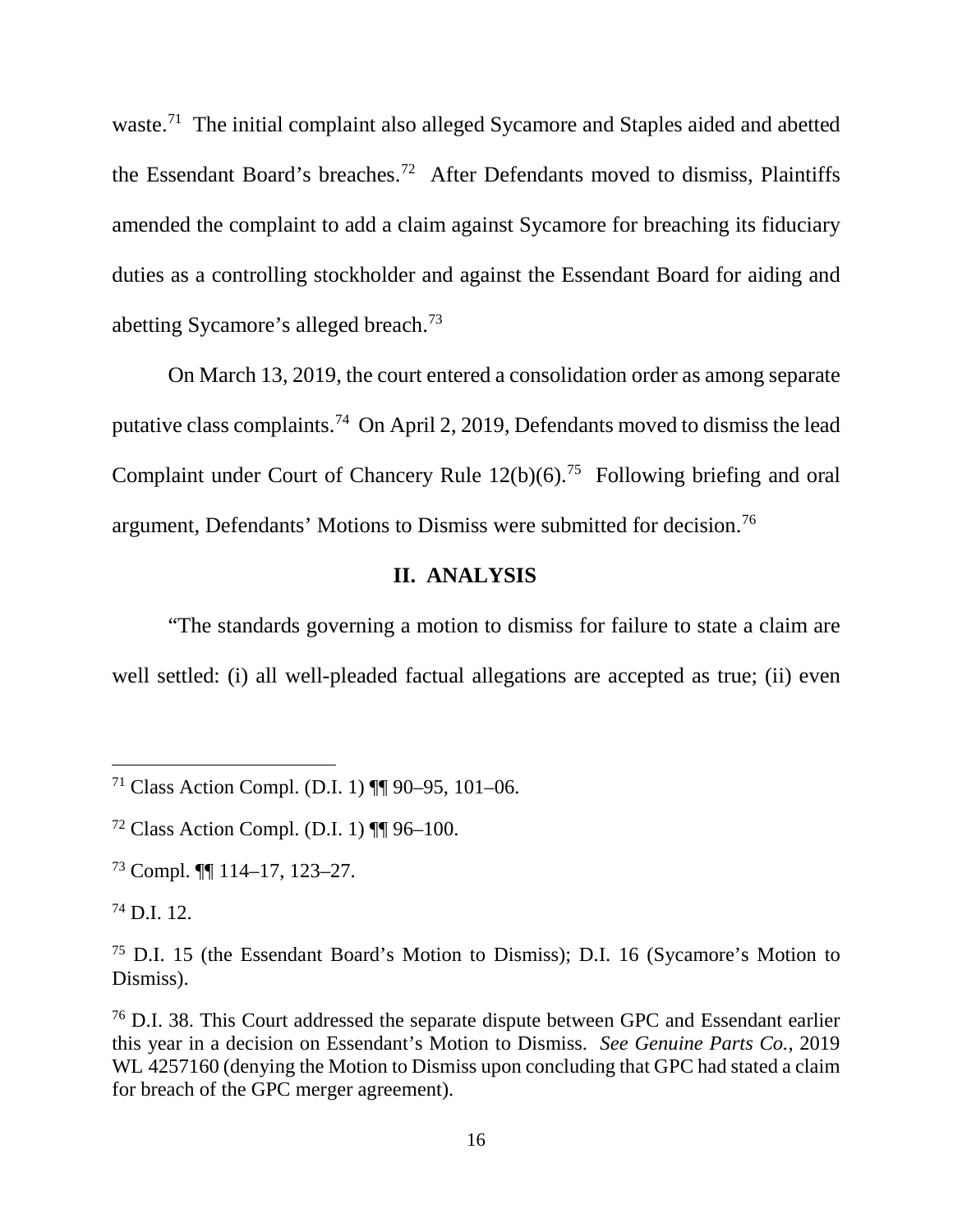vague allegations are 'well-pleaded' if they give the opposing party notice of the claim; (iii) the Court must draw all reasonable inferences in favor of the non-moving party; and (iv) dismissal is inappropriate unless the 'plaintiff would not be entitled to recovery under any reasonably conceivable set of circumstances susceptible of proof.'"[77](#page-17-0) Despite this plaintiff-friendly standard, the court need not accept "every strained interpretation of the allegations proposed by the plaintiff."[78](#page-17-1) Nor must the court credit "conclusory allegations unsupported by specific facts or . . . [requiring] unreasonable inferences."[79](#page-17-2)

The Complaint brings three counts against the Essendant Board, all of which arise from Essendant's termination of the GPC merger agreement in favor of the Sycamore merger. In Count I, Plaintiffs allege the Essendant Board breached its fiduciary duties by failing to obtain the highest value reasonably available for Essendant.[80](#page-17-3) In Count IV, Plaintiffs allege the Essendant Board aided and abetted

<span id="page-17-0"></span> <sup>77</sup> *Savor, Inc.*, 812 A.2d at 896–97 (internal citations omitted).

<span id="page-17-1"></span><sup>78</sup> *In re Gen. Motors*, 897 A.2d at 168.

<span id="page-17-2"></span><sup>79</sup> *Lyons Ins. Agency Inc. v. Wilson*, 2018 WL 481641, at \*3 (Del. Ch. Jan. 19, 2018) (internal citation omitted).

<span id="page-17-3"></span><sup>80</sup> Compl. ¶¶ 108–13.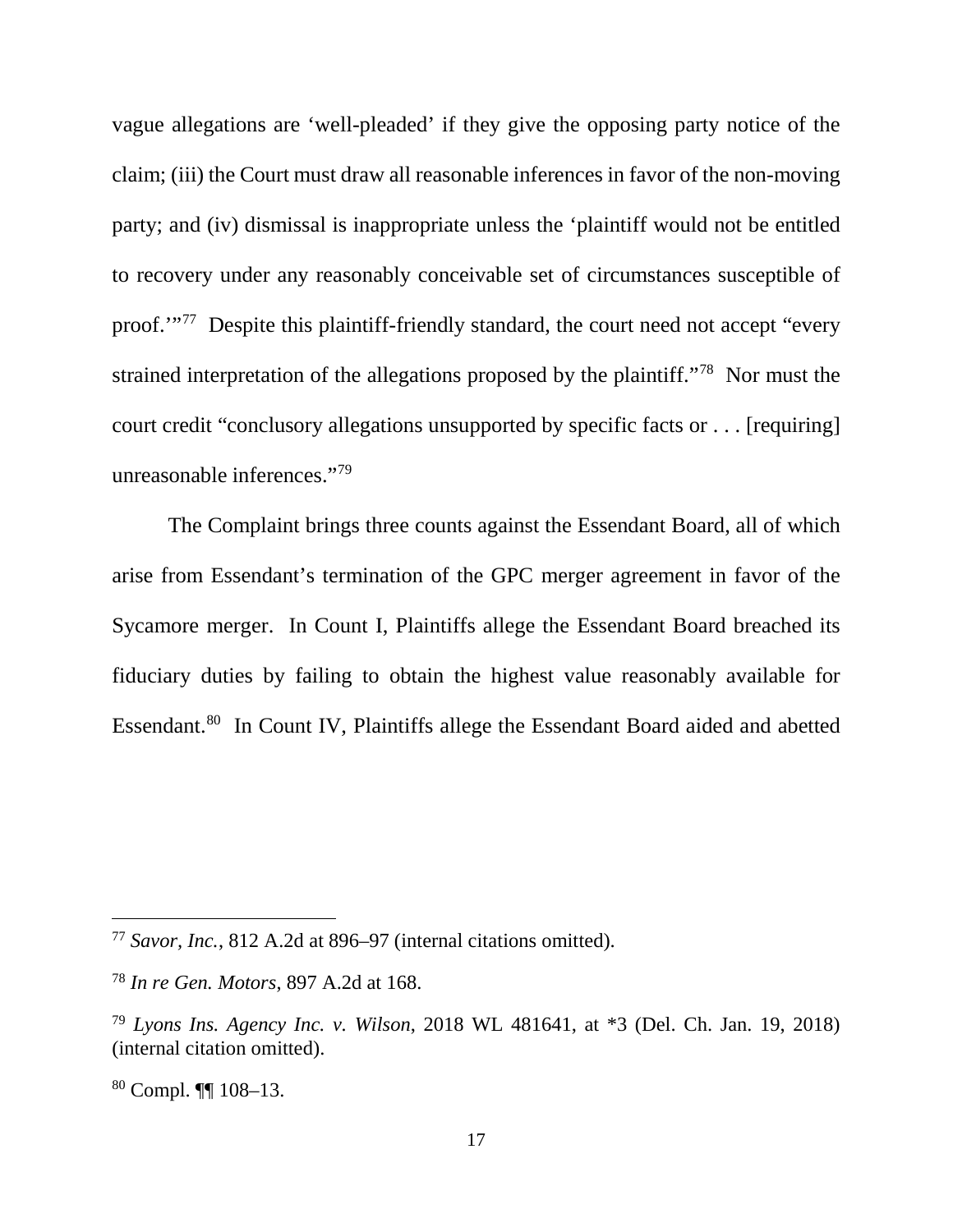Sycamore's breach of fiduciary duties as a controlling stockholder.<sup>81</sup> Count V alleges the Sycamore merger constituted waste.<sup>[82](#page-18-1)</sup>

The Complaint also names Sycamore, Staples and various transaction-specific entities as Defendants. In Count II, Plaintiffs allege Sycamore was Essendant's controlling stockholder and that Sycamore "use[d] its control against the interests of the non-controlling stockholders" by "pressuring . . . the Essendant [Board] to accept its inadequate [] offer."[83](#page-18-2) In Count III, Plaintiffs allege Sycamore, Staples, Egg Parent Inc. and Egg Merger Sub Inc. aided and abetted the Essendant Board's breaches of fiduciary duties as "active and knowing participants" in the Essendant Board's wrongful conduct.<sup>[84](#page-18-3)</sup>

My analysis of the claims against the Essendant Board and its CEO begins by focusing on the viability of the affirmative claims as pled in light of Essendant's exculpatory charter provision. Because Plaintiffs have not stated litigable *affirmative* claims under Delaware law, I need not reach the validity of the *Corwin* 

<span id="page-18-2"></span><sup>83</sup> Compl. ¶¶ 114–17.

<span id="page-18-0"></span> <sup>81</sup> Compl. ¶¶ 123–27.

<span id="page-18-1"></span><sup>82</sup> Compl. ¶¶ 128–33.

<span id="page-18-3"></span><sup>84</sup> Compl. ¶¶ 118–22.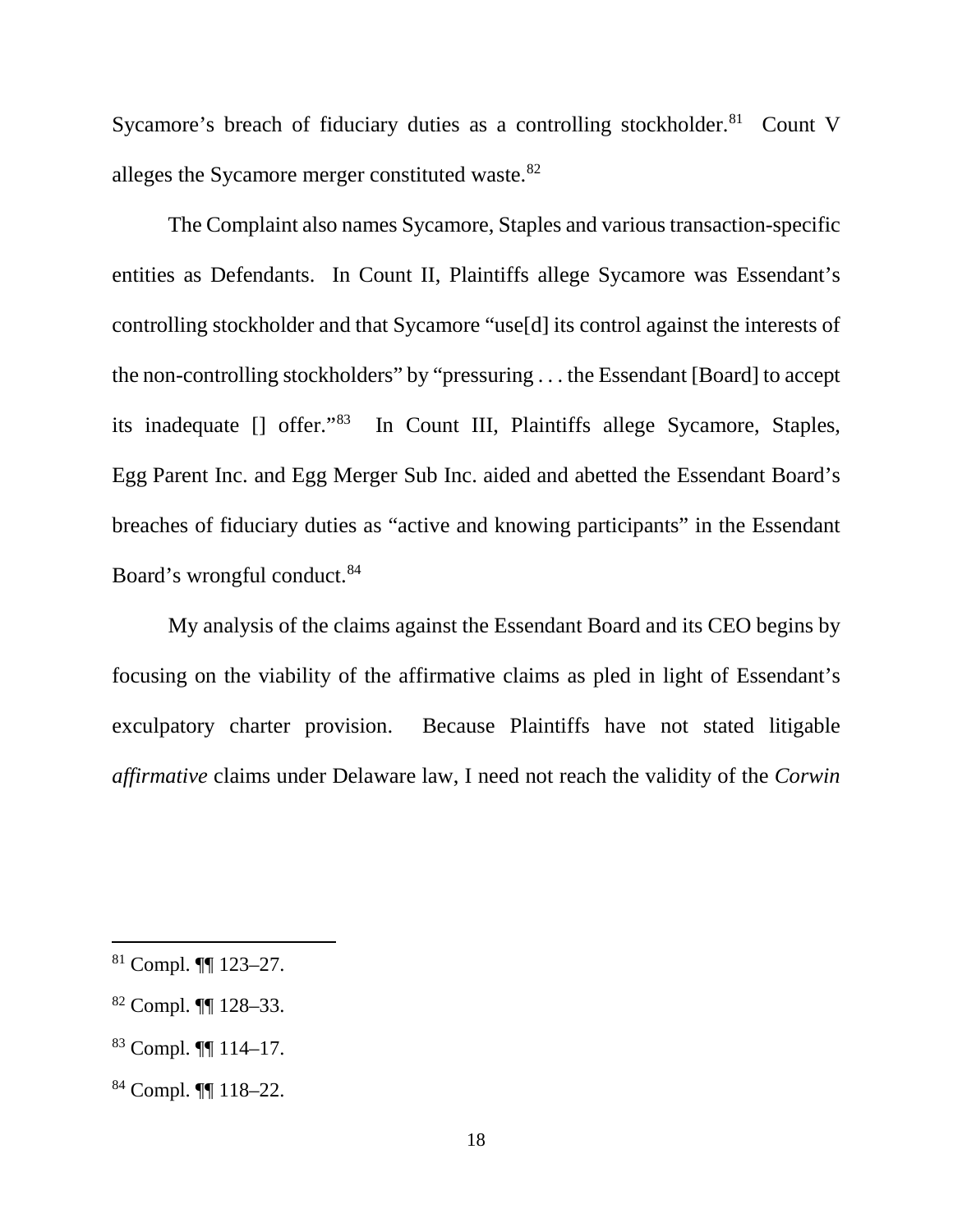*defense* as asserted by all Defendants. [85](#page-19-0) As explained below, the affirmative claims against Sycamore, Staples and their affiliates likewise fail as a matter of law.

# **A. Counts I, IV and V—Breach of Fiduciary Duties Against the Essendant Board and CEO**

Count I alleges the Essendant Board members (including Phillips as a board member)<sup>[86](#page-19-1)</sup> breached their fiduciary duties by "caving to the will of Sycamore and knowingly and willfully allowing the GPC [merger] to be sabotaged by Sycamore so that [Sycamore] could acquire Essendant at an unfair price."[87](#page-19-2) As our Supreme Court made clear in *In re Cornerstone Therapeutics Inc. S'holder Litig.*, given Essendant's exculpatory charter provision, in order to survive the Essendant Board's Motion to Dismiss, the Complaint must state valid, non-exculpated claims.<sup>[88](#page-19-3)</sup> In other words, "regardless of the underlying standard of review for the board's conduct," the Complaint must "invoke loyalty and bad faith claims."[89](#page-19-4)

<span id="page-19-0"></span> <sup>85</sup> *Corwin v. KKR Fin. Hldgs.*, 125 A.3d 304 (Del. Ch. 2015), *aff'd*, 125 A.3d 304 (Del. 2015) (holding that a fully informed, uncoerced vote of disinterested stockholders in favor of a transaction can "cleanse" breaches of fiduciary duty and subject the challenged transaction to deferential review under the business judgment rule).

<span id="page-19-1"></span><sup>86</sup> I address the claims against Phillips as CEO separately below.

<span id="page-19-2"></span><sup>87</sup> Compl. ¶ 111.

<span id="page-19-3"></span><sup>88</sup> 8 *Del. C.* § 102(b)(7); *In re Cornerstone Therapeutics Inc. S'holder Litig.*, 115 A.3d 1173, 1081 (Del. 2015).

<span id="page-19-4"></span><sup>89</sup> *Cornerstone*, 115 A.3d at 1175, 1179; *Malpiede v. Townson*, 780 A.2d 1075, 1094 (Del. 2001).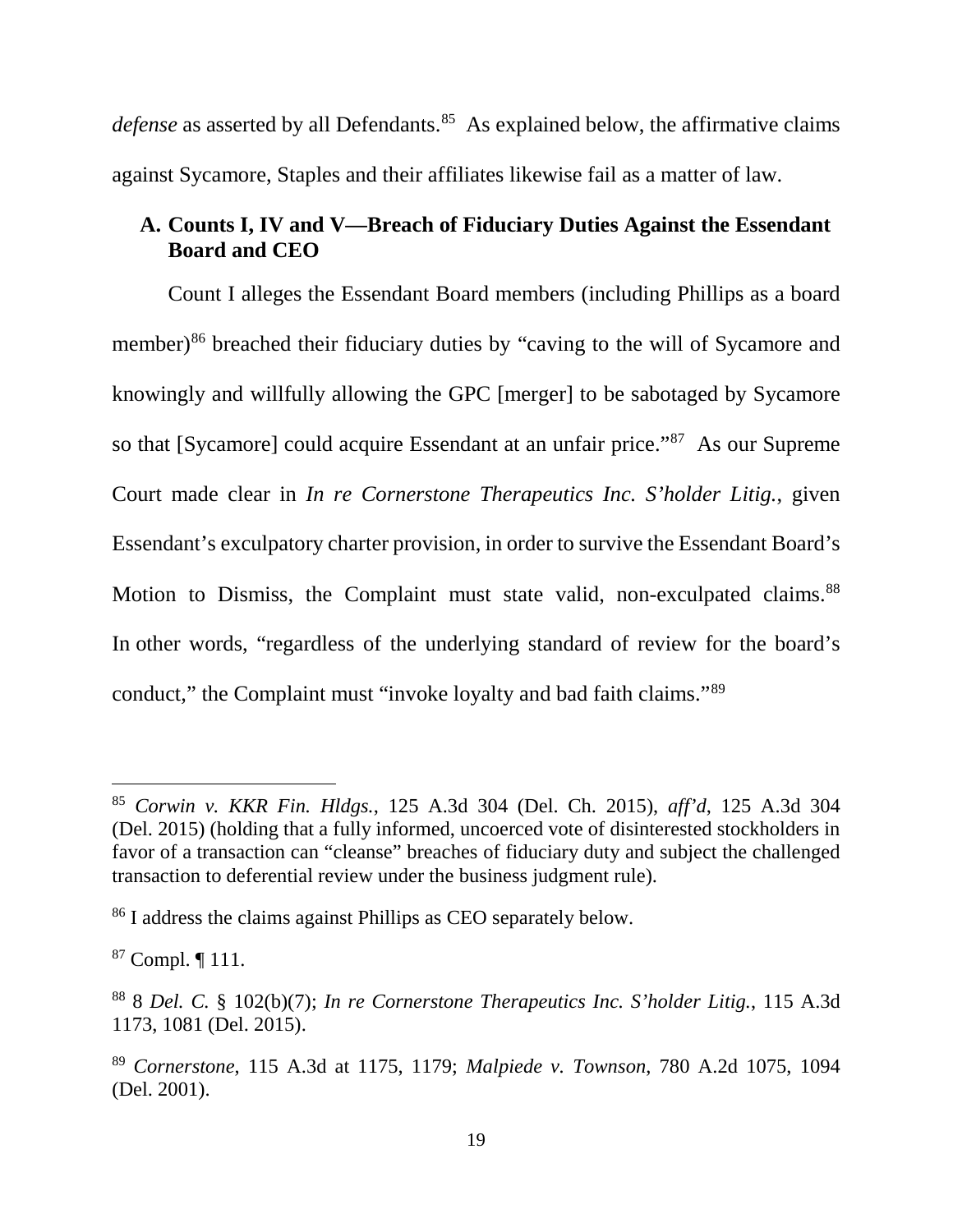In its attempt to overcome its pleading burden under *Cornerstone*, the Complaint blurs the lines between (i) loyalty claims against the Essendant Board members based on their having acceded to the will of Sycamore as a controlling stockholder at the expense of the other stockholders and (ii) claims that rest on allegations that these fiduciaries operated under some broader conflict of interest.<sup>[90](#page-20-0)</sup> These, of course, are different claims that implicate different factual and legal predicates. To state a claim that the Essendant Board was dominated and controlled by Sycamore, the Complaint must well plead that, notwithstanding Sycamore's status as a distinctly minority blockholder, it was, nevertheless, Essendant's controlling stockholder.<sup>91</sup> These allegations, such as they are, must be measured against Delaware's well settled law on controlling stockholders.[92](#page-20-2) The question of

<span id="page-20-0"></span><sup>&</sup>lt;sup>90</sup> Compl.  $\P\P$  12, 11(a) (The Essendant Board "cav[ed] to the will of Sycamore."), 111(d) (The Essendant Board "plac[ed] Sycamore's interests ahead of the interests of the Company's non-controlling stockholders."), 104 ("The Recommendation Statement fails to provide sufficient information for stockholders to properly assess the conflict of interest certain executive officers and directors faced [with respect to the Sycamore merger]").

<span id="page-20-1"></span><sup>91</sup> Plaintiffs are also obliged to plead that the controller exercised influence over *each* of the board members named as defendants; group pleading is not sufficient to state a claim of breach of duty against an individual fiduciary. *Cornerstone*, 115 A.3d at 1182–83 (holding that even if a controller is proven to have breached his duty of loyalty, the court cannot "presume that an independent director is not entitled to the protection of the business judgment rule."); *id.* ("[T]he mere fact that a director serves on the board of a corporation with a controlling stockholder does not automatically make that director not independent.").

<span id="page-20-2"></span><sup>92</sup> *See, e.g.*, *In re PNB Hldg. Co. S'holders Litig.*, 2006 WL 2403999, at \*9 (Del. Ch. Aug. 18, 2006) (analyzing whether a stockholder exercises such formidable voting and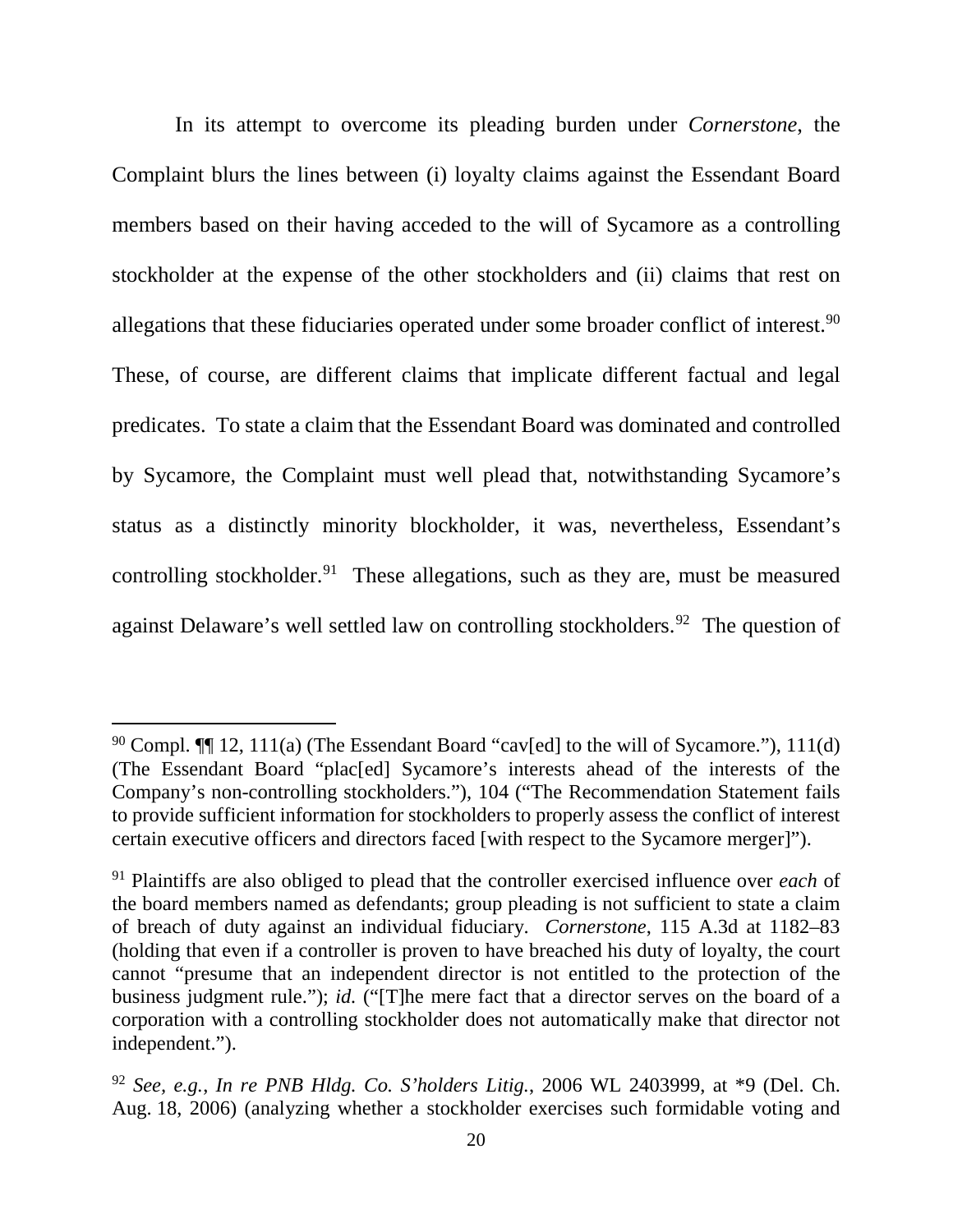whether a majority of the Essendant Board labored under conflicts of interest with respect to the GPC and Sycamore mergers, on the other hand, involves a counting of heads among board members to determine whether the Complaint well pleads that a majority of the Essendant Board was either interested in the transaction(s) or lacked independence. [93](#page-21-0)

While Plaintiffs' theories of breach are at sixes and sevens, I address each separately in search of clarity. As I consider the claim that Sycamore dominated and controlled the Essendant Board, I necessarily confront Plaintiffs' allegation that Sycamore owes fiduciary duties to Essendant stockholders as Essendant's controlling stockholder.<sup>[94](#page-21-1)</sup>

# **1. Plaintiffs Have Not Well Pled That Sycamore Was Essendant's Controlling Stockholder**

If Plaintiffs had pled facts supporting a reasonable inference that a majority of the Essendant Board was beholden to an interested party, such as a conflicted controlling stockholder, then Count I would state a non-exculpated claim of breach

 $\overline{a}$ 

managerial power that, as a practical matter, it is "no differently situated than if [it] had majority voting control.").

<span id="page-21-0"></span><sup>93</sup> *Frederick Hsu Living Trust v. ODN Hldg. Corp.*, 2017 WL 1437308, at \*26 (Del. Ch. Apr. 14, 2017).

<span id="page-21-1"></span><sup>94</sup> Compl. ¶¶ 1, 13, 35, 36–37, 61, 111, 115–16.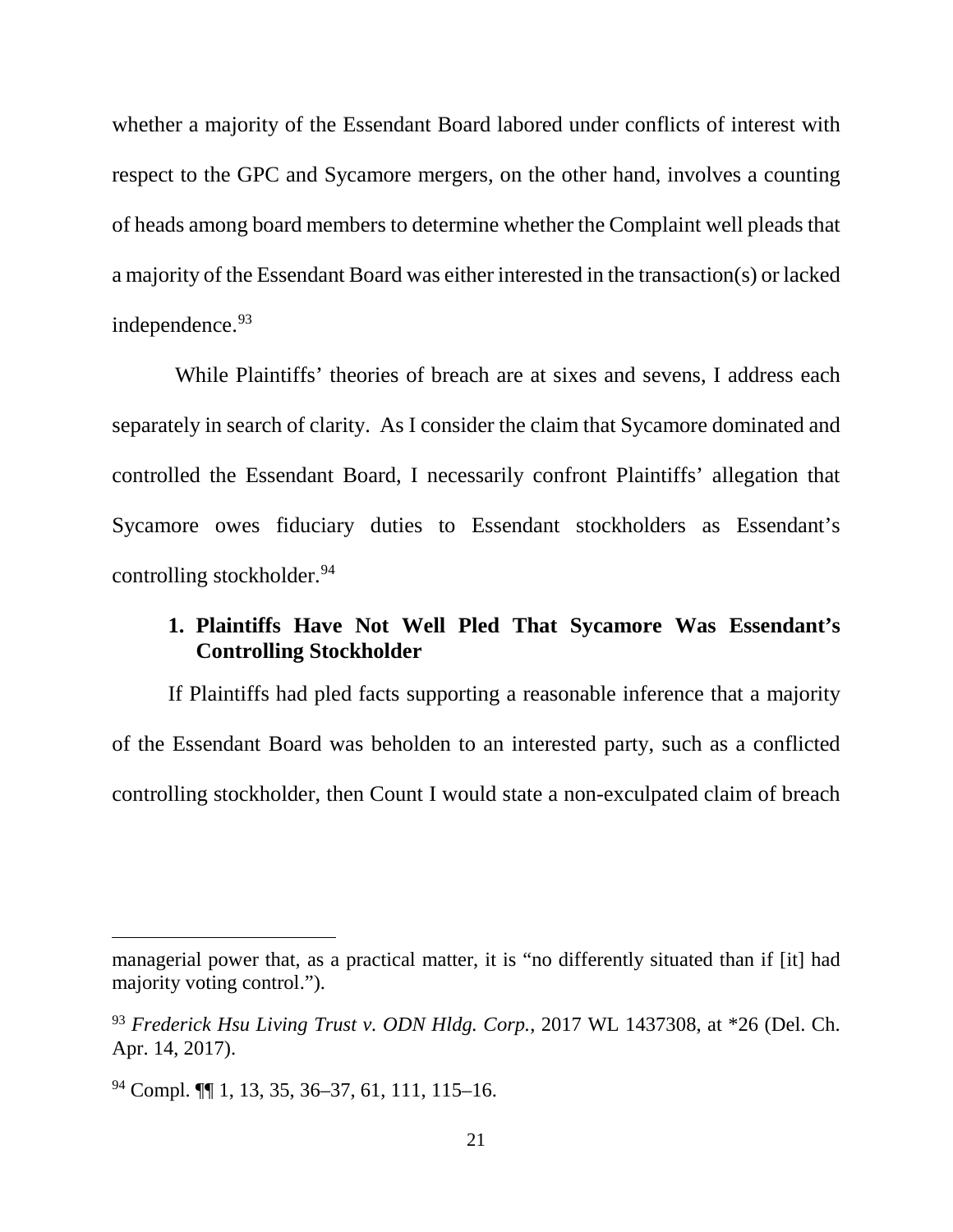of fiduciary duty.<sup>[95](#page-22-0)</sup> To be sure, Plaintiffs were mindful of this burden and attempted to carry it by alleging that Sycamore was Essendant's controlling stockholder when the Essendant Board terminated the GPC merger agreement in favor of the Sycamore merger.<sup>96</sup> According to the Complaint, the Essendant Board "cav[ed] to the will of Sycamore" and "fail[ed] to ensure that all conflicts of interest between Sycamore and [Essendant's] non-controlling stockholders were resolved in the best interests of the non-controlling stockholders.["97](#page-22-2) If this conclusory allegation were supported by well-pled facts, then the Essendant Board's Motion to Dismiss would have to be denied.[98](#page-22-3) But, as explained below, with no facts to serve as anchor, the conclusory allegations of domination and control drift over the falls.

Under Delaware law, a stockholder is a "controlling stockholder" only if it (1) "owns more than 50% of the company's voting power" or (2) "owns less than 50% of the voting power of the corporation but *exercises control* over the business

<span id="page-22-0"></span> <sup>95</sup> *See Parnes v. Balley Entm't Corp.*, 1997 WL 257435, at \*2 (Del. Ch. May 12, 1997) (stating that a plaintiff may rebut the presumption that a board acted on an informed basis, in good faith and in the honest belief that the action was taken in the best interest of the company by showing that "a majority of [the company's] directors lacked independence" because they were "dominated and controlled" by an interested party).

<span id="page-22-1"></span><sup>96</sup> Compl. ¶ 115.

<span id="page-22-2"></span><sup>&</sup>lt;sup>97</sup> Compl.  $\P$  111(a), (e).

<span id="page-22-3"></span><sup>98</sup> *Cornerstone*, 115 A.3d at 1179–80 ("[A] plaintiff can survive a motion to dismiss by [a] director defendant by pleading facts supporting a rational inference that the director . . . acted to advance the self-interest of an interested party from whom they could not be presumed to act independently[.]").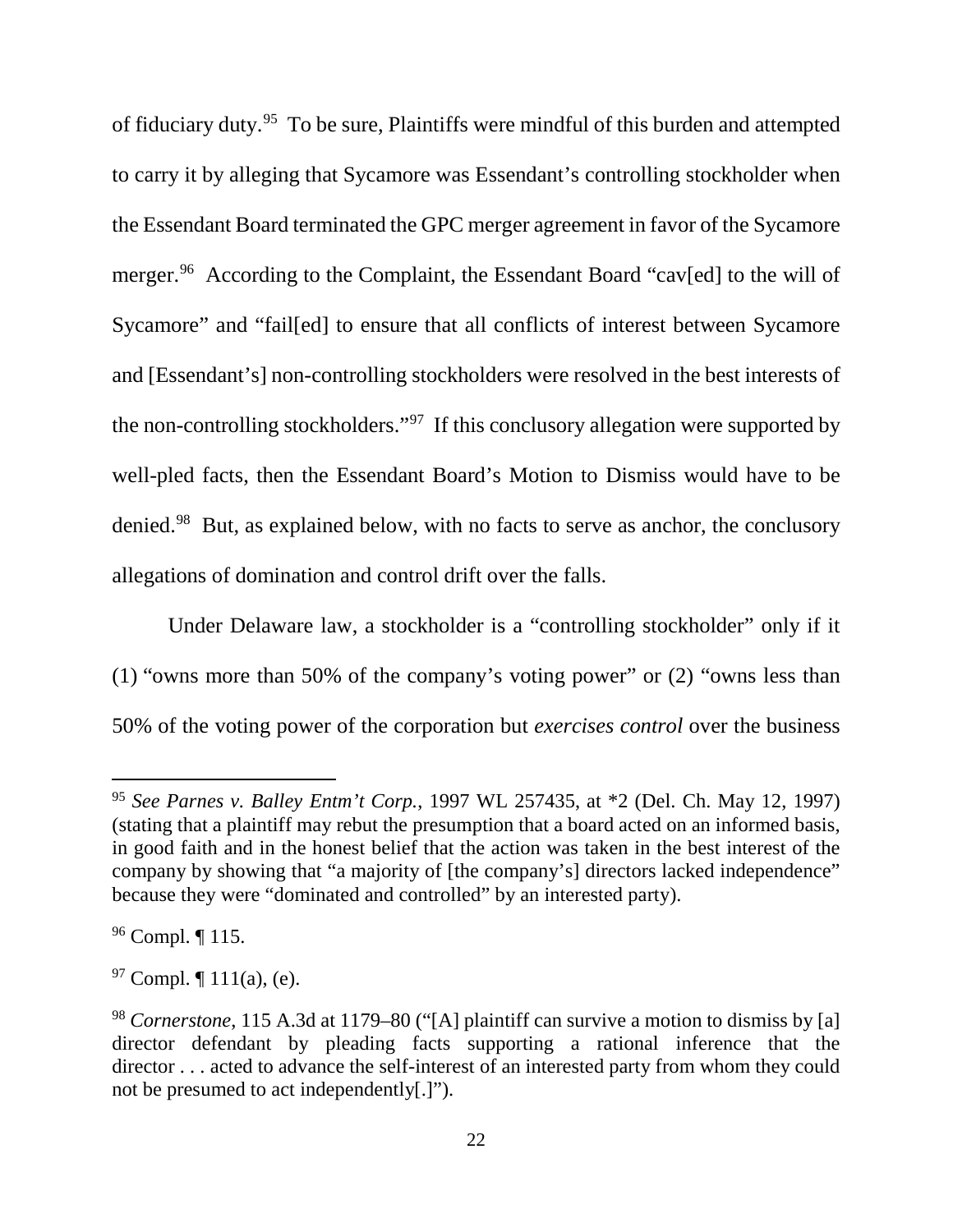affairs of the corporation."[99](#page-23-0) Plaintiffs acknowledge Sycamore owned less than 12% of Essendant's common stock.[100](#page-23-1) Indeed, Sycamore was only Essendant's thirdlargest stockholder.<sup>101</sup> Thus, Plaintiffs are obliged to plead facts that allow a reasonable inference that Sycamore "exercise[d] such formidable voting and managerial power that, as a practical matter, it [was] no differently situated than if it had majority voting control."<sup>[102](#page-23-3)</sup> In other words, upon reading the Complaint, the Court must be able to conclude it is reasonably conceivable that Sycamore's minority stake was "so potent that independent directors [could not] freely exercise their judgment, fearing retribution" from Sycamore.<sup>103</sup> For obvious reasons, the test

<span id="page-23-1"></span> $100$  Compl.  $\P$  10.

<span id="page-23-3"></span><sup>102</sup> *In re Morton's Rest. Gp., Inc. S'holders Litig.*, 74 A.3d 656, 665 (Del. Ch. 2013) (internal citations and quotations omitted); *In re PNB Hldg.*, 2006 WL 2403999, at \*9.

<span id="page-23-4"></span><sup>103</sup> *See In re Morton's*, 74 A.3d at 665. *See also In re KKR Fin.*, 101 A.3d at 992–91 (holding that to be deemed a controller, a minority stockholder must have "the ability to dominate the corporate decision-making process" by controlling the board of directors generally or with respect to the particular transaction that is being challenged); *Basho Techs. Holdco, B LLC v. Georgetown Basho Inv'rs, LLC*, 2018 WL 3326693, at \*26 (Del. Ch. July 6, 2018) (noting that a plaintiff can show a minority blockholder's domination and control in a variety of ways including personal relationships with board members, contractual rights, commercial relationships, *de facto* ability to remove directors or the company's own characterizations of the minority blockholder's influence); *Frontfour Capital Gp. LLC v. Taube*, 2019 WL 1313408, at \*2 (Del. Ch. Mar. 11, 2019) (involving coercive contractual rights that prevented other bidders from engaging and a

<span id="page-23-0"></span> <sup>99</sup> *In re KKR Fin. Hldgs. LLC S'holder Litig.*, 101 A.3d 980, 991 (Del. Ch. 2014) (emphasis in original).

<span id="page-23-2"></span><sup>101</sup> *See* Essendant Inc., Proxy Statement (Schedule 14A) 61 (Apr. 13, 2018) (showing 13.46% and 12.9% blocks held by Pzena Investment Management, LLC and Blackrock, Inc., respectively, as of the spring of 2018).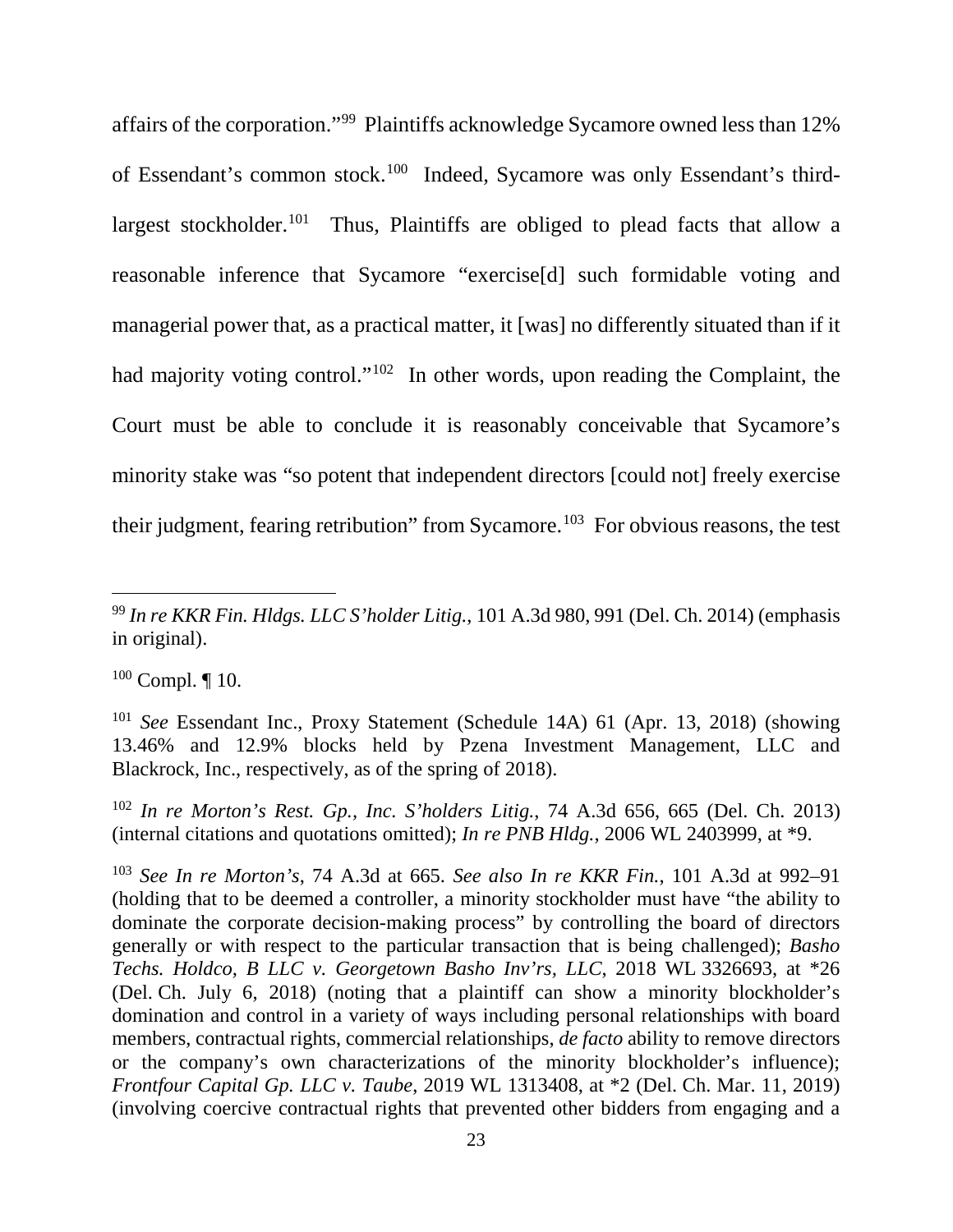for freighting a minority stockholder with the fiduciary obligations of a controlling stockholder "is not an easy one to satisfy."<sup>104</sup>

Sycamore did not (i) nominate any members of the Essendant Board, (ii) wield coercive contractual rights, (iii) maintain personal relationships with any of the Essendant Board members, (iv) maintain any commercial relationships with Essendant that would afford leverage in its negotiations, (v) threaten removal, challenge or retaliate against any of the Essendant Board members or (vi) otherwise exercise "outsized influence" in Essendant's Board room. [105](#page-24-1) Indeed, it would have been difficult for Sycamore to achieve any of these markers of control because, as noted, two other entities held larger voting blocks than Sycamore.<sup>106</sup>

 $\overline{a}$ 

special committee personally beholden to a minority stockholder); *Calesa Assoc. v. Am. Capital Ltd.*, 2016 WL 770251, at \*10 (Del. Ch. Feb. 29, 2016) (involving, among other factors, a majority of a board having personal relationships with the minority blockholder); *In re Zhongpin Inc. S'holders Litig.*, 2014 WL 6735457, at \*7 (Del. Ch. Nov. 26, 2014), *rev'd*, 115 A.3d 1173 (Del. 2015) (involving a corporation's own public filings stating that "Our largest shareholder has significant influence over our management and affairs.").

<span id="page-24-0"></span><sup>104</sup> *In re PNB Hldg.*, 2006 WL 2403999, at \*9.

<span id="page-24-1"></span><sup>105</sup> *See Basho*, 2018 WL 3326693, at \*26 (collecting examples of actual control factors).

<span id="page-24-2"></span><sup>106</sup> *See* Essendant Inc., Proxy Statement (Schedule 14A) 61 (Apr. 13, 2018) (showing 13.46% and 12.9% blocks held by Pzena Investment Management, LLC and Blackrock, Inc., respectively, as of the spring of 2018). *See also Hokanson v. Petty*, 2008 WL 5169633, at \*8 (Del. Ch. Dec. 10, 2008) (noting that even the company's "largest holder" will not be deemed a controller absent majority ownership or indicia of domination and control).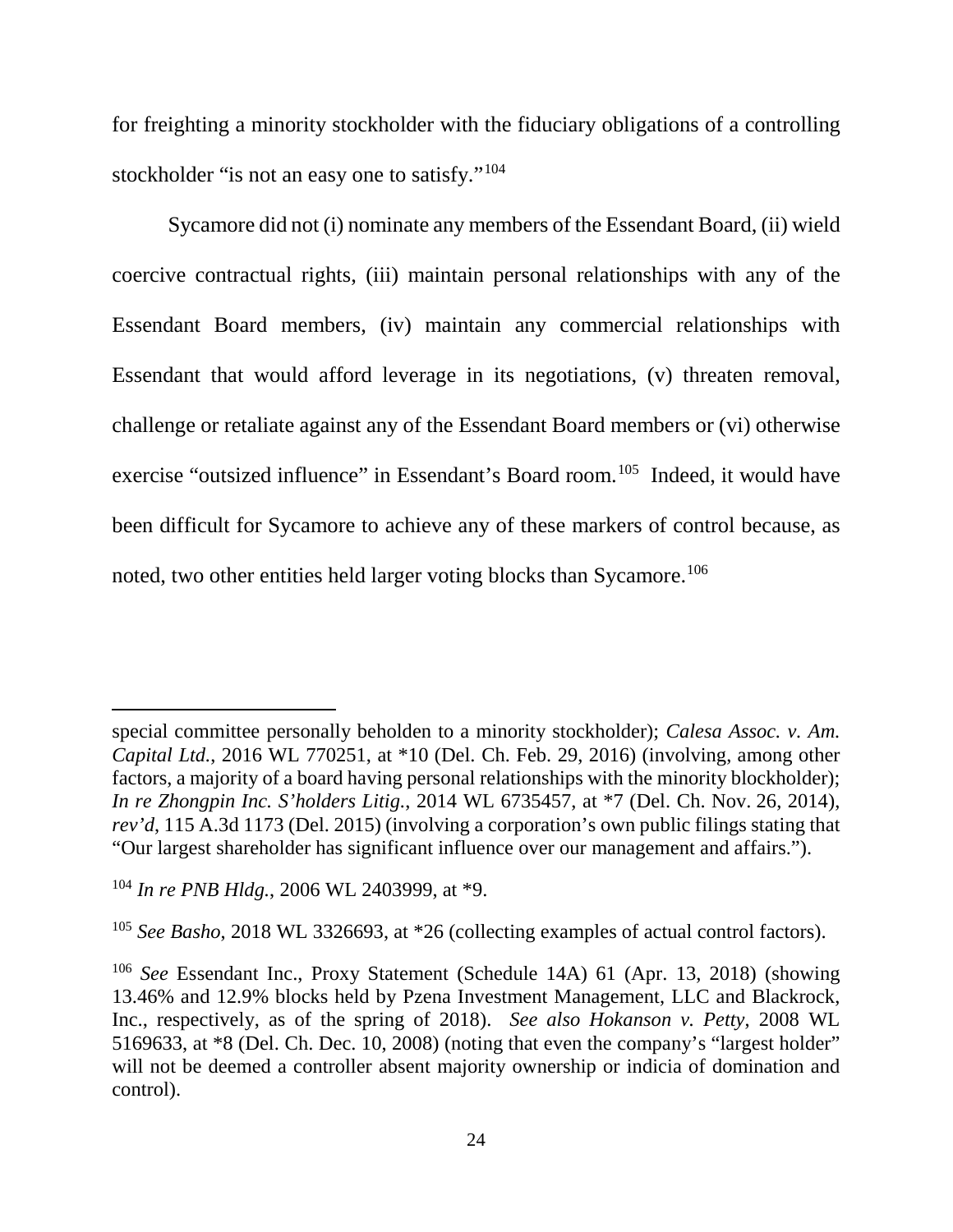In support of their controlling stockholder allegations, Plaintiffs make much of an unpublished decision from the Circuit Court for Montgomery County Maryland, *In re American Capital*, which purported to apply Delaware law in a controlling stockholder analysis.<sup>[107](#page-25-0)</sup> There, the court found a hedge fund with less than 12% ownership exercised actual control over a board's decision to pursue an ill-advised sale of the company. I need not predict how a Delaware court would have resolved the dispute in *In re American Capital* to discern that the decision does not help Plaintiffs here. The case is distinguishable on its facts. The alleged controller in *American Capital* was so extensively involved with the board's negotiation of the challenged transaction that it was able to extract from the target a non-pro-rata \$3 million "reimbursement" for its negotiation expenses when the deal closed.[108](#page-25-1) No such facts have been pled here.

After carefully reviewing the Complaint, I am satisfied Plaintiffs have not well pled that Sycamore was Essendant's controlling stockholder. The consequences of that failure are two-fold. *First*, the Essendant Board cannot be held to answer for alleged breaches of fiduciary duty based on allegations that its members caved to the will of the controller. *Second*, Sycamore is not a fiduciary

<span id="page-25-0"></span> <sup>107</sup> *In re Am. Capital S'holder Litig.*, No. 422598-V, 2017 Md. Cir. Ct. LEXIS 4, at \*8, \*42–45 (Montgomery Cty. Md. Cir. Ct. July 12, 2017) (unavailable on Westlaw).

<span id="page-25-1"></span> $108$  *Id.*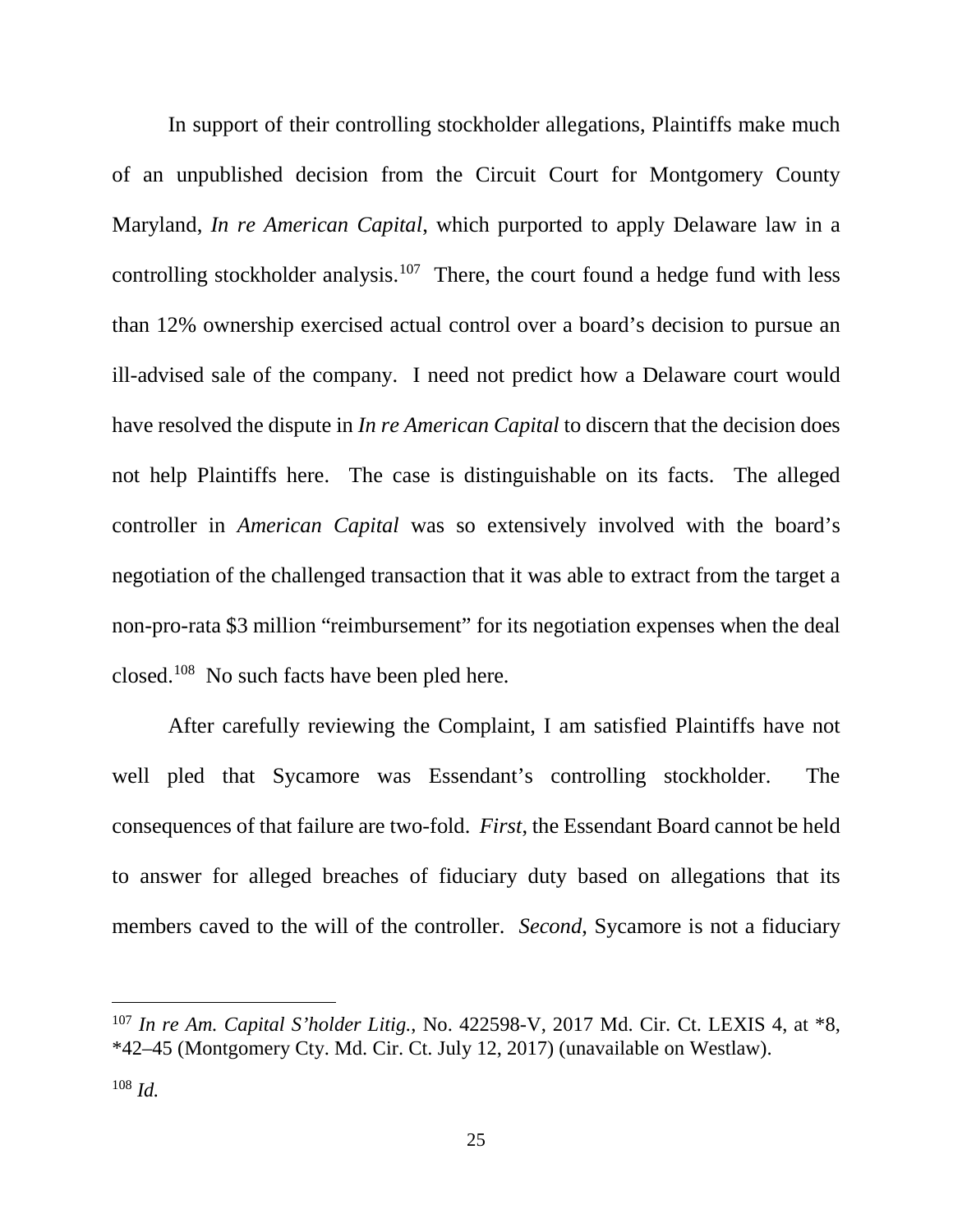owing duties to Essendant stockholders and cannot, therefore, be held to answer for breaches of duties it did not owe.

### **2. Plaintiffs Have Not Well Pled Board Level Conflicts**

Tellingly, the Complaint mentions the individual Essendant Board members by name only *once*, and that is when it rotely identifies the party Defendants.<sup>109</sup> Beyond this cursory reference, Plaintiffs have made no effort to "count heads," meaning they have not undertaken to plead a factual basis upon which the Court could undertake a "director-by-director analysis" of interestedness or lack of independence.<sup>[110](#page-26-1)</sup> The best Plaintiffs can muster in opposition to the Motion to Dismiss are allegedly "unusual facts regarding the discussions and interactions between Sycamore and [unnamed] Essendant<sup>[]</sup> representatives" that they claim evidence Sycamore's "significant influence over [the Essendant Board]."[111](#page-26-2) These allegations fall well short of rebutting the presumption of independence that each member of the Essendant Board enjoys.<sup>[112](#page-26-3)</sup>

<span id="page-26-0"></span> <sup>109</sup> Compl. ¶¶ 18–26.

<span id="page-26-1"></span><sup>&</sup>lt;sup>110</sup> *Frederick Hsu*, 2017 WL 1437308, at \*26. Indeed, Plaintiffs acknowledge there is no basis to contend the Essendant Board was interested in either the GPC or Sycamore mergers. *See* Pls.' Omnibus Br. in Opp'n to all Defs.' Mots. to Dismiss the Compl. ("POB") (D.I. 20) 48 (acknowledging that "Plaintiffs have not alleged that [the Essendant Board] had personal motivations for favoring Sycamore.").

<span id="page-26-2"></span><sup>&</sup>lt;sup>111</sup> Compl. ¶ 12.

<span id="page-26-3"></span><sup>112</sup> *Beam v. Stewart*, 845 A.2d 1040, 1051 (Del. 2004).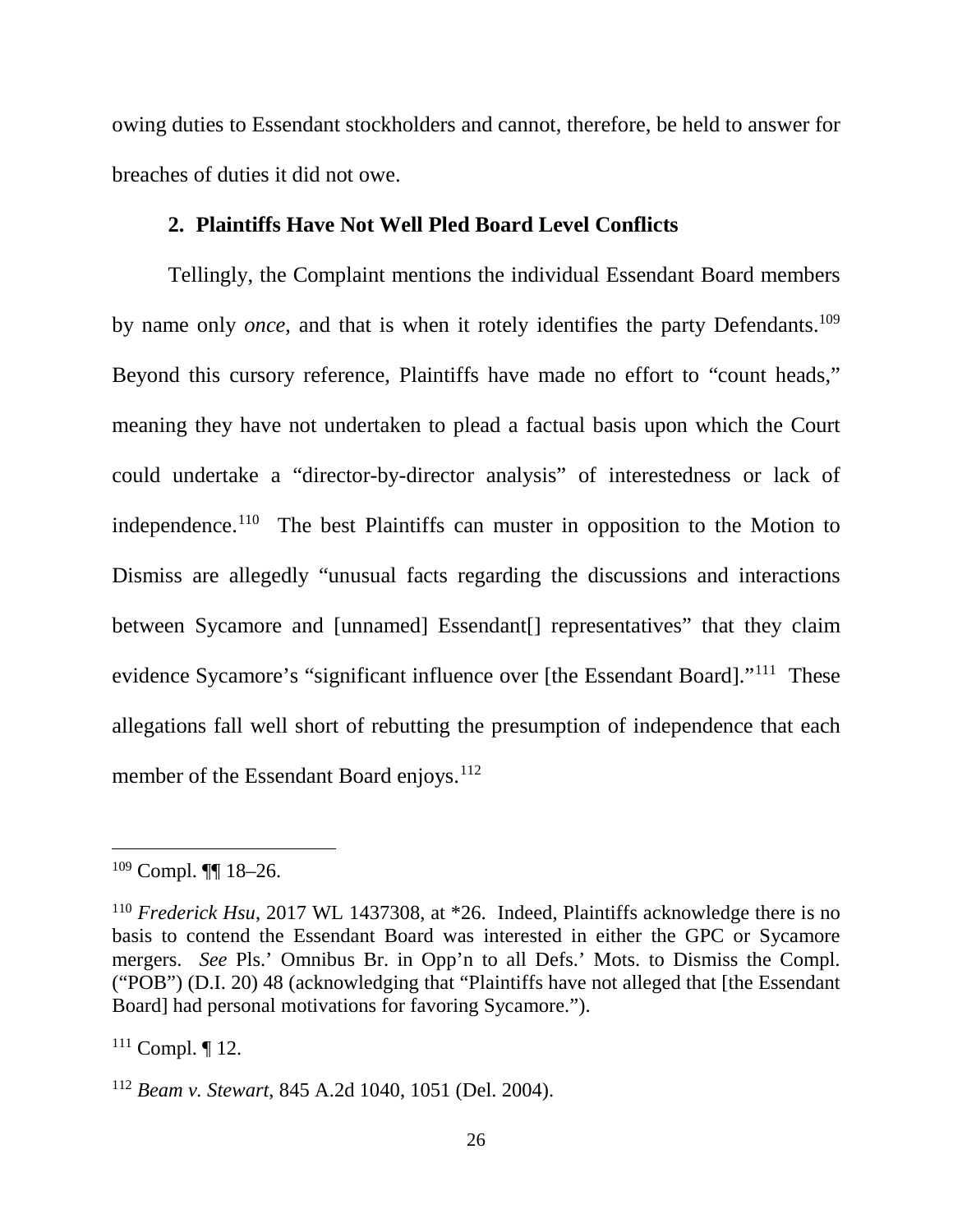*First*, the Complaint contains no facts supporting an inference that the Sycamore merger was "highly unusual" when compared with other transactions.<sup>[113](#page-27-0)</sup> There is simply no basis in the Complaint to draw any comparisons—one way or the other.

*Second*, Plaintiffs do not allege any improper relationship or tie between individual members of the Essendant Board and Sycamore. Instead, to support an inference that the members of the Essendant Board lacked independence, Plaintiffs point to the Essendant Board's: (i) decision not to inform GPC of the April 9 phone call with Phillips, (ii) indication to Sycamore that it would be open to considering a revised offer, (iii) failure to "require Sycamore" to sign a standstill agreement,  $114$ (iv) slow-walking the GPC merger's regulatory approval process in order to facilitate negotiations with Sycamore<sup>[115](#page-27-2)</sup> and (v) ultimate decision that the Sycamore

<span id="page-27-0"></span> <sup>113</sup> Compl. ¶ 12.

<span id="page-27-1"></span> $114$  It is unclear how the lack of a standstill agreement is relevant given that the Essendant Board adopted a poison pill on May 17—shortly after Sycamore began acquiring Essendant's shares on the open market. *See* Essendant 14D-9 at 20. Apparently, Sycamore's "control" over Essendant and its Board was temporarily disabled when the Essendant Board decided to adopt this defensive measure in response to the perceived threat from Sycamore.

<span id="page-27-2"></span><sup>&</sup>lt;sup>115</sup> As I note elsewhere in this opinion, my willingness to draw plaintiff-friendly inferences at this stage on this record does *not* mean that I am deciding, for example, that Essendant did not use its reasonable best efforts to consummate the GPC merger agreement. *See* Compl. ¶ 57. The resolution of that question remains for another day in another action.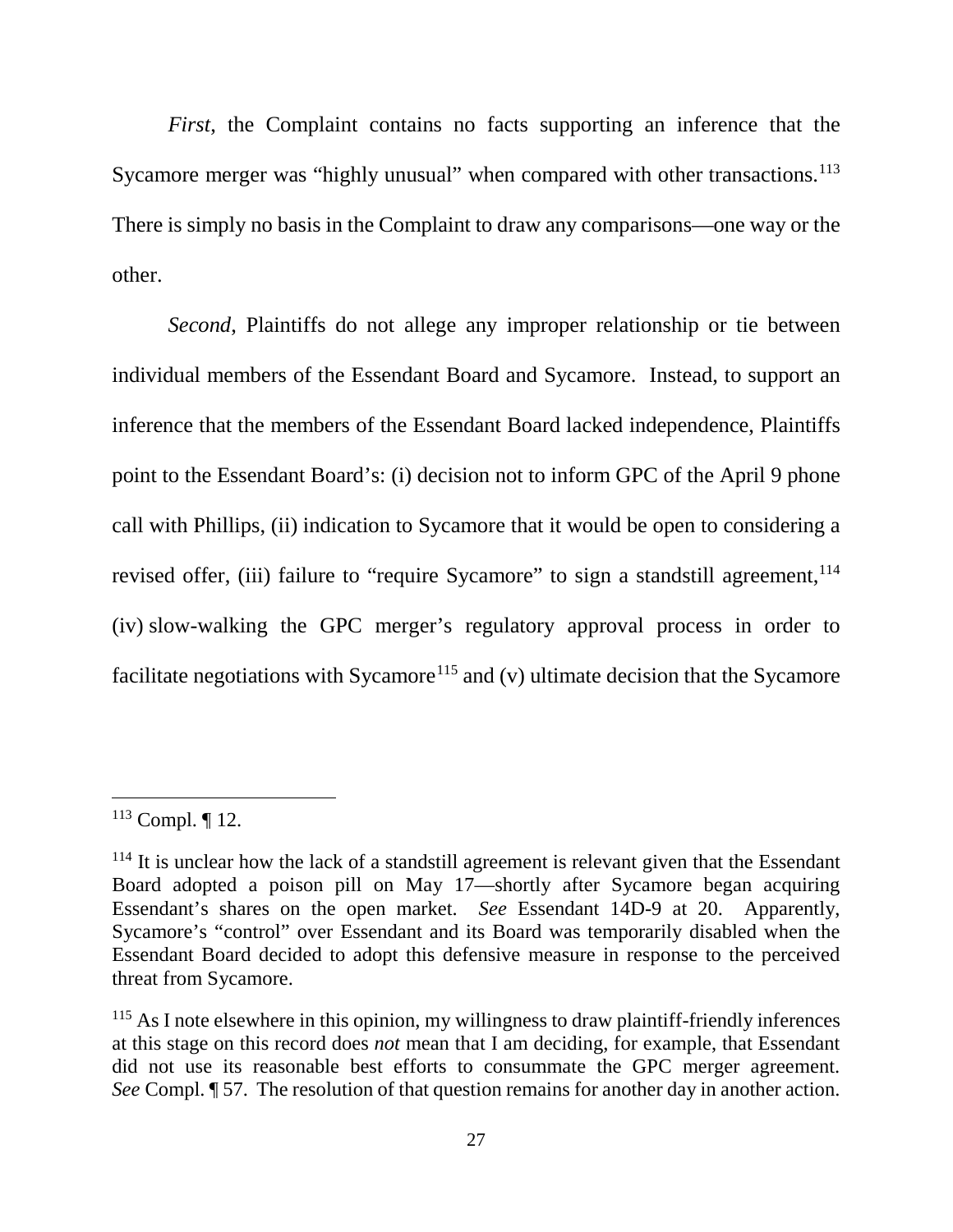merger was preferable to the GPC merger.<sup>116</sup> At base, none of these "facts" support an inference that a majority of the Essendant Board was beholden to Sycamore. Instead, at best, the allegations support an inference that the Essendant Board did exactly what it said it would do. That is, it chose a cash transaction with Sycamore rather than a stock deal with GPC—a judgment call well within a board's prerogative when pursuing the "highest value reasonably available to the [Essendant] shareholders."<sup>117</sup>

The Essendant Board's preference for a cash deal does not support an inference that it was interested in the Sycamore merger or that it somehow lacked independence. Delaware law empowers directors to consider whether, under the circumstances, "stock or other non-cash consideration" is preferable to cash when evaluating a proposal.<sup>118</sup> The Complaint acknowledges that Citi's pro forma DCF valuation of the GPC stock deal (i.e., \$13.30 to \$23.90 per share) included a synergies range of \$8.35 to \$11.25.<sup>119</sup> When compared with Sycamore's initial cash offer of \$11.50 and Final Proposal of \$12.80 per share, it is not reasonable to infer

<span id="page-28-0"></span> $116$  Compl. | 12.

<span id="page-28-1"></span><sup>117</sup> *Cinerama, Inc. v. Technicolor, Inc.*, 663 A.2d 1156, 1176 (Del. 1995); Essendant 14D-9 at 27 (noting that the GPC merger was less attractive because of, among other risks, "continued secular decline in the Company's industry.").

<span id="page-28-2"></span><sup>118</sup> *Paramount Commc'ns Inc. v. QVC Network Inc.*, 637 A.2d 34, 44 (Del. 1994).

<span id="page-28-3"></span><sup>119</sup> Compl. ¶ 70.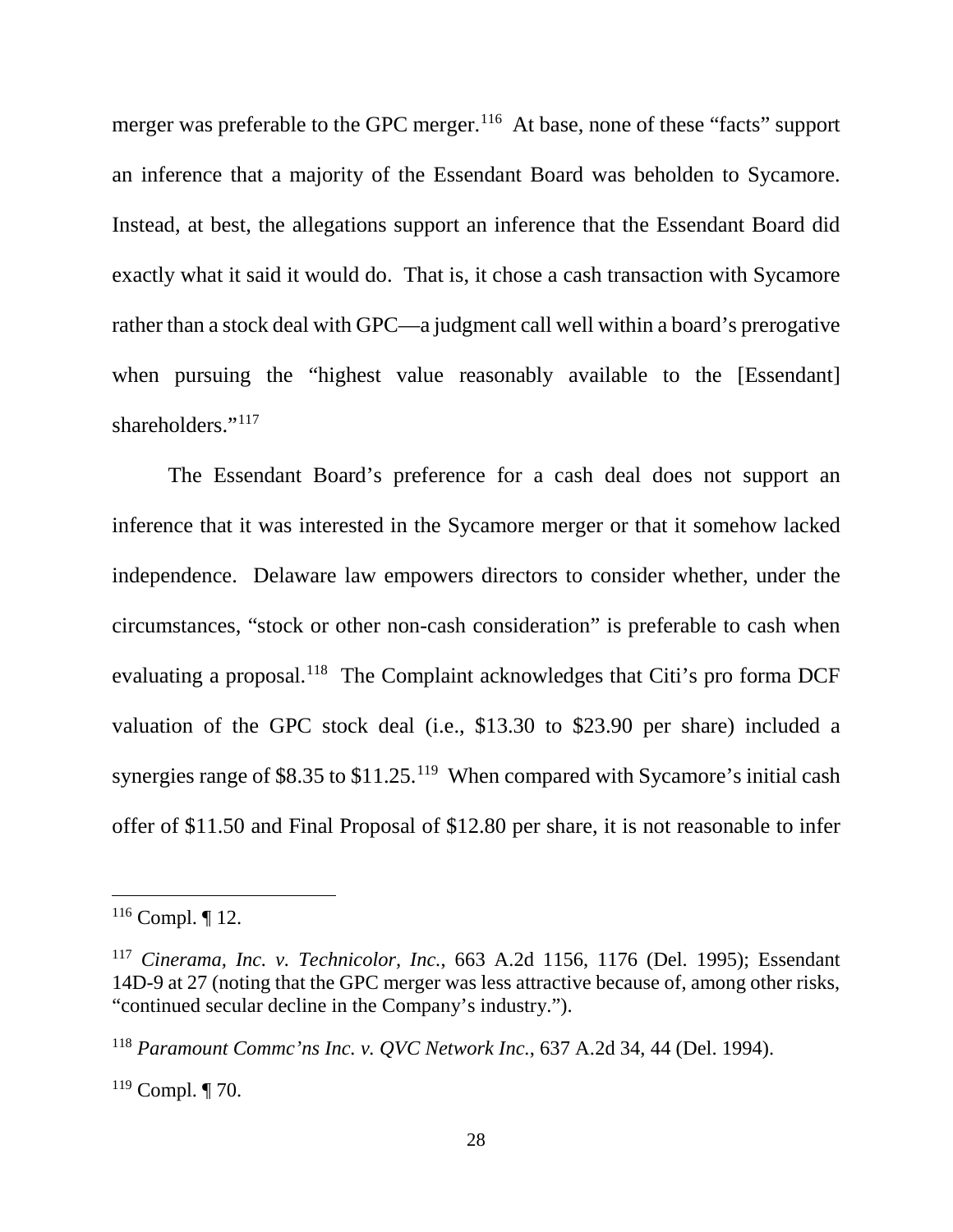that the Essendant Board's preference for the Sycamore deal, even when considering GPC's revised offer with a contingent value right, $120$  was so "unusual" or "inexplicable" that it reflects a breach of the duty of loyalty. $121$ 

The only factual allegation that possibly relates to Essendant Board members' interestedness is that "certain executive officers and directors of [Essendant]" had "possible ongoing roles" with Staples.<sup>122</sup> This type of vague allegation cannot support an inference of disloyalty given our law's presumption of directorial independence. [123](#page-29-3) 

In sum, based on the facts alleged, it is not reasonably conceivable that a majority of the Essendant Board was interested in either the GPC or Sycamore mergers or lacked independence. Without a factual predicate to question the loyalty of these fiduciaries, the Complaint fails to support a reasonable inference that a nonexculpated breach of fiduciary duty has occurred here.

<span id="page-29-0"></span> $120$  Compl.  $\P$  71.

<span id="page-29-1"></span> $121$  Compl.  $\P$  13, 72, 80. Here again, I emphasize that while the Essendant Board's choice, as pled, does not support a breach of loyalty claim as a matter of fiduciary duty law, I do not decide the ultimate superiority (or inferiority) of the Sycamore merger compared with the GPC merger or whether the Essendant Board's decision to terminate the GPC merger agreement breached that agreement. *See PWP Xerion Hldgs. III LLC v. Red Leaf Res., Inc.*, 2019 WL 5424778, at \*15 (Del. Ch. Oct. 23, 2019) ("The two legal frameworks [for breach of contract and breach of fiduciary duty] are separate.").

<span id="page-29-2"></span><sup>122</sup> Compl. ¶ 104.

<span id="page-29-3"></span><sup>123</sup> *See Aronson v. Lewis*, 473 A.2d 805, 812 (Del. 1984), *rev'd on other grounds, Brehm v. Eisner*, 746 A.2d 244 (Del. 2000).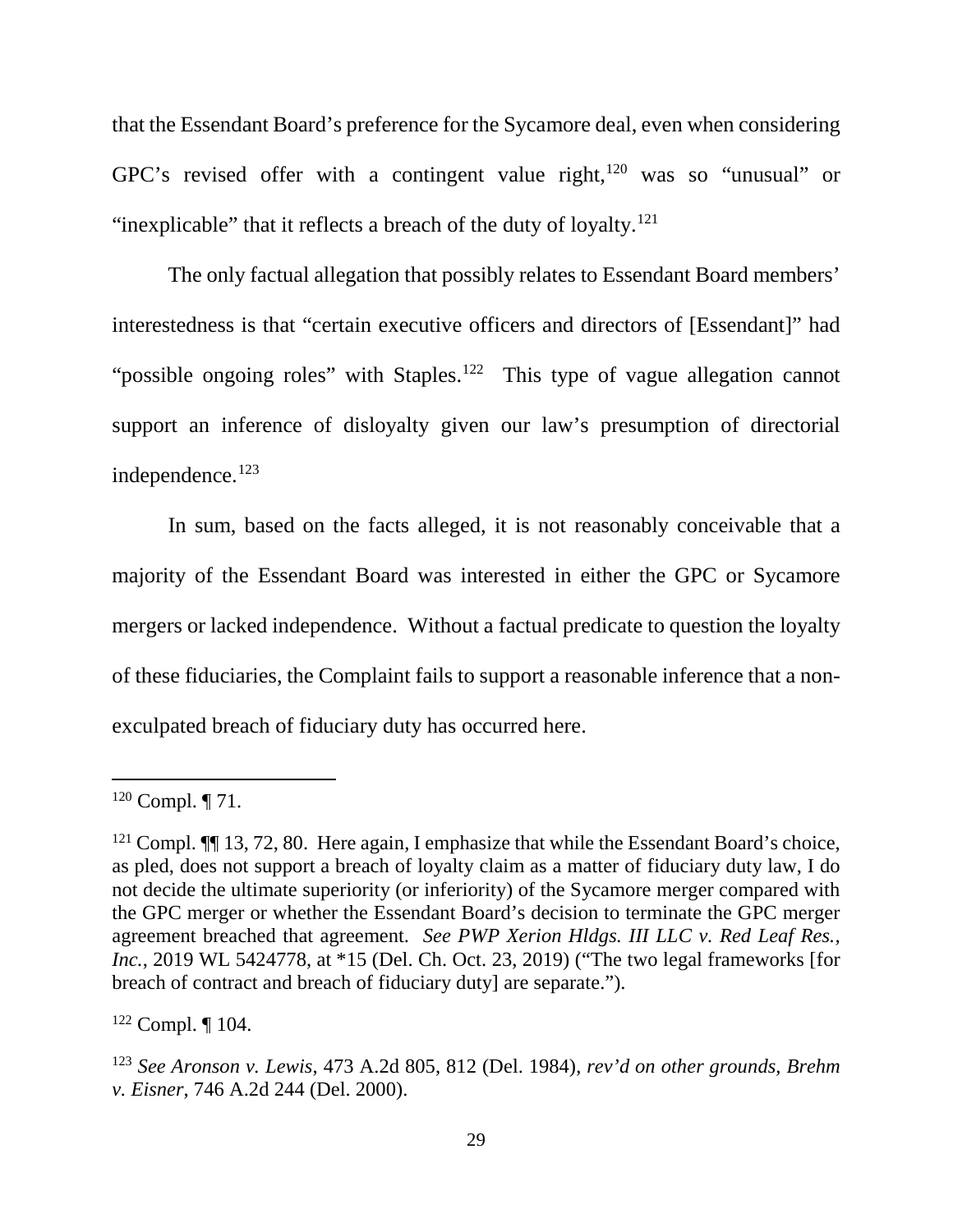### **3. Plaintiffs Have Not Well Pled Bad Faith**

When, as here, a board decides to sell the corporation it manages, "[it] must perform its fiduciary duties in the service of a specific objective: maximizing the sale price of the enterprise."<sup>[124](#page-30-0)</sup> When pursuing this objective, while "there is no single path," the board must "act in a neutral manner to encourage the highest possible price for shareholders."<sup>[125](#page-30-1)</sup> Against the backdrop of Essendant's  $102(b)(7)$ provision, and having dispensed with Plaintiffs' allegations that the Essendant Board acted in service of Sycamore's interests at the expense of other Essendant stockholders, Plaintiffs are left with a claim that Essendant's fiduciaries "acted in bad faith" in their pursuit of the best value-maximizing transaction.<sup>[126](#page-30-2)</sup> Here again, the Complaint falls short.

A director acts in bad faith when she "intentionally fails to act in the face of a known duty to act, demonstrating a conscious disregard for . . . her duties."[127](#page-30-3) Plaintiffs allege the Essendant Board took two actions in bad faith. *First,* it is alleged

<span id="page-30-0"></span> <sup>124</sup> *In re Answers Corp. S'holders Litig.*, 2012 WL 1253072, at \*6 (Del. Ch. Apr. 11, 2013) (citing *Lyondell Chem. Co. v. Ryan*, 970 A.2d 235, 239 (Del. 2009) (internal quotations omitted)).

<span id="page-30-1"></span><sup>125</sup> *Barkan v. Amsted Indus. Inc.*, 567 A.2d 1279, 1286 (Del. 1989); *In re Smurfit-Stone Container Corp. S'holder Litig.*, 2011 WL 2028076, at \*16 (Del. Ch. May 20, 2011).

<span id="page-30-2"></span><sup>126</sup> *Cornerstone*, 115 A.3d at 1179–80.

<span id="page-30-3"></span><sup>127</sup> *Lyondell*, 970 A.2d at 243.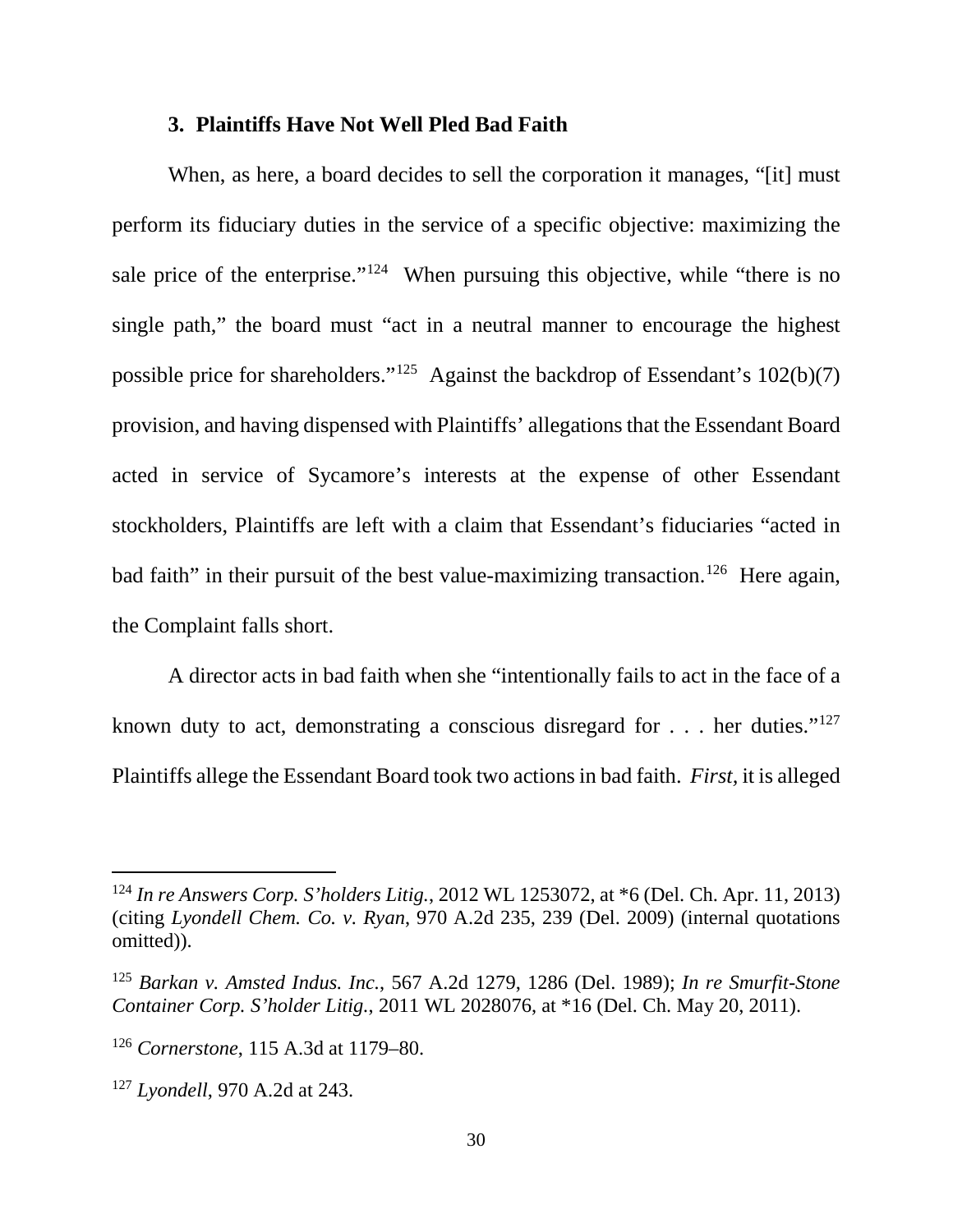the Essendant Board "misled stockholders" by causing "materially incomplete and misleading" information to be filed with the SEC.[128](#page-31-0) *Second*, Plaintiffs allege the fact that the Sycamore merger "inadequately compensated Essendant stockholders for their shares" is somehow indicative of board-level bad faith.<sup>[129](#page-31-1)</sup> I address each allegation in turn.

#### **a. No Bad Faith Disclosures**

The fiduciary duty of disclosure is a "subset" of the duties of loyalty and care.[130](#page-31-2) Directors of a Delaware corporation must disclose "fully and fairly all material information within the board's control when it seeks shareholder action.["131](#page-31-3) In this case, however, to plead a non-exculpated disclosure claim, Plaintiffs are obliged to do more than allege "erroneous judgment" regarding the "proper scope and content" of a disclosure.<sup>132</sup> Instead, to plead a breach of the duty of loyalty in

<span id="page-31-0"></span> <sup>128</sup> Compl. ¶¶ 92, 97.

<span id="page-31-1"></span><sup>129</sup> Compl. ¶ 89.

<span id="page-31-2"></span><sup>130</sup> *Crescent/Mach I P'rs, L.P. v. Turner*, 846 A.2d 963, 987–88 (Del. Ch. 2000).

<span id="page-31-3"></span><sup>131</sup> *Malone v. Brincat*, 722 A.2d 5, 12 (Del. 1998).

<span id="page-31-4"></span><sup>132</sup> *Crescent/Mach I*, 846 A.2d at 987; *McMillan v. Intercargo Corp*., 768 A.2d 492, 507 (Del. Ch. 2000) (dismissing a claim for failure to state a non-exculpated claim when the complaint did not allege facts "from which one can reasonably infer that any [alleged] omission resulted from *more than a mistake* about what should have been disclosed") (emphasis supplied).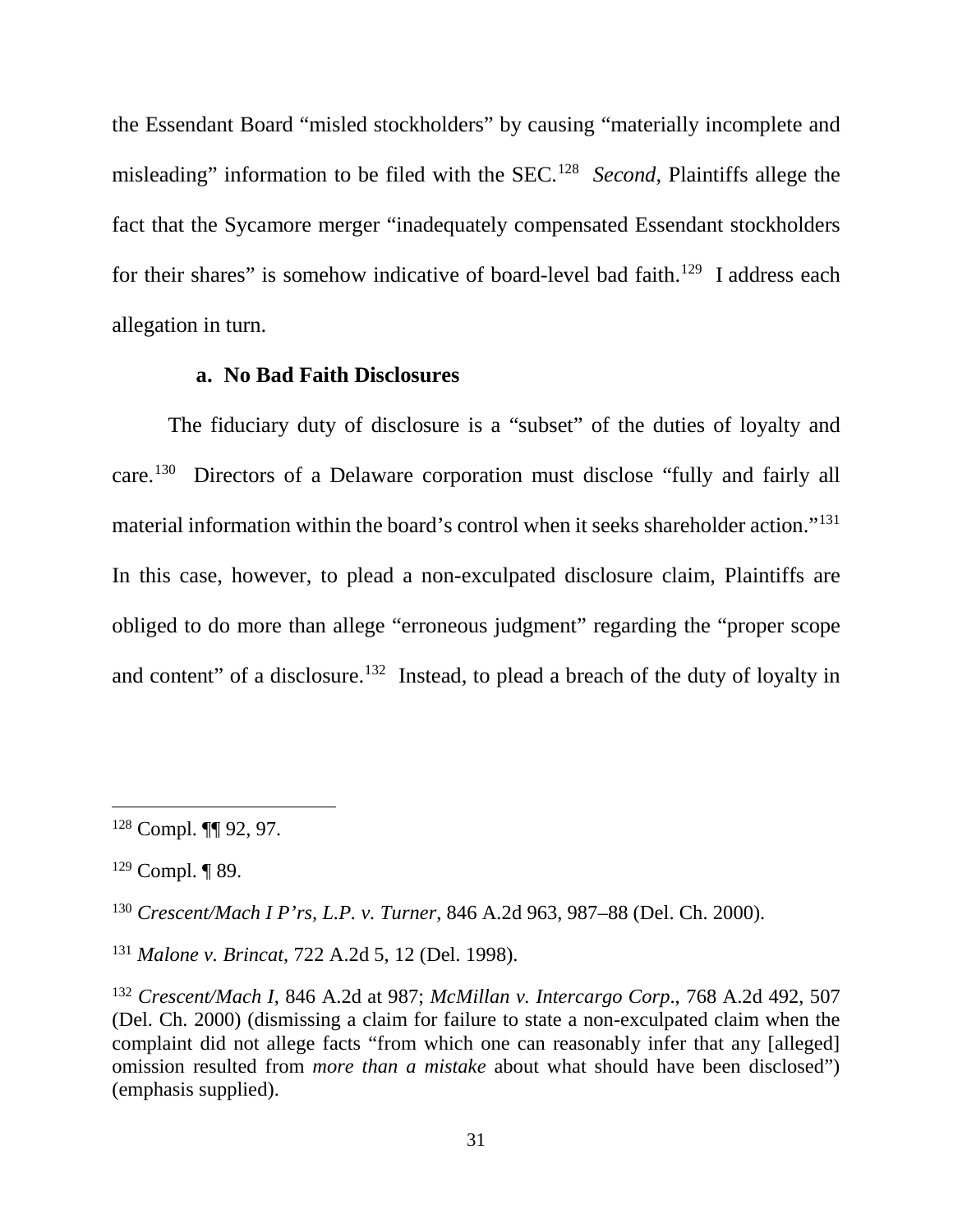this context, Plaintiffs must allege a knowing or intentional misstatement or omission of a material fact.<sup>[133](#page-32-0)</sup> In my view, they have not come close to this mark.

*First*, the Complaint fails to plead any facts that would allow an inference that the alleged omitted facts and misstatements "meet the materiality standard.["134](#page-32-1) *Second*, the conclusory suggestion that the Essendant Board was intentionally misleading stockholders to tender into the Sycamore merger lacks any factual narrative that would allow any inferential explanation of *why* these fiduciaries would so abandon their duties as to engage in bad faith. [135](#page-32-2) *Third*, the alleged omissions are merely examples of either the Essendant Board declining to adopt Plaintiffs' characterization of its behavior (i.e. "self-flagellation") or making business decisions, whether right or wrong, in an effort to maximize stockholder value.<sup>136</sup>

<span id="page-32-2"></span><sup>135</sup> *Aronson*, 473 A.2d at 812 (describing the business judgment rule as, among other things, a "presumption" of good faith).

<span id="page-32-0"></span> <sup>133</sup> *Crescent/Mach I*, 846 A.2d at 987.

<span id="page-32-1"></span><sup>134</sup> *In re BioClinica, Inc. S'holder Litig.*, 2013 WL 5631233, at \*8–9 (Del. Ch. Oct. 16, 2013). In their opposition brief, Plaintiffs cite *Morrison v. Berry*, 191 A.3d 268, 275 (Del. 2018), for the proposition that "troubling facts regarding director behavior" during a sales process are material to stockholders and must be disclosed. POB 30. The facts in *Morrison*, however, bear no resemblance to the pled facts here. In *Morrison*, a board failed to tell its stockholders that a major stockholder told the board he would sell all his stock unless the board consummated a transaction with a specific merger partner. *Id.* at 286. Unlike the heavy hand the stockholder in *Morrison* used to influence the board, the Complaint pleads no facts that would support an inference that Sycamore engaged in similar tactics in connection with the Sycamore merger.

<span id="page-32-3"></span><sup>&</sup>lt;sup>136</sup> For example, Plaintiffs argue the Essendant Board should have disclosed that it intentionally slow-walked the GPC merger's regulatory approval process in order to delay consummation of that transaction. That sort of self-flagellation is not required in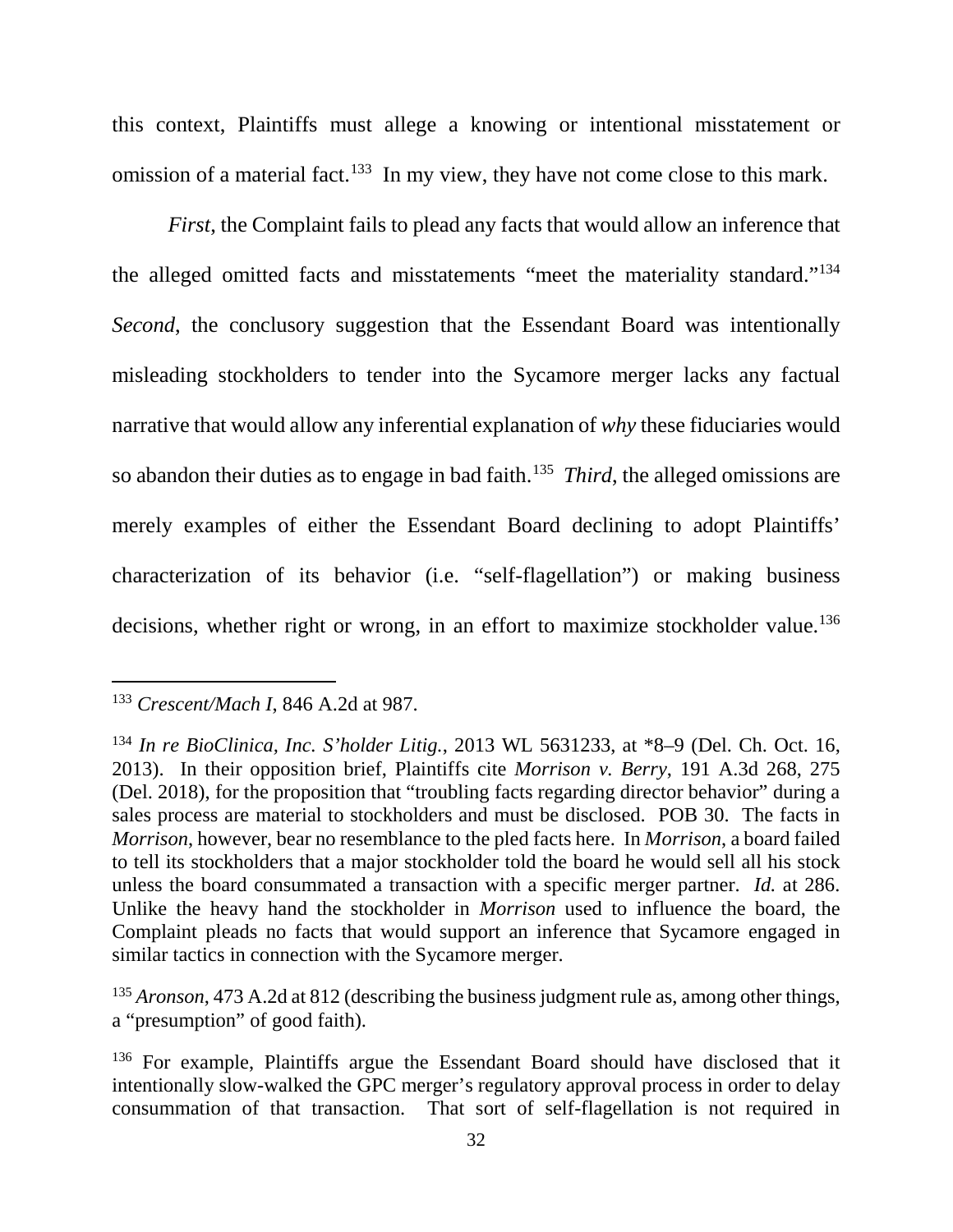*Finally*, Plaintiffs' allegations that the disclosures lacked certain details, like the exact amount of Citi's post-closing compensation, the exact date management projections were calculated or details on Essendant executives' post-closing employment, cannot support an inference of bad faith.<sup>[137](#page-33-0)</sup>

 $\overline{a}$ 

disclosures to stockholders. *Loudon v. Archer-Daniels-Midland Co.*, 700 A.2d 135, 143 (Del. 1997) ("The directors' duty of disclosure does not oblige them to characterize their conduct in such a way as to admit wrongdoing. [In other words], a board is not required to engage in 'self-flagellation' . . .") (citation omitted). Stockholders were apprised of the regulatory challenges associated with the GPC merger. They could decide for themselves whether the delays in obtaining regulatory approval justified a vote against the Sycamore merger. Likewise, the Essendant Board's alleged invitation to Sycamore to submit a revised offer reflects, at best, nothing more than a negotiating strategy employed by the Essendant Board to coax a better offer and is the sort of "blow-by-blow description" that this court regularly finds immaterial in the disclosure context and certainly lacking as an indicator of bad faith. *See, e.g.*, *Kahn v. Stern*, 2017 WL 3701611, at \*16 (Del. Ch. Aug. 28, 2017) (collecting cases). *See* Compl. ¶¶ 95–96. While not indicative of bad faith, whether this conduct resulted in a breach of the GPC merger agreement, again, remains to be seen.

<span id="page-33-0"></span><sup>137</sup> *See, e.g.*, *In re BioClinica*, 2013 WL 5631233, at \*9 (holding that Delaware law "does not require such detailed disclosure" as "why [directors] adjusted their estimates for capital expenditures" or why "certain inputs" such as selections of EBITDA ranges were used in a fairness opinion). Instead, directors have a duty to disclose a "fair summary" of the inputs and procedure used to construct the fairness opinion; *In re Rouse Props., Inc.*, 2018 WL 1226015, at \*24 (Del. Ch. Dec. 14, 2018) (holding that a board met its disclosure obligations about its financial advisor by disclosing that its banker "has provided, currently is providing and may in the future provide investment banking, commercial banking and other financial services to [buyer] for which it has received and may receive compensation") (internal quotation omitted); *Kahn*, 2017 WL 3701611, at \*16 (finding that the board's failure to disclose why it entered into certain "side deals" and the play-by-play negotiation of the deals fell "well short of implying bad faith"). As for Essendant executives' post-closing employment, the Complaint acknowledges that Essendant *did*  disclose that some executives had "possible ongoing roles" with Staples. Compl. ¶ 104. Moreover, the Schedule 14D-9 specifically disclosed that there were "no employment, equity contribution or other agreement[s], arrangement[s] or understanding[s]" between management and Sycamore. *See* Essendant 14D-9 at 14. "Directors do not have an obligation to disclose information about the *non-existence* of misaligned incentives."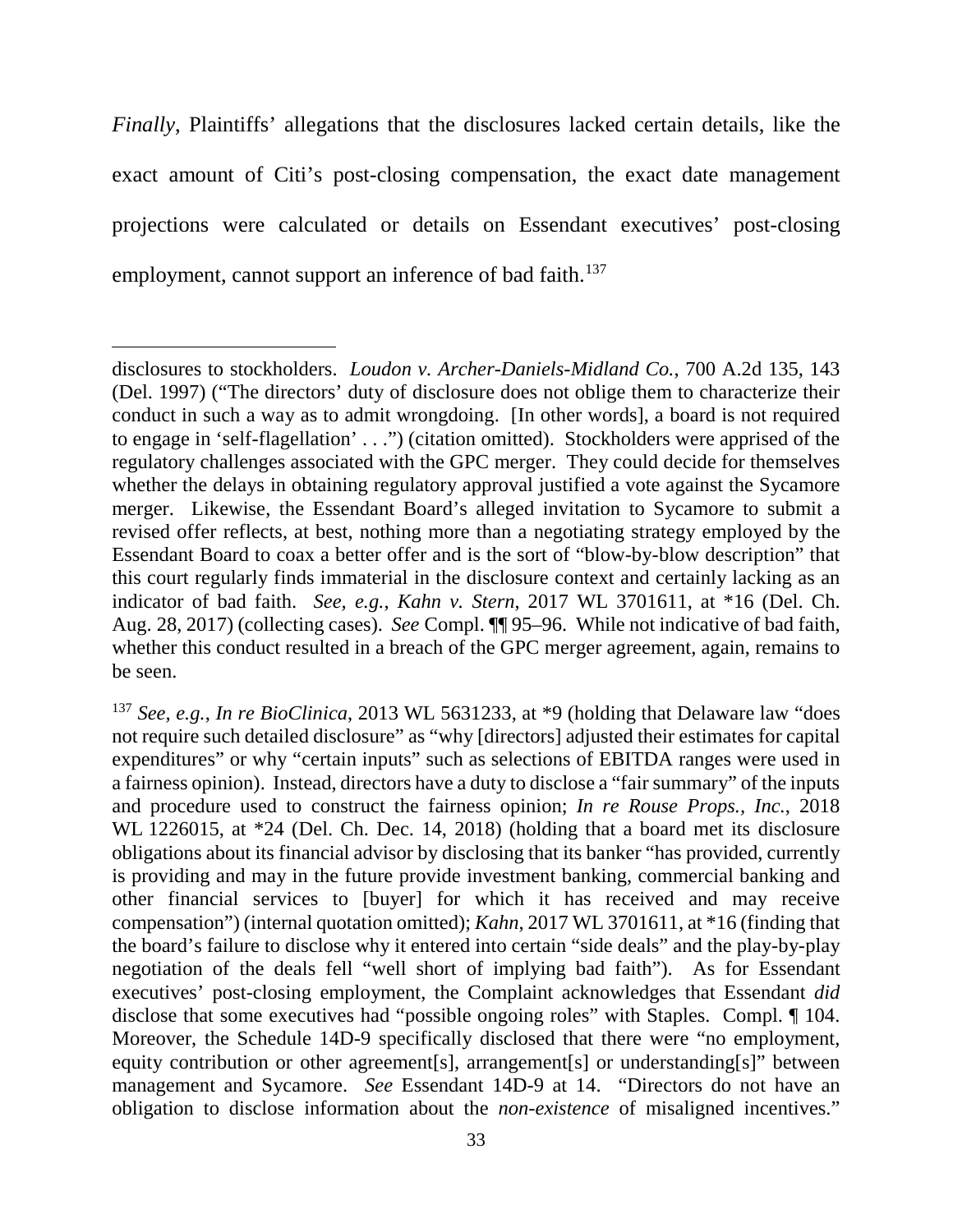Plaintiffs' argument that the Essendant Board created a false impression "that there was some newly-discovered, significant risk of gaining FTC approval for the GPC [merger]" is unsupported by the facts as alleged.<sup>[138](#page-34-0)</sup> The Complaint alleges Essendant's Recommendation Statement simply disclosed that one of the factors the Essendant Board considered in recommending the Sycamore merger was the relative "risk[] of execution" related to regulatory approval of each transaction under consideration. [139](#page-34-1) Even as described in the Complaint, Essendant did not tell stockholders, directly or indirectly, that there was any specific "new" or increased regulatory risk associated with the GPC merger as compared to the Sycamore merger.<sup>[140](#page-34-2)</sup> And even if Essendant's disclosures could be read to create such an impression, that is a far cry from implying bad faith.<sup>[141](#page-34-3)</sup>

The same can be said of Plaintiffs' allegations that the Recommendation Statement "caused Essendant stockholders to incorrectly believe that all stockholder

 $\overline{a}$ 

<span id="page-34-1"></span> $139$  Compl. ¶ 98.

<span id="page-34-2"></span> $140$  Compl.  $\P\P$  99-100.

*IRA Trust FBO Bobbie Ahmed v. Crane*, 2017 WL 7053964, at \*21 (Del. Ch. Dec. 11, 2017, revised Jan. 26, 2018).

<span id="page-34-0"></span><sup>138</sup> Compl. ¶ 99.

<span id="page-34-3"></span><sup>141</sup> *See McMillan*, 768 A.2d at 507 (dismissing bad faith disclosure violations where one cannot "reasonably infer that any [] omission resulted from more than a mistake about what should have been disclosed").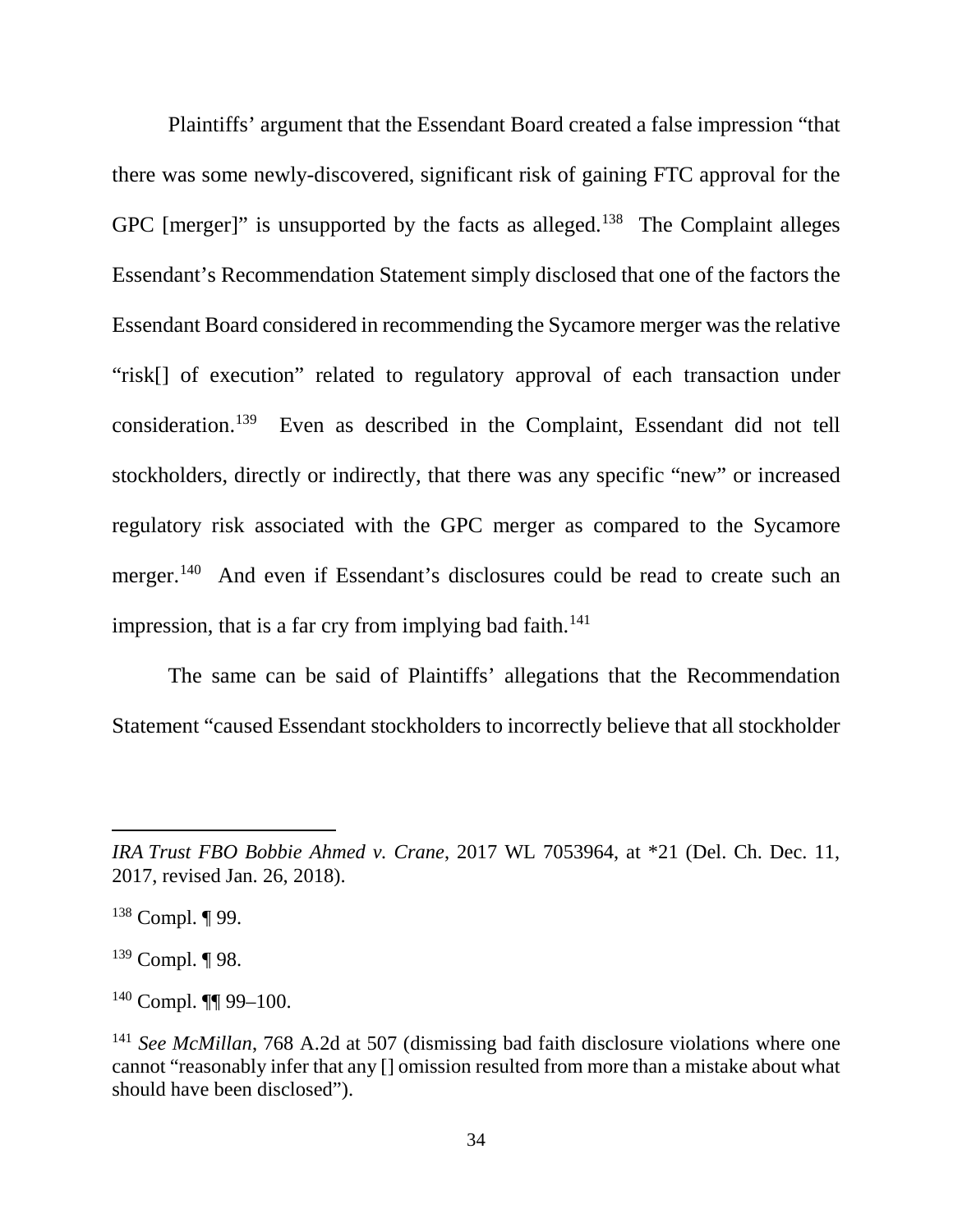[legal] actions challenging the [Sycamore merger] had been dismissed."<sup>[142](#page-35-0)</sup> Again, even as described in the Complaint, the Recommendation Statement merely "stated that Plaintiff's federal securities action 'was voluntarily dismissed[.]'"[143](#page-35-1) Even after drawing inferences in Plaintiffs' favor, this affirmative statement cannot reasonably be read to imply anything about the entire universe of actions challenging the Sycamore merger, even assuming, which I doubt, that such information would have been important to stockholders in deciding whether to tender into the Sycamore merger.

#### **b. No Bad Faith Deal Process**

Plaintiffs' process-related allegations of bad faith are likewise deficient. In the context of a sale of corporate control, bad faith is qualitatively different from "an inadequate or flawed effort" to obtain the highest value reasonably available for a corporation.[144](#page-35-2) Absent direct evidence of an improper intent, a plaintiff must point to "a decision [that] lacked any rationally conceivable basis" associated with maximizing stockholder value to survive a motion to dismiss. [145](#page-35-3)

<span id="page-35-0"></span> $142$  Compl. ¶ 106.

<span id="page-35-1"></span> $^{143}$  *Id.* 

<span id="page-35-2"></span><sup>144</sup> *Lyondell*, 970 A.2d at 243.

<span id="page-35-3"></span><sup>145</sup> *Chen v. Howard-Anderson*, 87 A.3d 648, 684 (Del. Ch. 2014).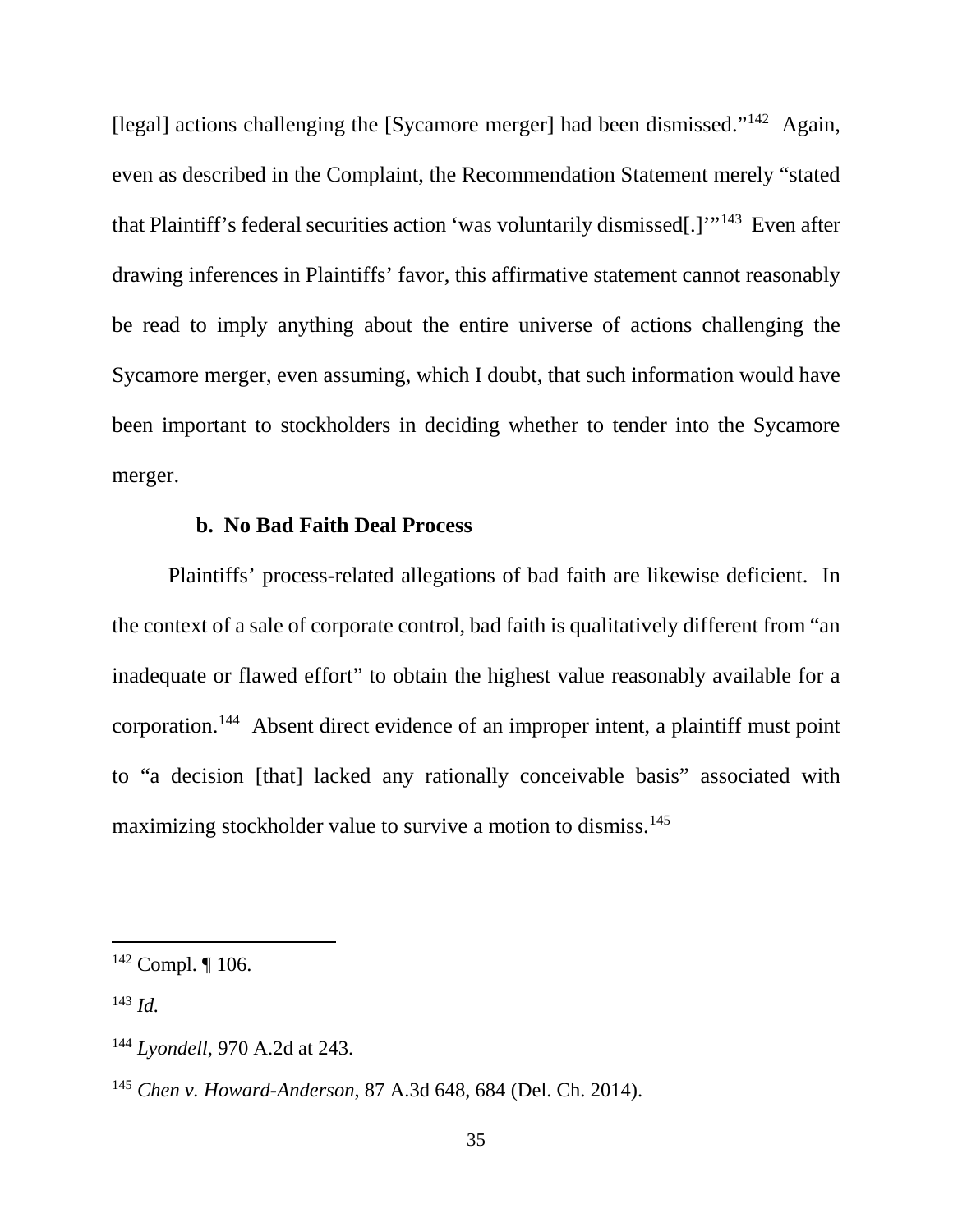To begin, Plaintiffs' references to alleged breaches of the GPC merger agreement do not implicate bad faith, at least not in the fiduciary duty context. Indeed, "[e]ven with an iron-clad contractual obligation, there remains room for fiduciary discretion because of the doctrine of efficient breach."[146](#page-36-0) A board may even have a duty to breach a contract if it determines that the "benefits [of breach] (broadly conceived) exceed the costs (broadly conceived)."[147](#page-36-1) Thus, in the absence of well-pled allegations that the Essendant Board breached the GPC merger agreement for no reason,  $148$  the breach of that contract cannot serve as a factual predicate to support a non-exculpated breach of fiduciary duty claim.[149](#page-36-3)

<span id="page-36-0"></span> <sup>146</sup> *Frederick Hsu*, 2017 WL 1437308, at \*24.

<span id="page-36-1"></span><sup>147</sup> *Id.* (citing *Orban v. Field*, 1997 WL 153831, at \*9 (Del. Ch. Apr. 1, 1997) ("Certainly in some circumstances a board may elect (subject to the corporation's answering in contract for damages) to repudiate a contractual obligation where to do so provides a net benefit to the corporation.")).

<span id="page-36-2"></span><sup>&</sup>lt;sup>148</sup> *Cf.* Essendant 14D-9 at 27 (explaining the Essendant Board's determination that Sycamore's cash deal was preferable because of "continued secular decline in the Company's industry").

<span id="page-36-3"></span><sup>149</sup> *See PWP*, 2019 WL 5424778, at \*15 ("The two legal frameworks" for breach of fiduciary duty and breach of contract "are separate. A board can readily comply with its fiduciary duties while making a decision that breaches a contract just as a board could opt to comply with a contract under circumstances where its fiduciary duties would call for engaging in efficient breach."); *Frederick Hsu*, 2017 WL 1437308, at \*24 ("[A] board of directors may choose to breach [a contract] if the benefits (broadly conceived) exceed the costs (again broadly conceived)."); *In re Tyson Foods, Inc.*, 919 A.2d 563, 601 (Del. Ch. 2007) ("A director might well breach a contract without violating any fiduciary duty."); *In re Coleman Co. Inc. S'holders Litig*., 750 A.2d 1202, 1206 n.9 (Del. Ch. 1999) (observing that whether or not a merger agreement has a fiduciary out, fiduciaries have "the practical option of effectuating an efficient breach").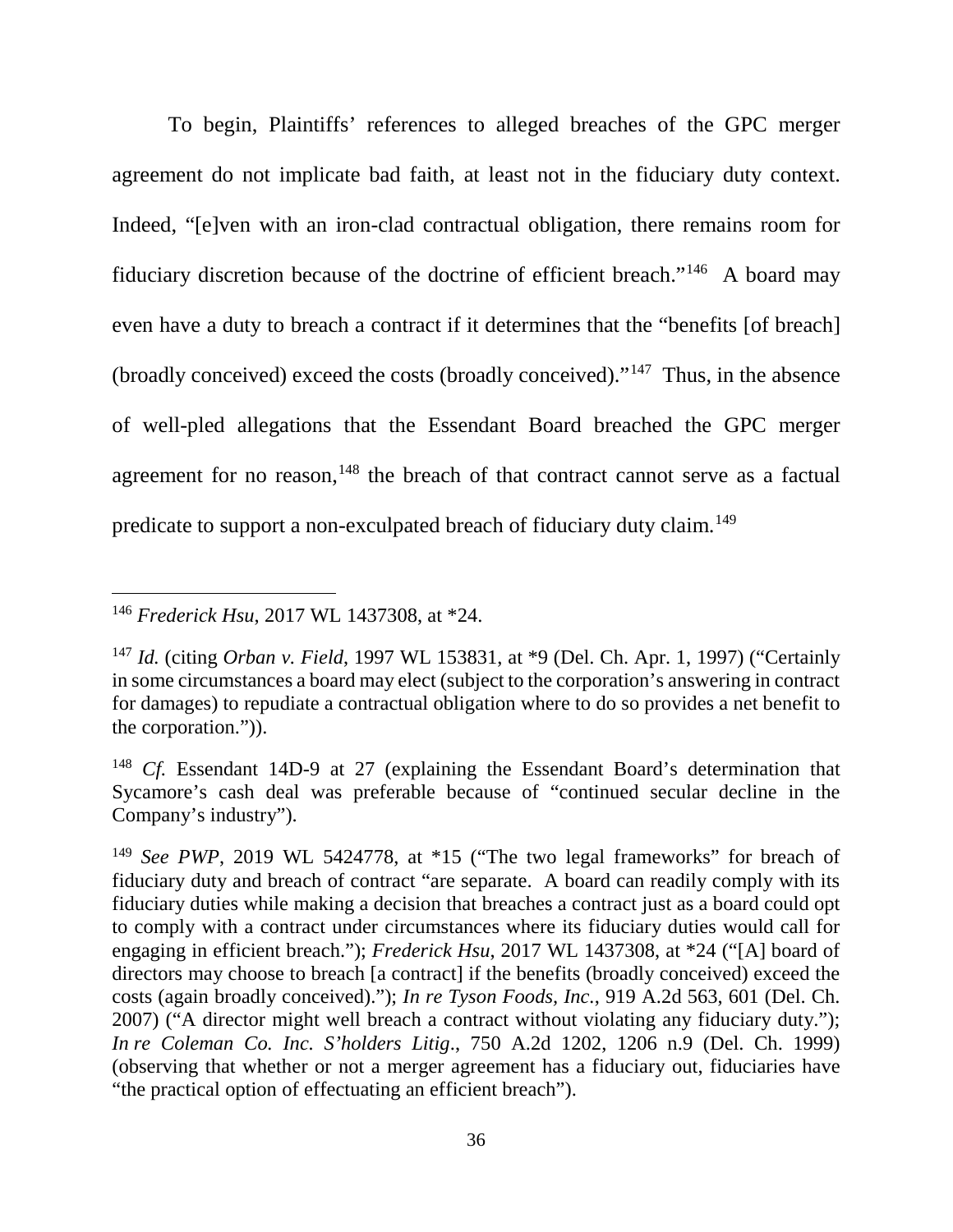Plaintiffs' remaining process-related allegations similarly fail to conjure the "extreme set of facts" necessary to support an inference that the Essendant Board acted in bad faith.<sup>[150](#page-37-0)</sup> The Complaint claims the \$12.80 per share price was "unfair" because it (i) represented a discount to Essendant's GPC merger-affected trading price and (ii) was below the discounted cash flow range Citi calculated for the GPC merger on a *pro forma* basis.<sup>[151](#page-37-1)</sup> Even accepting these critiques at face value, criticizing the price at which a board agrees to sell a company, without more, does not a bad a faith claim make.[152](#page-37-2)

<span id="page-37-0"></span><sup>&</sup>lt;sup>150</sup> *Lyondell*, 970 A.2d at 243 (citation omitted).

<span id="page-37-1"></span><sup>151</sup> Compl. ¶¶ 14, 61, 84, 86.

<span id="page-37-2"></span><sup>152</sup> *See In re CompuCom Sys. Inc. S'holders Litig.*, 2005 WL 2481325, at \*7 (Del. Ch. Sept. 29, 2005) (dismissing *Revlon* claims stating, "Nor is the fact that the final price per share was below the market price on the day of sale enough to rebut the business judgment presumption."); *In re Comverge, Inc. S'holders Litig.*, 2014 WL 6686570, at \*13 (Del. Ch. Nov. 25, 2014) (citation omitted) (dismissing bad faith claims under *Revlon* based on a board's agreement to a merger price 7.4% below the unaffected stock price). While the court in *Comverge* refused to dismiss a breach of fiduciary duty claim based on an onerous deal protection creating a combined termination fee of up to 13%, Plaintiffs make no similar allegations here. *Id.*, at \*15–17. And it bears repeating that the Final Offer represented a 51% premium to Essendant's unaffected price. *See* Essendant 14D-9 at 28. The decision to accept this cash transaction, while perhaps a breach of the GPC merger agreement, is, nevertheless, imminently explicable as a measured determination that a cash payment *today* is superior to uncertain returns derived from remaining in the highlycompetitive office supply business *tomorrow*. *See In re Fort Howard Corp. S'holders Litig.*, 1988 WL 83147, at \*14 (Del. Ch. Aug. 8, 1988) ("[A] disinterested board might prefer [an all cash deal] to a deal that may be thought to represent a somewhat higher price, but is not all cash.").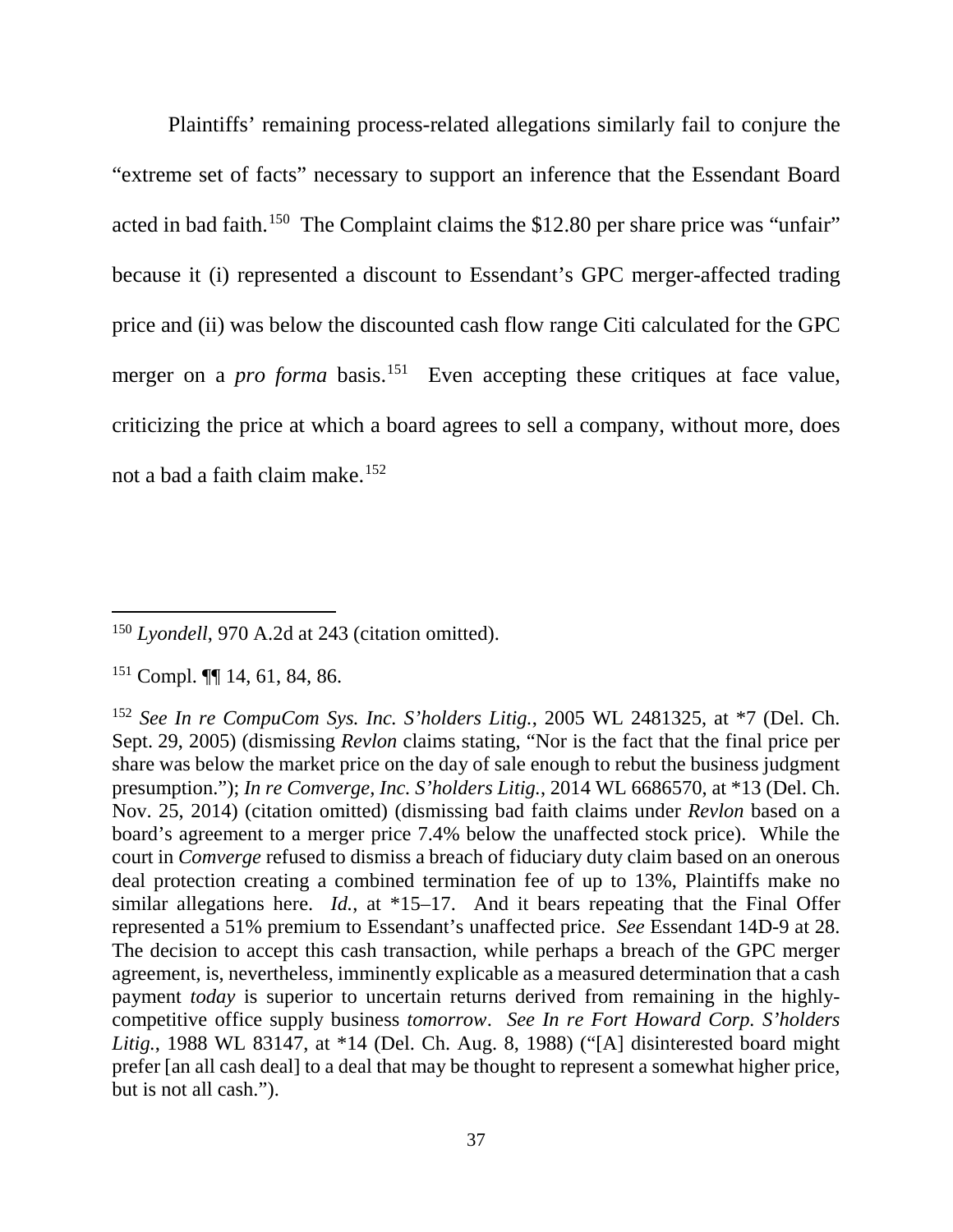Plaintiffs also allege the Essendant Board should have negotiated a standstill agreement or put a poison pill in place to create a more level playing field before Sycamore acquired its toehold.<sup>[153](#page-38-0)</sup> At oral argument, Plaintiffs' counsel also made much ado about the Essendant Board's determination that Sycamore's Proposal 2 was reasonably likely to lead to a superior proposal after it had rejected Proposal 1 (at the same price).[154](#page-38-1) Plaintiffs suggest the Essendant Board should have either (i) used the Sycamore proposals to negotiate a higher price with GPC or (ii) required Sycamore to sign a confidentiality agreement before determining Proposal 2 was reasonably likely to lead to a superior proposal.<sup>155</sup>

The Essendant Board responds, not surprisingly, by reiterating that the standard for bad faith is *intentional* failure or a *conscious* disregard of the duty to seek the highest price reasonably available.<sup>[156](#page-38-3)</sup> They also point out that, after rejecting Proposal 1, the Essendant Board had effectively communicated that \$11.50 per share ("full stop") was not going to be enough.[157](#page-38-4) As a result, the Essendant Board's willingness to pursue Proposal 2 came with the understanding that

<span id="page-38-2"></span> $^{155}$  *Id.* 

<span id="page-38-0"></span> <sup>153</sup> Compl. ¶ 12.

<span id="page-38-1"></span><sup>154</sup> Oral Arg. Tr. 62–63 (D.I. 39).

<span id="page-38-3"></span><sup>156</sup> *Lyondell*, 970 A.2d at 243.

<span id="page-38-4"></span><sup>157</sup> Oral Arg. Tr. 49.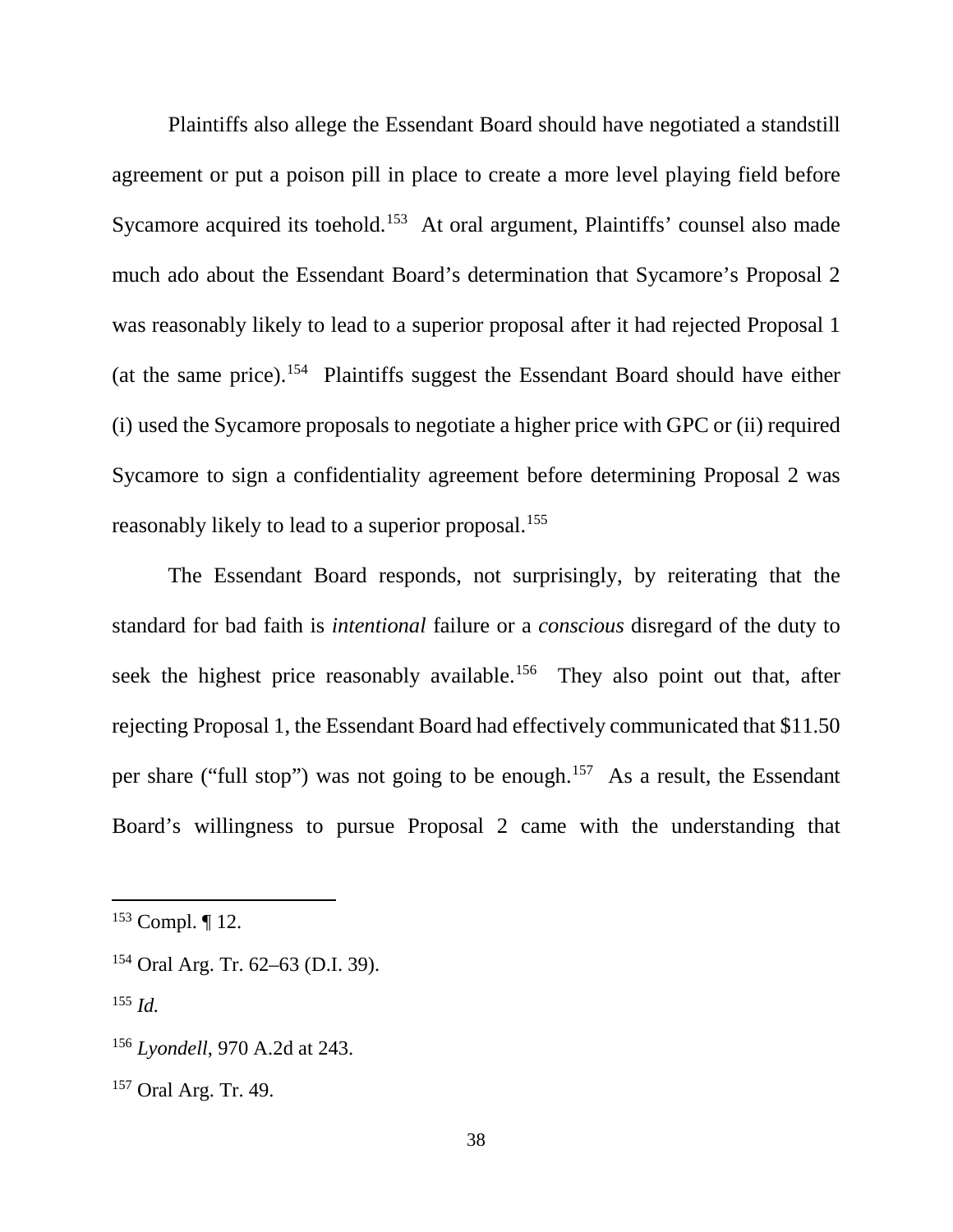Sycamore would have to improve its offer after diligence.<sup>158</sup> How this fits with Essendant's contractual obligations to GPC remains to be seen. From a fiduciary perspective, however, this negotiating sequence falls well within the many available "blueprint[s]" a board might choose to employ while negotiating a transaction within the *Revlon* paradigm. [159](#page-39-1)

As for Plaintiffs' argument that the Essendant Board should have negotiated a standstill sooner, the Essendant Board's prompt decision to put a rights plan in place mitigates any delay in negotiating a standstill.<sup>160</sup> Because of the poison pill, Sycamore could not become Essendant's largest (or even second largest) stockholder.<sup>[161](#page-39-3)</sup> Thus, like Plaintiffs' other process-related claims, their "uneven" playing field" narrative does not support a well-pled claim of bad faith.

<span id="page-39-0"></span> $158$  *Id.* 

<span id="page-39-1"></span><sup>159</sup> *In re Rural Metro Corp.*, 88 A.3d 54, 89 (Del. Ch. 2014) (internal quotation omitted).

<span id="page-39-2"></span><sup>160</sup> Essendant Inc., Current Report (Form 8-K) (May 17, 2018) (announcing adoption of rights plan and amendment to Articles of Incorporation).

<span id="page-39-3"></span><sup>161</sup> *See* Essendant Inc., Proxy Statement (Schedule 14A) 61 (Apr. 13, 2018) (showing 13.46% and 12.9% blocks held by Pzena Investment Management, LLC and Blackrock, Inc., respectively, as of the spring of 2018). And, again, the adoption of the poison pill in response to a perceived threat from Sycamore is difficult to square with Plaintiffs' suggestion that the Essendant Board was so smitten with Sycamore that its members were willing to engage in bad faith vis-à-vis Essendant's stockholders.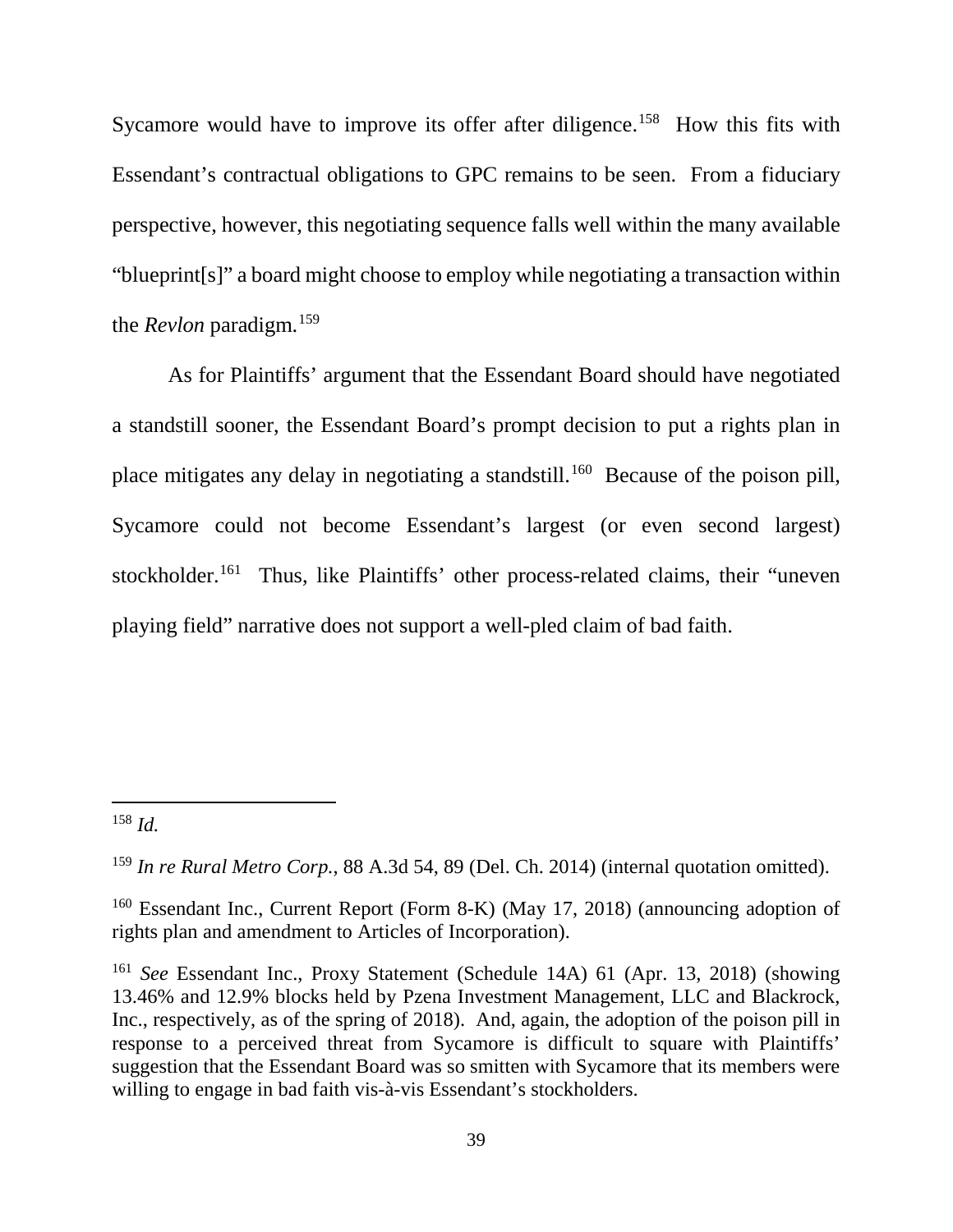# **4. Plaintiffs Have Not Well Pled that Phillips Breached His Fiduciary Duties as CEO (Count I)**

Because Section 102(b)(7) does not exculpate a corporate officer's breach of fiduciary duty, Plaintiffs' claims against Phillips as Essendant's CEO face a different standard.<sup>[162](#page-40-0)</sup> Plaintiffs need only plead facts supporting a reasonable inference that Phillips breached his fiduciary duty of care in his official capacity as CEO to state a viable claim against him.<sup>[163](#page-40-1)</sup> Even so, they must clearly draw the distinction between exculpated claims (due care claims relating to Phillips' conduct as Essendant Board member) and non-exculpated claims (those relating specifically to his role as CEO).[164](#page-40-2) To the extent the Complaint attempts to state a claim against Phillips in his capacity as a member of the Essendant Board, the Complaint fails for reasons stated above. That leaves Phillips' conduct in his capacity as an Essendant officer.

The Complaint mentions only one act taken by Phillips in his official capacity as CEO: his participation in a telephone call on April 9, 2018, where he allegedly

<span id="page-40-0"></span> <sup>162</sup> *See Amalgamated Bank v. Yahoo! Inc.*, 132 A.3d 752, 787 (Del. Ch. 2016) ("Section  $102(b)(7)$  does not authorize exculpation for officers ... in [their] capacity as [] officer[s]."); *id* (holding that even if a complaint fails to state a non-exculpated claim against an executive director, "[t]here is also the possibility of a claim against [Phillips] in [his] capacity as an officer [because] Section  $102(b)(7)$  does not authorize exculpation for officers.").

<span id="page-40-1"></span> $163$  *Id.* 

<span id="page-40-2"></span><sup>164</sup> *See Arnold v. Soc'y for Savings Bancorp, Inc.*, 650 A.2d 1270, 1288 (Del. 1994) (affirming rejection of plaintiff's fiduciary duty claims against officer because "plaintiff has failed to highlight any specific actions [the officer] undertook as officer (as distinct from actions as a director)").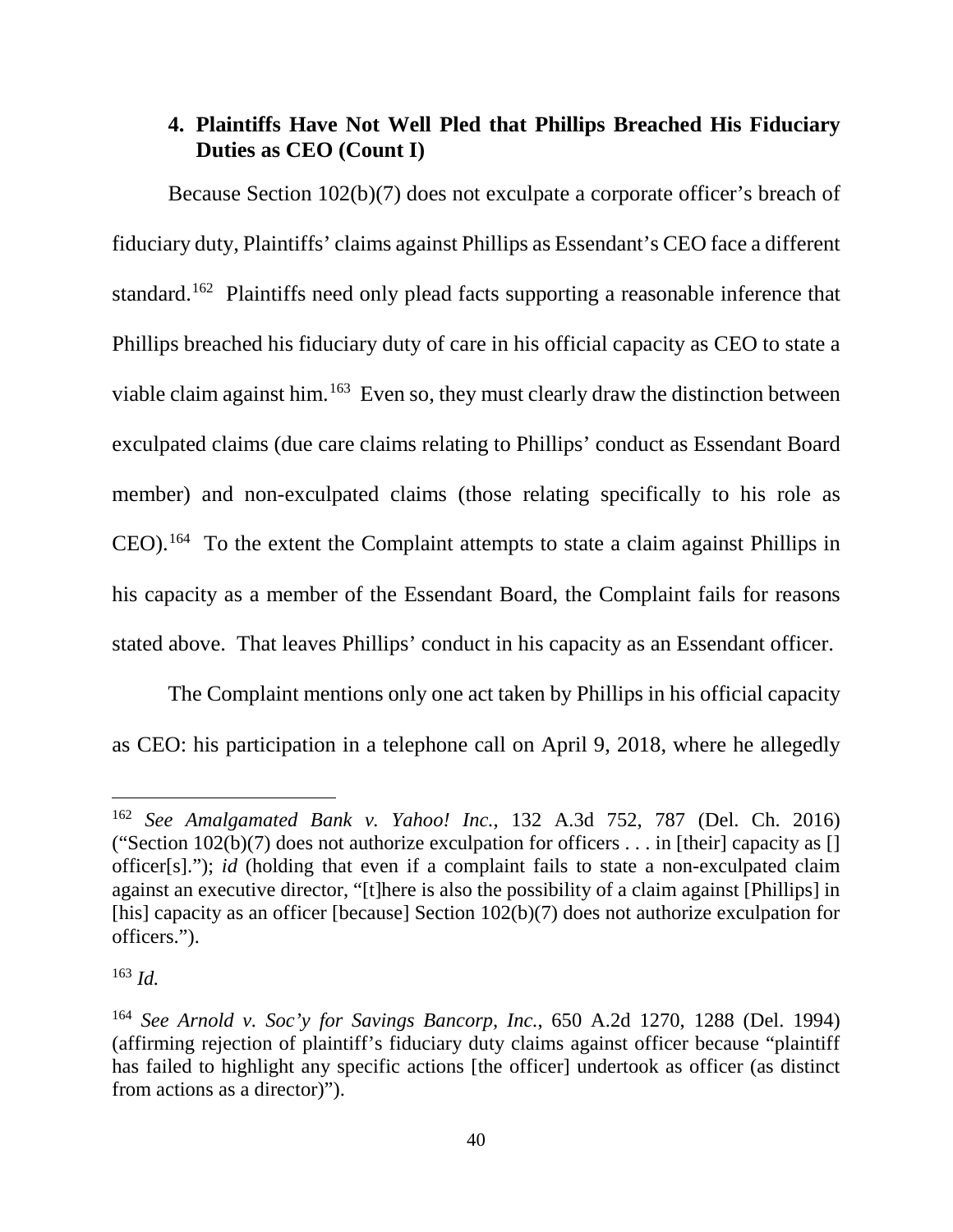learned of Sycamore's interest in acquiring Essendant.<sup>165</sup> It is difficult to discern how fielding a telephone call during which an unsolicited acquisition proposal is communicated, without more, can support a reasonably conceivable inference of a breach of the duty of care or loyalty.[166](#page-41-1) Even if this conversation somehow breached the GPC merger agreement as Plaintiffs suggest, [167](#page-41-2) that does not *ipso facto* or *ipso jure* amount to a breach of fiduciary duty.<sup>[168](#page-41-3)</sup>

<span id="page-41-0"></span><sup>&</sup>lt;sup>165</sup> Compl. **[141]** 2, 12 ("Sycamore contacted . . . Phillips about acquiring [Essendant.]" But "Essendant did not inform GPC that Sycamore called [] Phillips prior to the signing of the GPC Merger Agreement.").

<span id="page-41-1"></span><sup>&</sup>lt;sup>166</sup> All the Complaint alleges is that Phillips answered his phone, had a conversation with a Sycamore representative and then reported the substance of the conversation to the Essendant Board. Compl. ¶¶ 2 ("Sycamore contacted . . . Phillips about acquiring the Company."), 12 ("Essendant did not inform GPC that Sycamore called Mr. Phillips."). As for his official actions as Essendant's CEO, that is the sum and substance of the allegations. Indeed, as Plaintiffs' counsel has conceded, "that phone call alone, is that enough [to constitute a breach of fiduciary duty], I would say no, of course not." Oral Arg. Tr. 58.

<span id="page-41-2"></span><sup>&</sup>lt;sup>167</sup> Compl.  $\P$  6 ("In violation of the GPC Merger Agreement, the [Essendant Board] initially concealed the Sycamore proposal from GPC[.]"). In this regard, I note the alleged phone call took place before the Essendant Board signed the GPC merger agreement.

<span id="page-41-3"></span><sup>&</sup>lt;sup>168</sup> *PWP*, 2019 WL 5424778, at \*15 ("A [fiduciary] can readily comply with [his] fiduciary duties while making a decision that breaches a contract[.]"); *Frederick Hsu*, 2017 WL 1737308, at \*24; *In re Tyson*, 919 A.2d at 601 (A fiduciary "might well breach a contract without violating any fiduciary duty."); *In re Coleman*, 750 A.2d at 1206 n.9 (Fiduciaries always have "the practical option of effectuating an efficient breach[.]").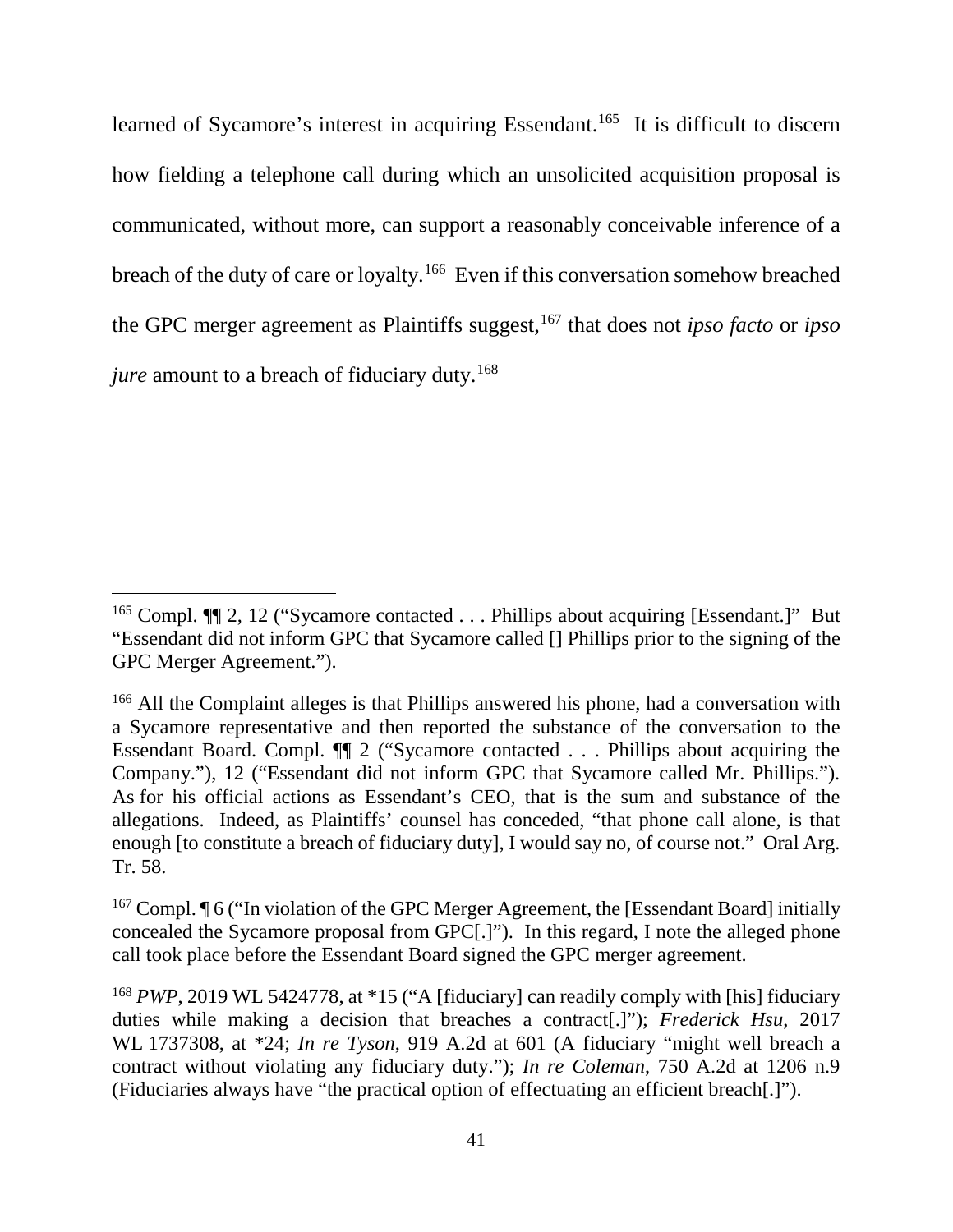# **5. Plaintiffs Have Not Well Pled that the Essendant Board Aided and Abetted Sycamore's Breach of Fiduciary Duty (Count IV)**

Because Plaintiffs failed adequately to plead that Sycamore was Essendant's controlling stockholder, it is not reasonably conceivable that Sycamore owed fiduciary duties to the Essendant stockholders. Consequently, the Essendant Board could not have aided and abetted a breach of Sycamore's non-existent fiduciary duties. Plaintiffs' Count IV must be dismissed.<sup>[169](#page-42-0)</sup>

# **6. Plaintiffs Have Not Pled Facts Supporting a Reasonable Inference the Essendant Board Committed Waste (Count V)**

In Count V, Plaintiffs allege the Essendant Board committed waste by (i) signing the GPC merger agreement "knowing at the time that Sycamore was interested in acquiring Essendant" and (ii) agreeing to a \$12 million termination fee "knowing that such a termination fee would be triggered in the event they terminated the GPC merger agreement."[170](#page-42-1) In short, Plaintiffs' waste allegations are that the Essendant Board was sloppy when it signed the GPC merger agreement (which included a termination fee) before considering Sycamore's offer.

<span id="page-42-0"></span> <sup>169</sup> *See In re Volcano Corp. S'holder Litig.*, 143 A.3d 727, 750 (Del. Ch. 2016) (Absent an underlying breach, an aiding and abetting claim should be "summarily" dismissed.).

<span id="page-42-1"></span> $170$  Compl.  $\P\P$  128–33.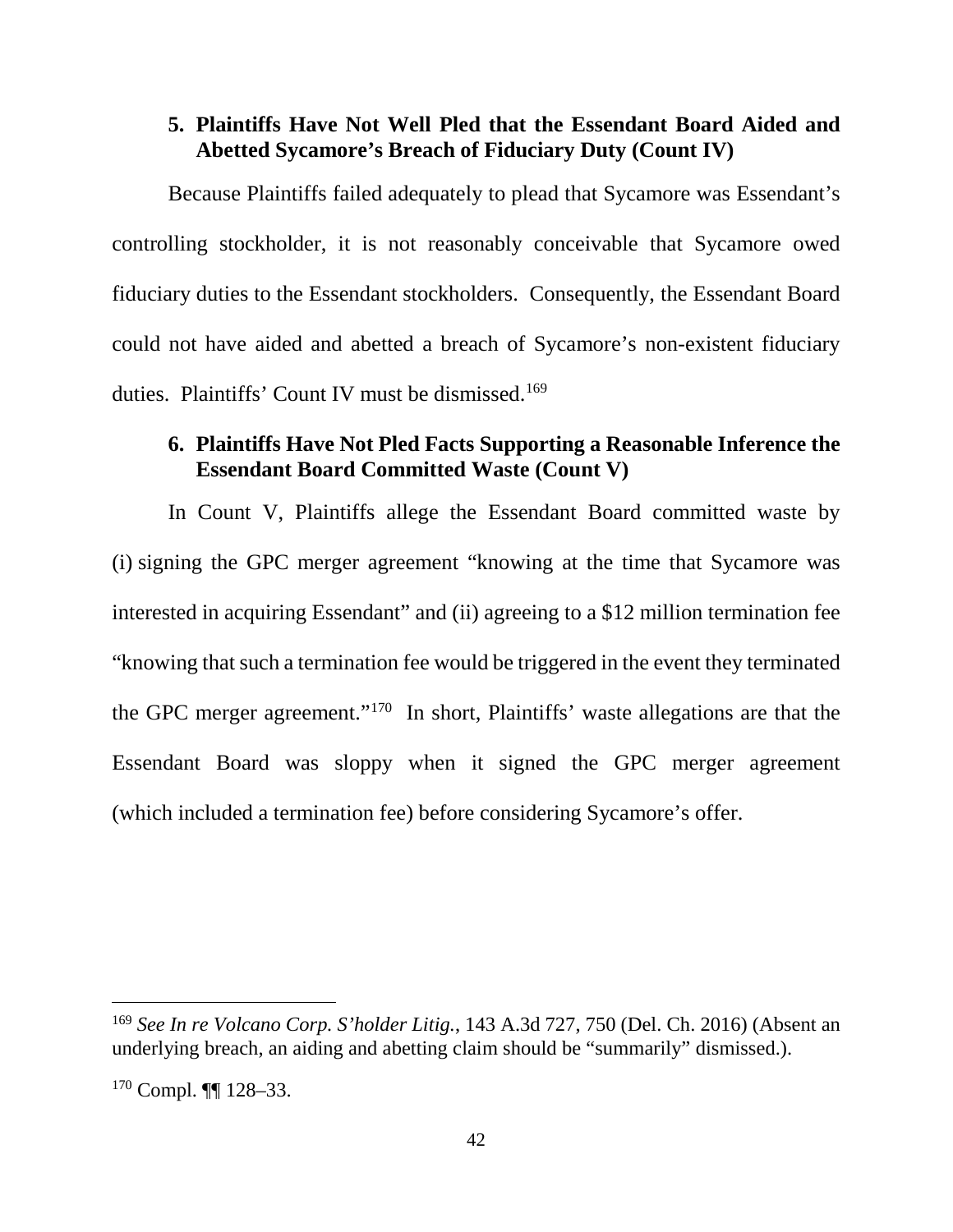To state a claim for waste, Plaintiffs must plead that the Sycamore merger "cannot be attributed to any rational business purpose."[171](#page-43-0) In other words, Plaintiffs must plead facts that allow a reasonable inference that the Sycamore merger amounted to "a transfer of corporate assets that serves no corporate purpose[,] or for which no consideration at all is received."<sup>[172](#page-43-1)</sup> Plaintiffs cannot meet this standard.

*First,* when Sycamore first expressed interest in acquiring Essendant, the Essendant Board had no way of knowing the true level of Sycamore's interest. It is not waste for a board to sign a merger agreement with one party after another party makes an overture of hypothetical interest.<sup>[173](#page-43-2)</sup> *Second*, and more broadly, that Plaintiffs felt some need to tack on a waste claim, given the likely outcome of their effort to plead non-exculpated breaches of fiduciary duties, does not excuse them from the burden to state a reasonably conceivable claim. Necessity is not always the mother of invention. Again, the Sycamore merger offered a 51% premium to Essendant's unaffected stock price. [174](#page-43-3) The Essendant Board made a business

<span id="page-43-0"></span> <sup>171</sup> *Volcano*, 143 A.3d at 750 (quoting *Cede & Co. v. Technicolor, Inc.*, 634 A.2d 345, 361 (Del. 1993)).

<span id="page-43-1"></span><sup>172</sup> *Protas v. Cavanagh*, 2012 WL 1580969, at \*9 (Del. Ch. May 4, 2012) (alteration in original; citation and quotation omitted).

<span id="page-43-2"></span><sup>&</sup>lt;sup>173</sup> In other words, such a decision is not a choice that "no business person of ordinary, sound judgment could [make.]" *Id.* 

<span id="page-43-3"></span><sup>174</sup> *See* Essendant 14D-9 at 28.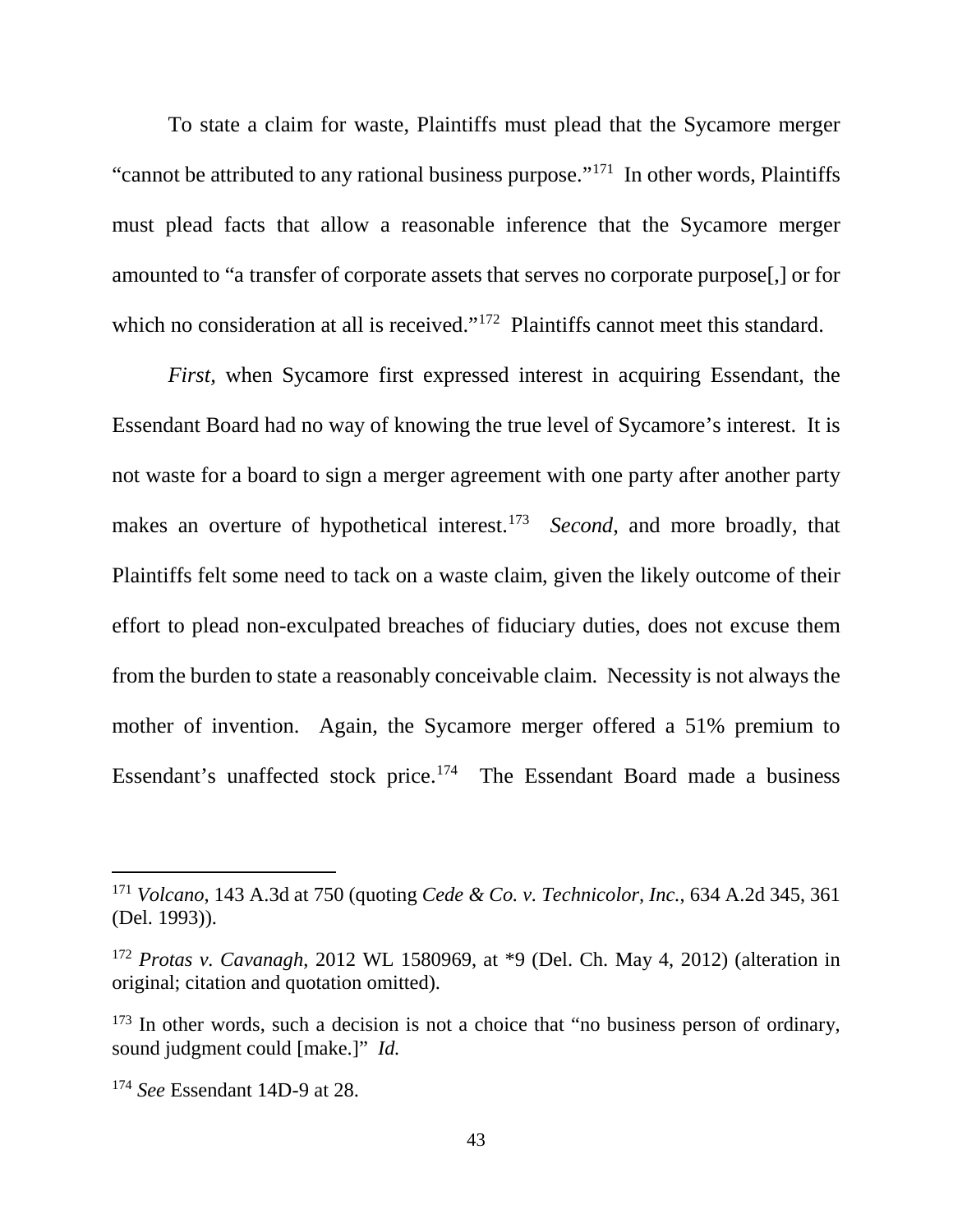decision that the office supply industry would face challenging headwinds in the years to come that made the cash transaction, in their eyes, more attractive than GPC's stock offer.<sup>[175](#page-44-0)</sup> This decision, right or wrong, was not one lacking in any corporate purpose.[176](#page-44-1) Thus, it is not fodder for a viable waste claim.

# **B. Plaintiffs Fail To State a Claim Against Sycamore and Staples (Counts II and III)**

In Count II, Plaintiffs allege Sycamore was Essendant's controlling stockholder.<sup>[177](#page-44-2)</sup> As discussed above, based on the pled facts, it is not reasonably conceivable that Sycamore was a controller. This leaves only Count III against Sycamore, Staples, Egg Parent Inc. and Egg Merger Sub Inc. (collectively, the "Sycamore Defendants") for aiding and abetting the Essendant Board's breaches of fiduciary duties[.178](#page-44-3)

To plead a claim for aiding and abetting a breach of fiduciary duty, a plaintiff must allege "(1) the existence of a fiduciary relationship; (2) the fiduciary breached its duty; (3) a defendant, who is not a fiduciary, knowingly participated in a breach; and (4) damages to the plaintiff resulted from the concerted action of the fiduciary

<span id="page-44-0"></span> <sup>175</sup> *Id.* at 27–28.

<span id="page-44-1"></span><sup>176</sup> *Protas*, 2012 WL 1580969, at \*9.

<span id="page-44-2"></span><sup>177</sup> Compl. ¶¶ 114–17.

<span id="page-44-3"></span><sup>178</sup> Compl. ¶¶ 118–22.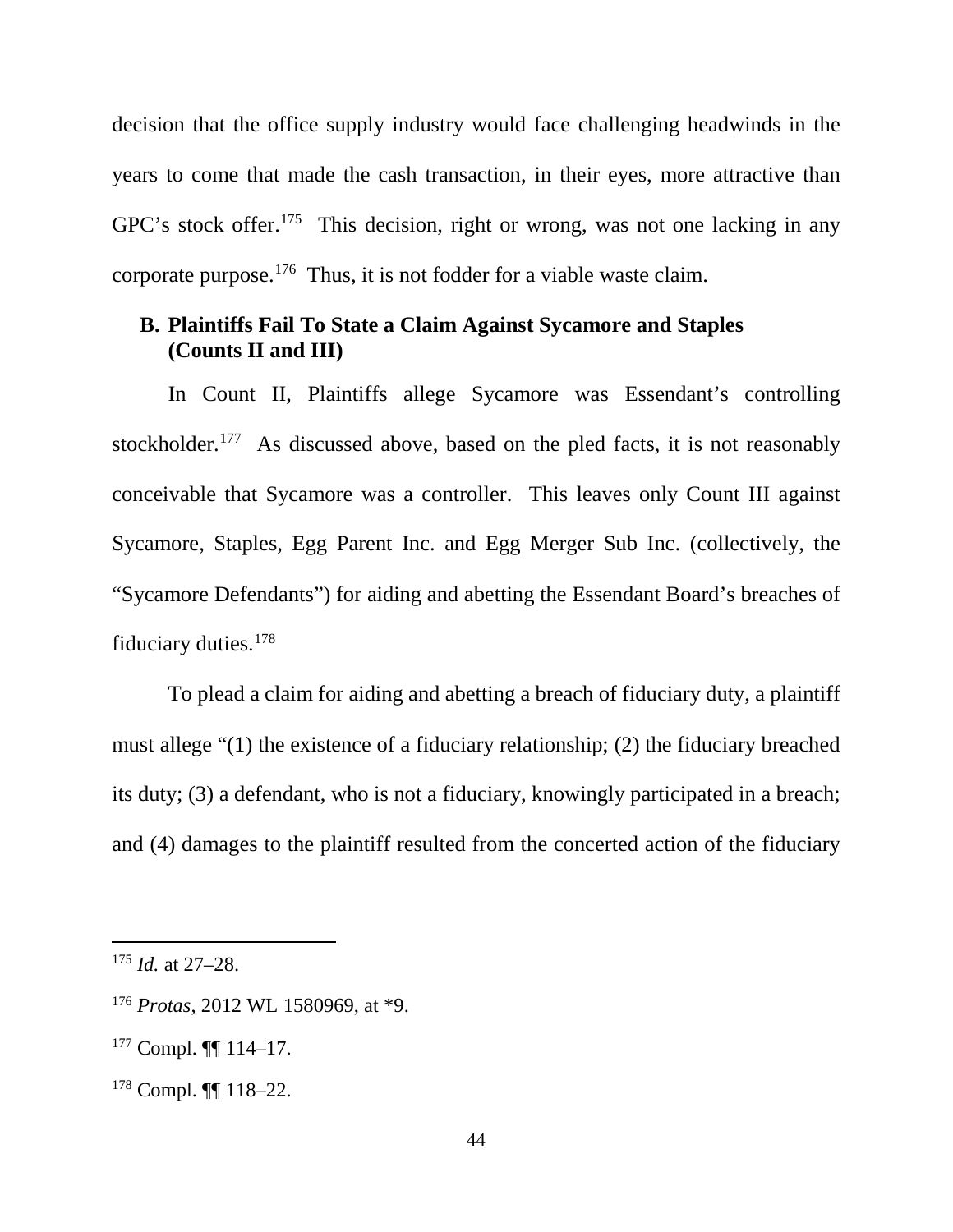and the nonfiducairy."<sup>179</sup> "The standard for an aiding and abetting claim is a stringent one, one that turns on proof of scienter of the alleged abettor."<sup>[180](#page-45-1)</sup>

If a plaintiff cannot plead an underlying breach of fiduciary duty, it likewise cannot plead a claim for aiding and abetting.<sup>181</sup> In this regard, I have already determined that Plaintiffs have failed to plead viable breach of fiduciary duty claims against the Essendant Board. But that determination was in the context of, and informed by, Essendant's Section 102(b)(7) charter provision; in other words, the focus was on whether the Complaint contained well-pled allegations of a loyalty breach.<sup>182</sup> There remains a possibility that Plaintiffs have well pled a breach of the Essendant Board's *Revlon* duties flowing from the duty of care—a breach that could (hypothetically) give rise to aiding and abetting liability on the part of the Sycamore Defendants notwithstanding exculpation.<sup>[183](#page-45-4)</sup> Additionally, while some Delaware

<span id="page-45-0"></span> <sup>179</sup> *Globis P'rs, L.P. v. Plumtree Software, Inc.*, 2007 WL 4292024, at \*15 (Del. Ch. Nov. 30, 2007).

<span id="page-45-1"></span><sup>180</sup> *Binks v. DSL.net, Inc.*, 2010 WL 1713629, at \*10 (Del. Ch. Apr. 29, 2010).

<span id="page-45-2"></span><sup>181</sup> *Chester Cty. Ret. Sys. v. Collins*, 2016 WL 7117924, at \*3 (Del. Ch. Dec. 6, 2016); *In re Gen. Motors (Hughes) S'holder Litig.*, 2005 WL 1089021, at \*23 (Del. Ch. May. 4, 2005).

<span id="page-45-3"></span><sup>182</sup> *Malpiede*, 780 A.2d at 1094; *Cornerstone*, 115 A.3d at 1179–80.

<span id="page-45-4"></span><sup>&</sup>lt;sup>183</sup> *Lyondell*, 970 A.2d at 239 (explaining that a board's duty to "maximize<sup>[]</sup> the sale price of the enterprise" can implicate both the duty of care and the duty of loyalty); *Singh v. Attenborough*, 137 A.3d 151, 152 (Del. 2016) (analyzing an advisor's duties in advising a board and stating, "To hold that an advisor can only be liable if it aids and abets a nonexculpated breach of fiduciary duty [] [is] erroneous."); *In re Rural Metro*, 88 A.3d at 87–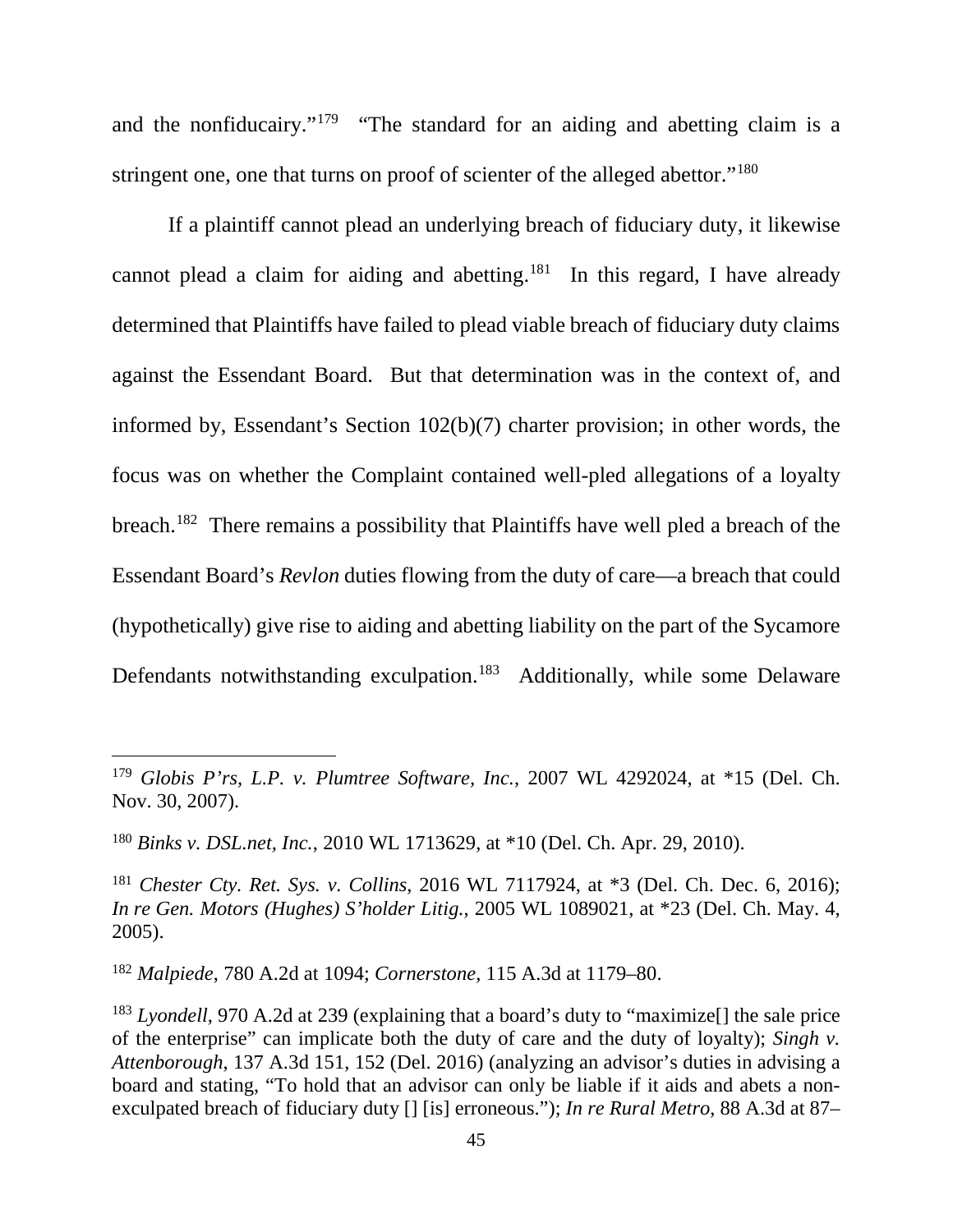decisions appear to assume that *Corwin* can cleanse both a board's breach of fiduciary duties and related aiding and abetting liability for non-fiduciaries, Plaintiffs argue that any such extension of *Corwin* is unjustified. [184](#page-46-0)

While Plaintiffs pose interesting questions regarding the applicability of *Cornerstone* and *Corwin* in the aiding and abetting context, I need not decide them here. For purposes of my aiding and abetting analysis, I *assume* Plaintiffs have pled non-exculpated and uncleansed breaches of fiduciary by the Essendant Board. Even so, they have not well pled that Sycamore aided and abetted any such breaches. Simply stated, there are no well-pled facts that the Sycamore Defendants "knowingly participated" in the Essendant Board's hypothetical breach.<sup>[185](#page-46-1)</sup> The Complaint lacks any reference to non-conclusory communications between Sycamore and the Essendant Board that would support an inference of concerted activity.[186](#page-46-2) Nor does

 $\overline{a}$ 

<sup>88 (</sup>holding that Section 102(b)(7) exculpation does not extend to third-parties who aid and abet a covered director's breach of fiduciary duty).

<span id="page-46-0"></span><sup>184</sup> Oral Arg. Tr. 73 ("*Corwin* does not apply to Sycamore and Staples. It doesn't. Neither does 102(b)(7)."); *but see Volcano*, 143 A.3d at 749 (dismissing aiding and abetting claims after also dismissing fiduciary duty claims against directors under *Corwin*, stating, "An aiding and abetting claim . . . may be summarily dismissed based upon the failure of the breach of fiduciary duty claims against the director defendants.").

<span id="page-46-1"></span><sup>185</sup> *McGowan v. Ferro*, 2002 WL 77712, at \*2 (Del. Ch. Jan. 11, 2002) ("Conclusory statements that are devoid of factual details to support an allegation of knowing participation will fall short of the pleading requirement needed to survive a Rule 12(b)(6) motion to dismiss.") (internal quotation omitted).

<span id="page-46-2"></span><sup>186</sup> *See, e.g.*, Compl. ¶ 12 (alleging that Sycamore "had significant influence over [Essendant] and the [Essendant Board]" based on "highly unusual facts."); *FrontFour*, 2019 WL 1313408, at \*31 (internal citation omitted); *Volcano*, 143 A.3d at 750 (noting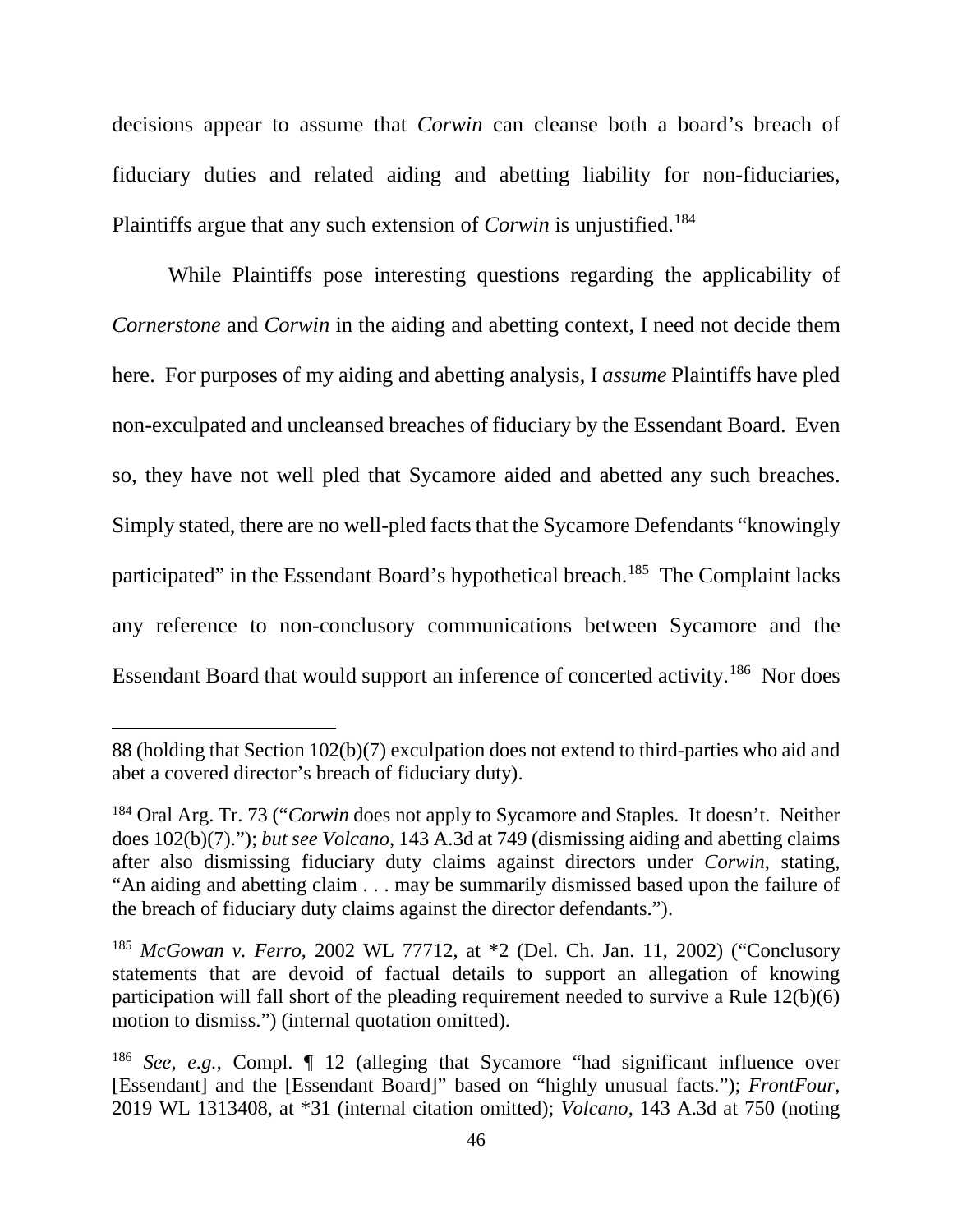the Complaint allege facts that would suggest the Essendant Board breached its fiduciary duties in such "an inherently wrongful manner" that Sycamore could not help but know of the breach and then facilitate it by its continued engagement with the Essendant fiduciaries. $187$ 

Even if the Complaint alleged (which it does not expressly) that Sycamore knew its proposal was inferior to GPC's and that the Essendant Board, nevertheless, was favoring the Sycamore proposal over the GPC proposal, this alone would be inadequate to state an aiding and abetting claim.<sup>[188](#page-47-1)</sup> The Sycamore Defendants did not owe Essendant stockholders a duty "to negotiate terms that benefitted [Essendant] or otherwise [] facilitate a superior transaction [for Essendant]."[189](#page-47-2) Reading the Complaint in a light most favorable to Plaintiffs, this was a typical, arm's-length two-step public company merger negotiation.[190](#page-47-3) Indeed, after

 $\overline{a}$ 

that "knowing participation" requires a showing of "scienter" and that the standard for pleading the "requisite scienter" imposes a "high burden").

<span id="page-47-0"></span><sup>187</sup> *McGowan*, 2002 WL 77712, at \*2.

<span id="page-47-1"></span><sup>188</sup> *Id.*, at \*4 (dismissing an aiding and abetting claim based on a similar factual predicate).

<span id="page-47-2"></span><sup>189</sup> *Rouse*, 2018 WL 1226015, at \*25.

<span id="page-47-3"></span><sup>190</sup> *In re Frederick's of Hollywood, Inc. S'holders Litig.*, 1998 WL 398244, at \*3 n.8 (Del. Ch. July 9, 1998) ("[E]vidence of arm's-length negotiation with fiduciaries negates a claim of aiding and abetting, because such evidence precludes a showing that the defendants knowingly participated in the breach by the fiduciaries.").